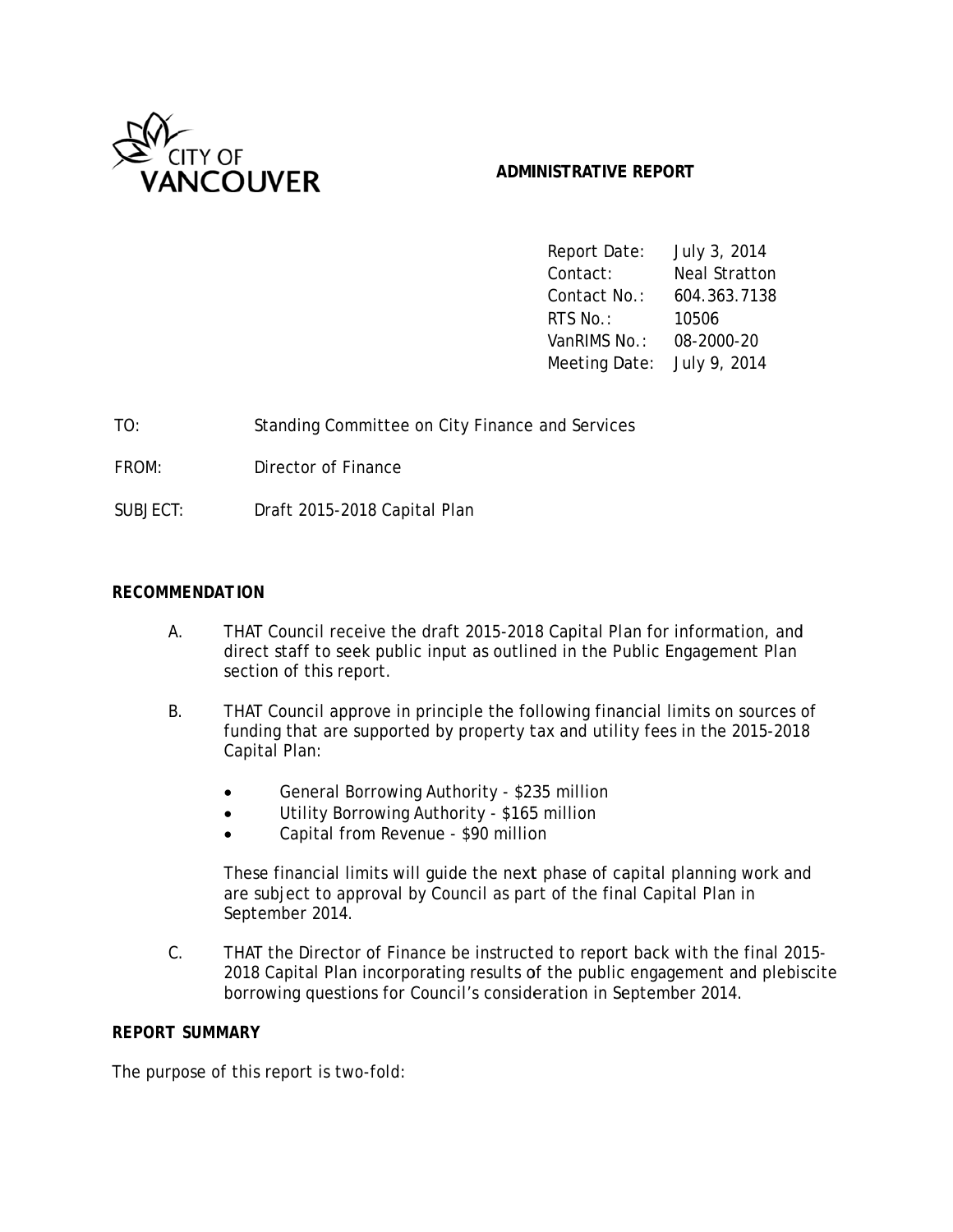- To seek Council approval in principal of the financial limits on tax & utility fee-supported funding sources to guide further work on the final 2015-2018 Capital Plan; and
- to seek Council authority to proceed with public engagement on the draft 2015-2018 Capital Plan, and report back with the final Capital Plan and associated plebiscite questions in September 2014.

The draft 2015-2018 Capital Plan, as outlined in this report, identifies \$1.08 billion of capital investment priorities for the City for the next four years. Guided by the City's long-term financial and service planning framework, the main goal of the capital planning process is to develop a capital investment plan which balances the needs to 1) maintain our infrastructure and facilities in an appropriate state of good repair; 2) optimize our network of public amenities to best serve our residents and businesses; and 3) advance Council and community priorities within the City's long-term financial capacity.

Based on the City's capital spending rate of \$250 million to \$270 million per year, the draft Capital Plan proposes approximately \$1.08 billion of capital investments over the next four years across the following service categories:

- Affordable Housing: \$125 million
- Childcare: \$30 million
- Parks, Open Spaces and Recreation: \$125 million
- Libraries, Social and Cultural Facilities: \$40 million
- Transportation: \$150 million
- Utilities and Public Works: \$325 million
- Facility renewals, renovations and maintenance: \$80 million
- Equipment and Technology: \$115 million
- Emerging priorities and inflation contingency: \$95 million

Considering the City's debt capacity and ongoing impact on property tax and fees, the following funding sources are proposed:

- General debt: \$235 million
- Utility debt: \$165 million
- 'Pay-as-you-go' capital funding (incl. \$90 million Capital from Revenue): \$155 million
- Capital reserves: \$130 million
- Development Cost Levies and Community Amenity Contributions: \$300 million
- User fees for water and sewer connections: \$60 million
- Contributions from other governments and partners: \$40 million

Subject to Council approval, staff will seek public input on the draft Capital Plan and bring forward the final Capital Plan in September for Council consideration, as well as the plebiscite borrowing questions to be put to the electorate in the November civic election.

#### *COUNCIL AUTHORITY/PREVIOUS DECISIONS*

Since 1990, Capital Plans have been developed in 3-year terms to match the term of Council and allow for a borrowing plebiscite to be held in conjunction with the civic election. On May 29, 2014, the Province enacted legislation to extend the term of Council from 3 years to 4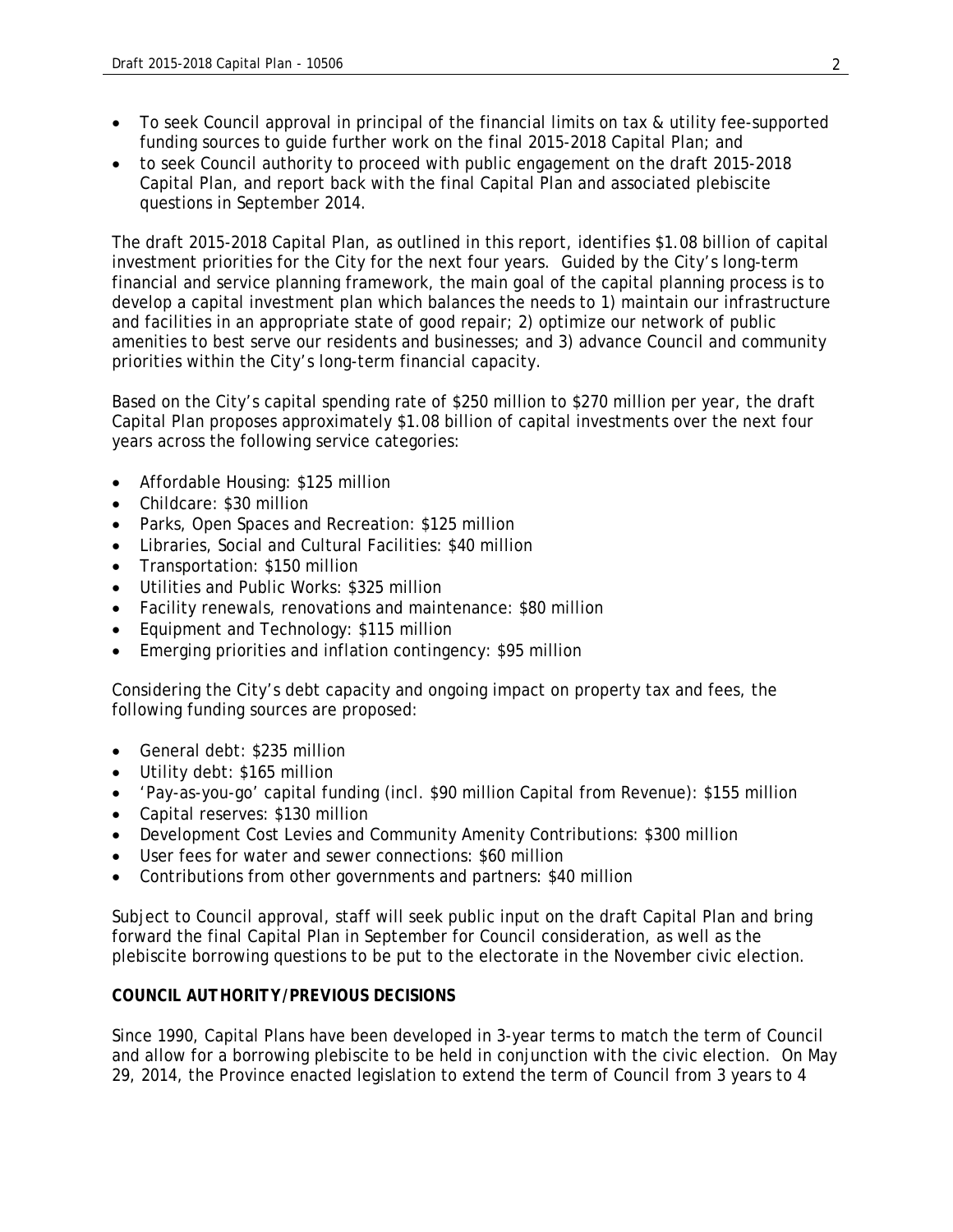years effective 2014. Going forward, Capital Plans will be developed in 4-year terms, starting with the 2015-2018 Capital Plan.

Capital Plans are funded from a variety of sources, guided by a number of long-standing Council policies and/or practices. It has been Council practice to fund capital expenditures for waterworks<sup>1</sup>, sewerage & drainage, and energy utility systems from debenture borrowing, and to fund the balance of capital expenditures from a combination of debenture borrowing, pay-as-you-go, Development Cost Levies (DCL), Community Amenity Contributions (CAC), special-purpose reserves, internal financing, fees and levies collected from property owners, contributions from senior governments and external funding partners.

*Debenture Borrowing* - Under the *Vancouver Charter*, Section 242 gives Council the authority to borrow funds for the construction, installation, maintenance, replacement, repair and regulation of waterworks, sewerage & drainage, and energy utility systems without the assent of the electorate. Section 245 requires that the borrowing authority for all other purposes be established through the electorate's approval of a borrowing plebiscite.

The requirement to borrow funds to finance capital expenditures is established by Council at the time of the approval of the annual capital budget. Borrowed funds are generally paid back over 10 years to ensure that a systematic borrowing program can be administered, that outstanding debt does not accumulate to unacceptable levels, and that annual debt servicing charges (principal and interest) are maintained at a level that does not put undue pressure on the operating budget.

Section 247 A of the *Vancouver Charter* requires that full provision of annual debt servicing charges (principal and interest) be made in the annual operating budget. This ensures that debenture holders are paid the interest component at the prescribed rate and time and that sufficient funding is available to retire the obligation at maturity.

*Pay-as-you-go* - As part of the City's long-term debt strategy, the Capital Plan incorporates a pay-as-you-go component funded from current property taxes and fees to maintain a balance between borrowed and current funding, to manage the City's long-term debt profile, and to limit future debt repayment obligations.

*Developer Contributions* - In 2004, Council adopted the *Financing Growth Policy* that sets the framework for the collection and allocation of DCLs and CACs to contribute towards capital amenities needed for growth.

Pursuant to the *Vancouver Charter* and applicable DCL By-laws, DCLs may be applied towards parks, housing, engineering infrastructure, and childcare. For capital planning purposes, the proposed DCL allocation for the 2015-2018 Capital Plan is estimated to not exceed 100% of the DCL available at the beginning of the Capital Plan and what may reasonably be expected to collect in future years, leaving a balance of uncommitted DCLs for emerging priorities that may arise.

<sup>&</sup>lt;u>and the controlled the City's debt management strategy, commencing in the 2012-2014 Capital Plan, the set of the S</u> water utility is in the process of transitioning from debt financing to pay as you go over two Capital Plans. The transition should be completed in the 2015-2018 Capital Plan.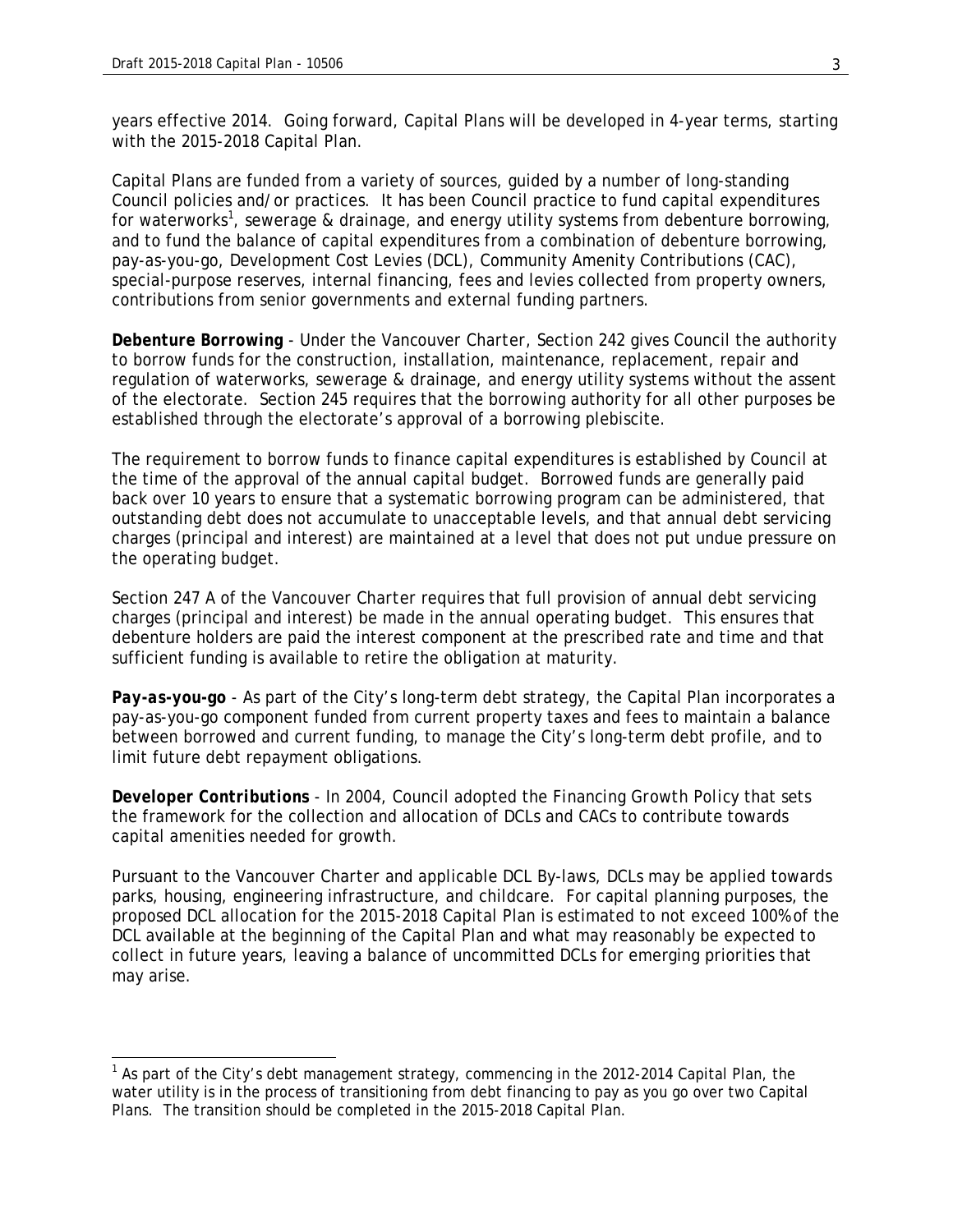CACs typically come in two forms: in-kind onsite amenity and cash contributions. CACs may be applied to a wider range of amenities including those that are not DCL eligible such as recreational, cultural and social facilities, libraries, and firehalls.

*Internal Financing* - Internal financing of capital expenditures through the Capital Financing Fund (CFF) is appropriate in situations where the capital expenditure can be justified on the basis of a business case, providing a source for repayment without impacting property taxes.

*External Funding* - The City actively pursues senior government funding contributions (e.g. Build Canada Fund, Gas Tax) and private and community partnership opportunities to optimize the value for every tax dollar in advancing Council and community priorities.

#### *CITY MANAGER'S/GENERAL MANAGER'S COMMENTS*

The City Manager RECOMMENDS approval of A, B and C.

The City owns over \$20 billion of capital assets (replacement value excluding land) encompassing community facilities, affordable housing, public safety, parks, roadways, walkways and bikeways, and underground water and sewer infrastructure. The need for renewing and upgrading our infrastructure and facilities to support our residents and businesses is significant and growing.

The capital planning process is an important part of the City's long-term financial and service planning. The main goal of the 2015-2018 Capital Plan is to strike a strategic balance among the following needs:

- maintaining our infrastructure and facilities in an appropriate state of good repair;
- optimizing our network of public amenities to best serve our residents and businesses; and
- advancing Council and community priorities within the City's long-term financial capacity.

Over the past decade, the City has leveraged significant federal and provincial infrastructure funding and strategic partnership contributions leading up to the Vancouver 2010 Winter Games. These investments have significantly enhanced our network of public amenities to better serve our residents and businesses; however, the associated financial impact has also put increasing pressure on the City's budget in the form of debt servicing costs, ongoing operating costs, and asset lifecycle costs. Within the City's financial planning framework, understanding the long-term implications arising from our capital investments is a key consideration in developing the 2015-2018 Capital Plan. Identifying the City's funding capacity upfront ensures that the Capital Plan is developed in a fiscally prudent manner which considers the City's long-term financial health, credit ratings, and future impacts on our tax and fee payers.

Building on the Capital Program Review work completed in 2011 (as part of the Vancouver Service Review), staff continue to align the City's capital investments with its fiscal and operational capacity, and drive long-term planning and strategic prioritization across the organization. Guided by key Council policies and regional policies, the 2015-2018 Capital Plan will continue to target our capital investments on i) affordable housing and childcare to attract and retain a strong workforce as part of the Economic Action Strategy; ii) infrastructure and facility rehabilitation and renewal; iii) sewer separation and renewal to meet the regulatory target by 2050; iv) climate change adaptation and seismic upgrades; and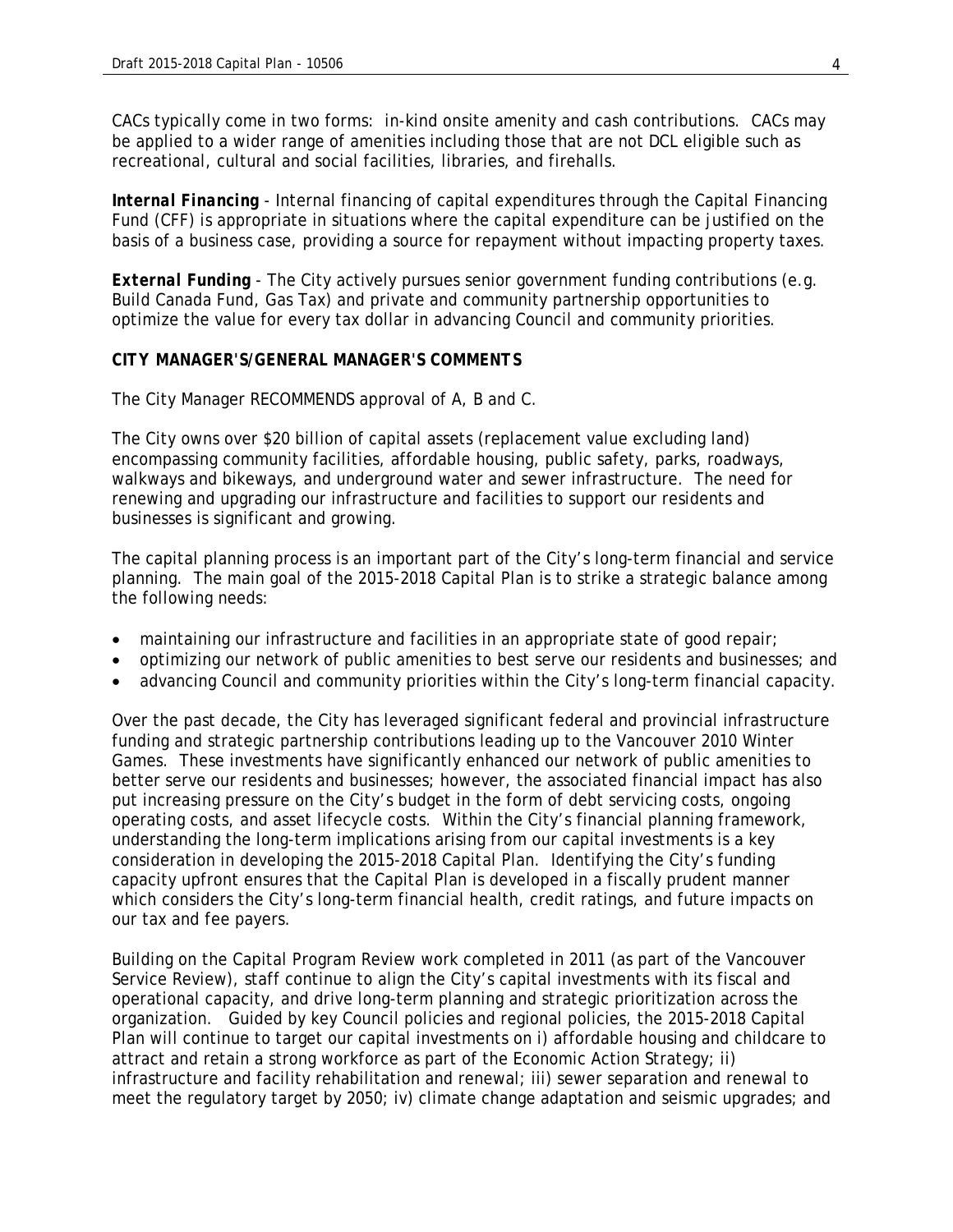v) various initiatives and commitments relating to the Greenest City Action Plan. In partnership with Translink and the Province, the City will aggressively pursue funding from the Federal government to advance the Broadway Millennium Line Subway Extension to realize the economic potential of the second-most important economic corridor in British Columbia and to enable efficient movement of people and access to jobs. These strategic investments will enable Council to achieve important public policy objectives while ensuring economic, environmental and social sustainability over the long term.

In developing the 2015-2018 Capital Plan, a key financial consideration is to manage the growing operating budget pressure arising from our capital investments. Based on the City's capital spending rate of \$250 million - \$270 million per year, the financial target proposed for the 2015-2018 Capital Plan is \$1.08 billion, funded from \$400 million debenture borrowing, \$155 million pay-as-you-go (incl. \$90 million capital from revenue), and \$530 million of other funding from the City (e.g. reserves), other orders of government and community partners . At this level, the tax-supported debt servicing costs will increase by 17% from the 2012-2014 Capital Plan, equivalent to a cumulative property tax impact of 2.2% over the next four years. In addition to debt servicing costs, new public amenities will give rise to ongoing operating costs and asset lifecycle costs, which will put further pressure on the City's capital and operating budgets in future years. For reference, on an annual basis, it costs approximately \$0.5 million (net of user fees) to operate a community centre (including facility costs), \$50,000 to maintain an acre of park, and \$20,000 on lifecycle replacement of 1,000 sq. ft. of floor space.

Subject to Council approval, staff will consult the public prior to bringing forward the final Capital Plan for Council's consideration in September. Staff will continue to pursue senior government contributions (e.g. Build Canada Fund, Gas Tax) and strategic partnerships with external agencies, and bring forward such opportunities as they arise for Council's consideration over the term of the Capital Plan.

#### *REPORT*

#### *Background/Context*

#### **I. CITY PUBLIC AMENITIES & INFRASTRUCTURE OVERVIEW**

The City owns over \$20 billion of capital assets (replacement value excluding land) encompassing:

- 8 million square feet of facilities providing a broad range of recreational, community, social and cultural programs and services, affordable housing, public safety, and civic administration
- 1,360 hectares of parks and open spaces
- 4,260 km of sidewalks, streets and lanes
- 3,600 km of underground water and sewer mains

The lifespan of capital assets varies considerably across asset categories from water and sewer pipes (60-120 years), to buildings, sidewalks, trees (40-60 years), road pavement, traffic signals (20-40 years), playgrounds/playfields (10-20 years) and vehicles, information technology and other equipment (less than 10 years).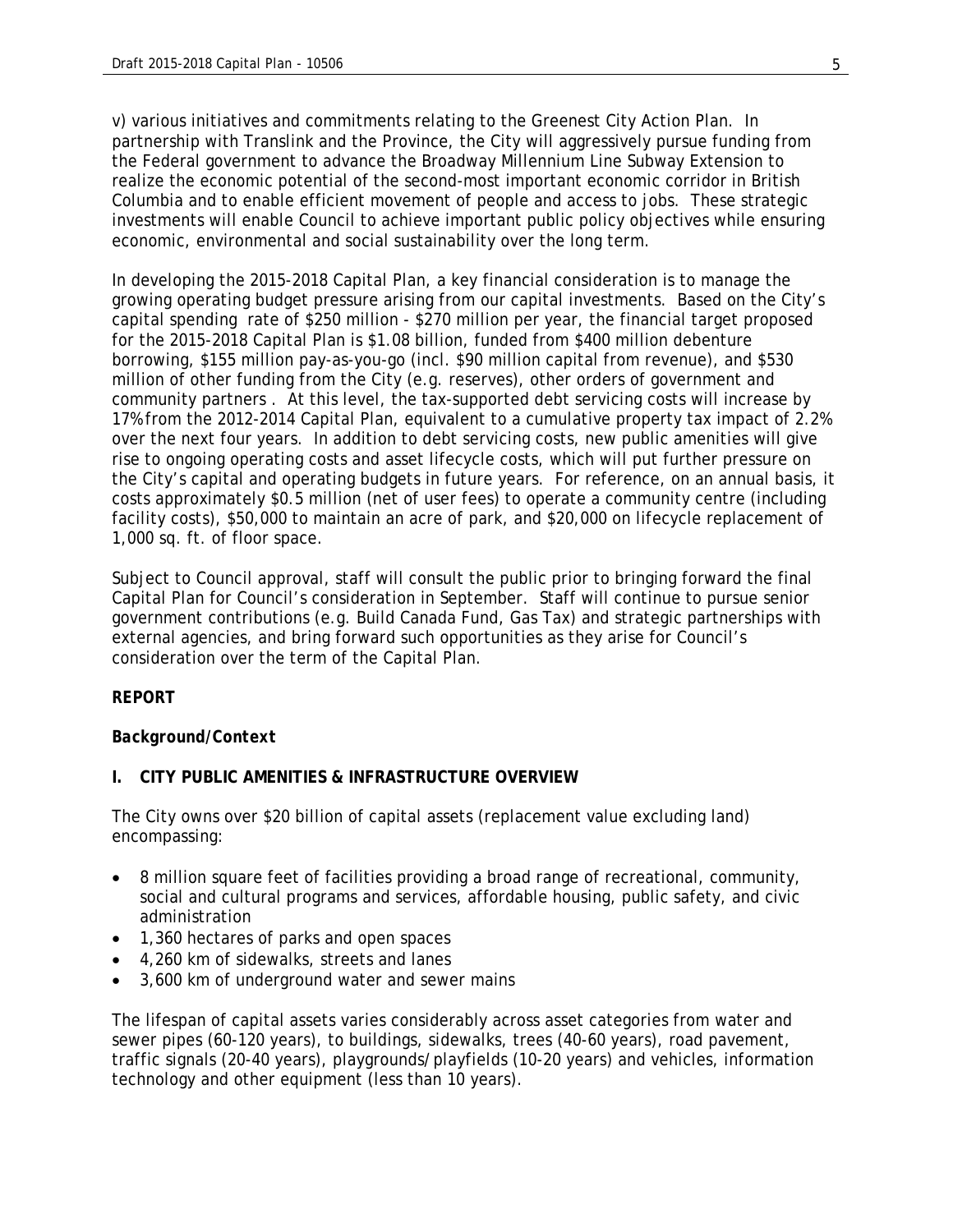#### **II.** STRATEGIC CAPITAL PLANNING: 10-YEAR OUTLOOK → 4-YEAR PLAN → ANNUAL **BUDGET**

Figure 1 below outlines the City's capital planning framework. The 10-year Capital Strategic Outlook presents the City's long-term vision with regard to capital investments in public amenities and infrastructure. The 4-year Capital Plan defines the financial capacity and debt financing strategy for advancing specific capital projects within the capital plan timeframe. The annual Capital Budget (with a 3-year forecast) sets out the capital projects and spending for the year.



**Figure 1: Capital Planning Framework** 

Since 2011, the City has adopted a **service-based capital planning framework** to drive accountability, enhance transparency, and enable a more holistic city-wide approach to longterm capital investment decision-making. Service plans inform the output metrics for the 10 year Capital Strategic Outlook and 4-year Capital Plan for each service categories. Table 1 below summarizes the service categories and sub-categories used for the 2015-2018 Capital Plan.

| Categories | Sub-Categories                                                     |
|------------|--------------------------------------------------------------------|
|            | March 1992, and a subscribed and a substitute of the second second |

**Table 1: Capital Planning Service Categories & Sub-Categories** 

|           | Categories         | Sub-Categories                                                  |
|-----------|--------------------|-----------------------------------------------------------------|
|           | Affordable Housing | • Non-market rental housing<br>• Market rental housing          |
| Childcare |                    | • Childcare for 0-4 years old<br>• Childcare for 5-12 years old |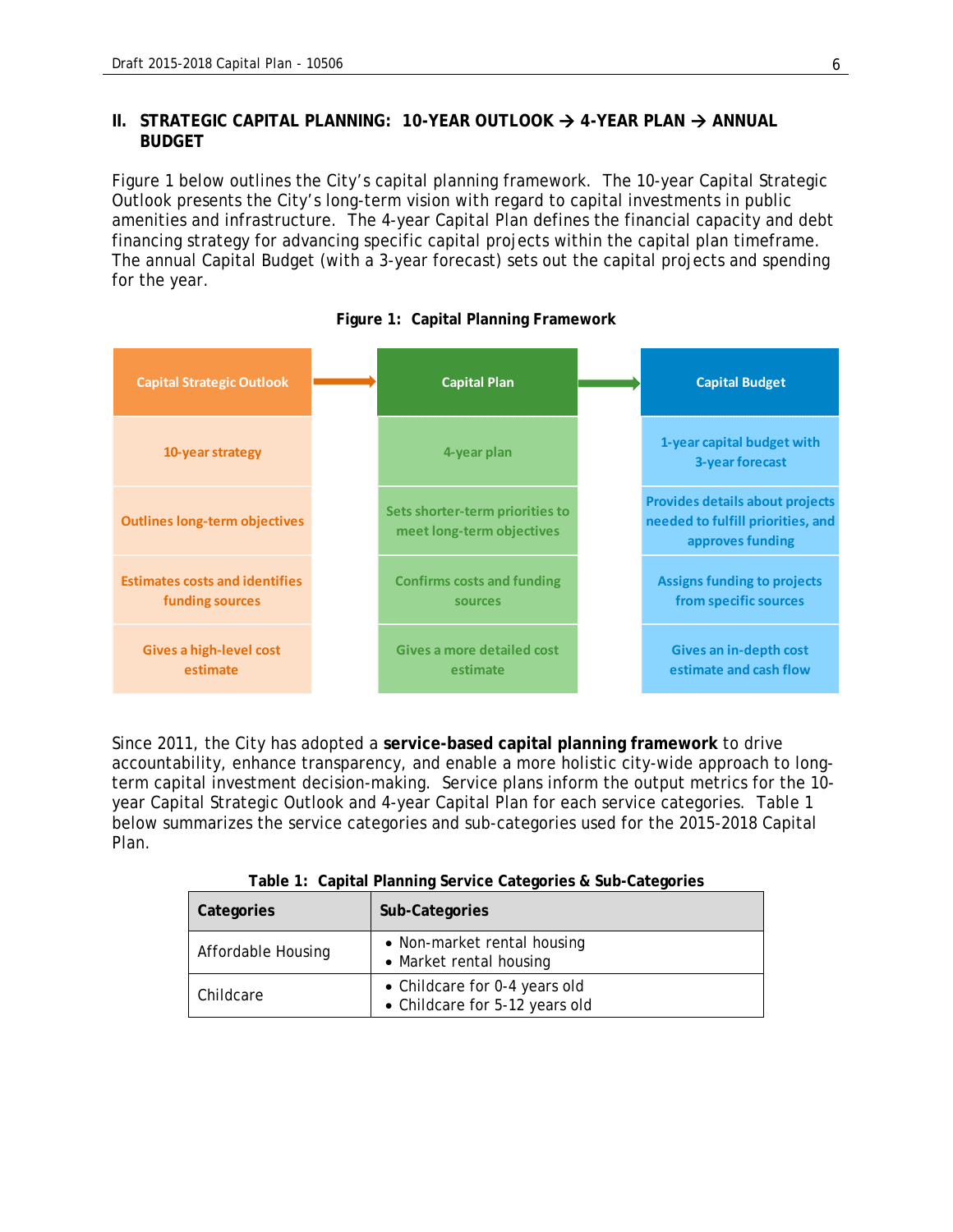| Categories                           | Sub-Categories                                                                                                                                                                                                                   |
|--------------------------------------|----------------------------------------------------------------------------------------------------------------------------------------------------------------------------------------------------------------------------------|
| Parks, Open Spaces<br>and Recreation | • Urban Forest and Natural Features<br>• Seawall and Waterfront<br>• Activity Features<br>• Park Buildings<br>• Park Infrastructure<br>• Public Art<br><b>Recreation Facilities</b><br>• Entertainment and Exhibition Facilities |
| <b>Community Facilities</b>          | • Libraries & Archives<br>• Social Facilities<br>• Cultural Facilities                                                                                                                                                           |
| Transportation                       | • Walking and Cycling<br>$\bullet$ Transit<br>• Major Roads<br>• Local Roads<br>• Parking                                                                                                                                        |
| Utilities and Public<br>Works        | • Waterworks<br>• Sewers<br>• Solid Waste<br>Neighbourhood Energy                                                                                                                                                                |
| <b>City Facilities</b>               | • Police Facilities<br>• Fire and Rescue Facilities<br>• Animal Control Facility<br>• Administration Buildings<br>• Service Yards                                                                                                |
| Equipment and<br>Technology          | • Vehicles and Equipment<br>• Information Technology                                                                                                                                                                             |

#### **III. LONG-TERM GOALS & STRATEGIC PRIORITIES**

The City of Vancouver's mission is "to create a great city of communities that cares about its people, its environment, and the opportunities to live, work and prosper". It does this by ensuring that all its resources and capital investments support the three long-term priorities identified in its Corporate Strategic Plan.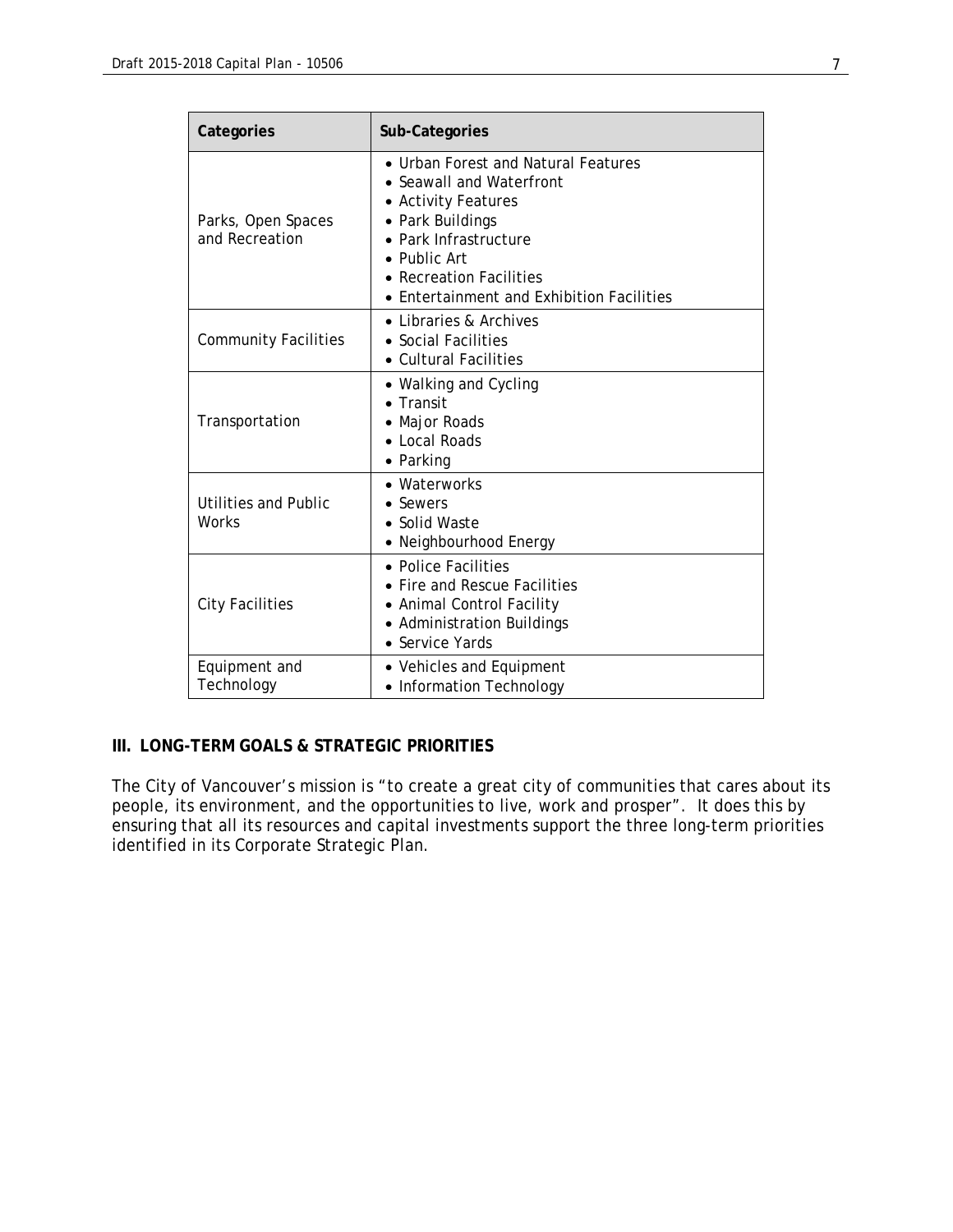

People - Cultivate and sustain vibrant, creative, safe and caring communities for the wide *diversity* of individuals and families who live in, work in and visit Vancouver.

Vancouver is the eighth largest city in Canada. Our city is remarkable for its diverse population, with half of our residents speaking English as a second language. The health and vitality of Vancouver's communities and the celebration of their diversity make the city a magnet for people from around the world. With 5,250 people per square kilometre, Vancouver is one of the most densely populated cities in the country. Our limited land base and growing population have given rise to unique issues related to affordability and the availability of land for housing and a full range of economic activity.

#### **Prosperity** - *Provide and enhance the services, infrastructure and conditions that sustain a healthy, diverse and resilient local economy.*

Vancouver has one of the most diverse and resilient economies in North America. Building on the foundation of our robust natural resource sector, our growing digital media and clean technology sectors as well as our strong tourism and international education sectors also contribute to the City's continued economic growth, prosperity, and livability. the foundation of our robust natural resource sector, our growing digital media and clean<br>technology sectors as well as our strong tourism and international education sectors also<br>contribute to the City's continued economi city is home to Port Metro Vancouver-the busiest and largest port in Canada-and is in close proximity to the Vancouver International Airport, often rated as one of the world's best. Our well-educated, highly skilled, and culturally diverse workforce further reinforces our competitive position in the global market.

Council has prioritized economic development by promoting and strengthening local businesses while also making the city an attractive destination for businesses from around the world. In 2011, Vancouver Economic Commission (VEC) launched the Vancouver Economic Action Strategy, which focuses on changes that will most improve Vancouver's business world. In 2011, Vancouver Economic Commission (VEC) launched the Vancouver Economic<br>Action Strategy, which focuses on changes that will most improve Vancouver's business<br>climate, support existing local businesses, facilit essential to our future economic success. It places particular emphasis on our global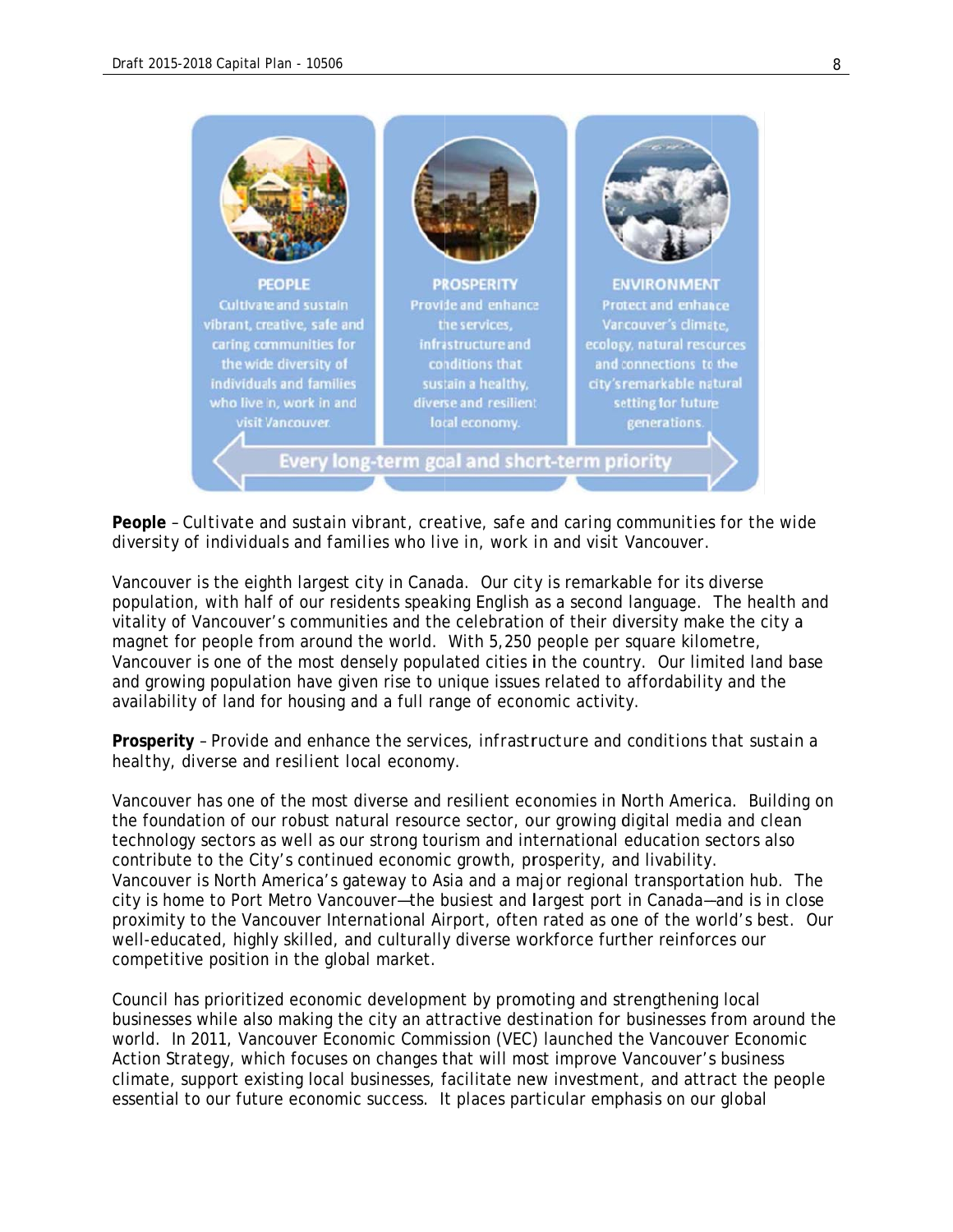leadership in creative industries and clean technology and on opportunities for greening our local businesses.

The City continues to work with Translink to help advance Regional Transportation Strategy, including the Broadway Millennium Line Subway Extension, which will be fundamental to reaching the economic potential of the second-most important economic corridor in the Province. A Broadway subway will ensure the efficient movement of people and the ability to accommodate access to jobs.

**Environment** – *Protect and enhance Vancouver's climate, ecology, natural resources and connections to the City's remarkable natural settings for future generations.* 

Vancouver is home to world-class parks and green spaces and the wealth that stems from our abundant natural setting.

The Greenest City 2020 Action Plan was launched in 2011 with measurable and ambitious targets for reducing carbon and waste and improving ecosystems. This key plan addresses goals and issues across diverse areas and has put Vancouver on the path to sustainability in most aspects of life and work in the city.

Since the plan was approved, city-wide carbon emissions, waste production, and water consumption are down 4%, 11% and 16% respectively. In addition, the number of amenities to support local food has increased by 24%.

#### **IV. ECONOMIC OUTLOOK**

In developing the 2015-2018 Capital Plan, one of the key considerations is the City's longterm fiscal capacity as determined within the context of the global, national, provincial and local economic outlook that is in a constant state of change. This provides us with the necessary context to plan for known risks and focus on long-term financial sustainability.

Despite the improvement observed in recent months, the global economy remains uncertain which could have an impact on Vancouver's economy. The **United States**' economy continues to improve in 2014 with modest employment growth, a slow but gradual recovering housing market, and accelerated business capital investments and consumer spending. Emerging from recession in the second half of 2013, the **European Union**'s economy continues to stabilize. While Germany and the United Kingdom have consistently been leading in growth, economic recovery for the rest of the Eurozone has not been encouraging as unemployment remains historically high and the risk of disinflation has elevated in recent months. After slowing for two years, **China**'s economy began to stabilize in 2013; however, growth has since stalled in early 2014. Annual GDP growth is expected to range from 7% to 7.5%, which is far lower than the double-digit growth China experienced over the last decade as its government continues to focus on economic and social reform.

Following a subpar performance in 2012 and 2013 with real GDP growth having gained only 1.7%, **Canada**'s economy is expected to improve over the next two years boosted by continuing low interest rates, improving business and consumer confidence, and a recovering U.S. economy which will help stimulate business capital investment and boost exports. However, a continued environment of fiscal restraints across all levels of government and continuing elevated household debt will have a dampening effect on the economy. Overall,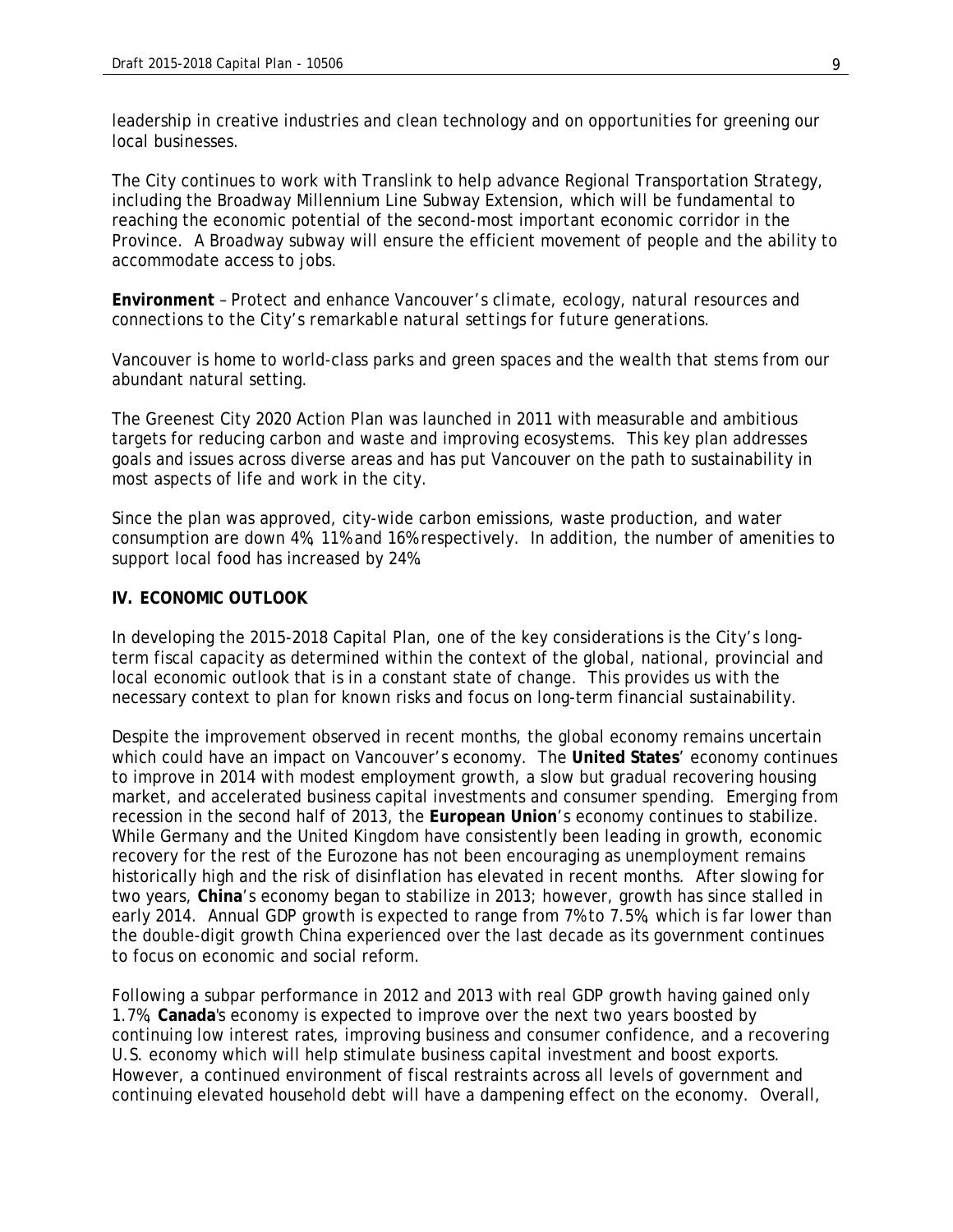real GDP growth is forecasted to reach 2.3% in 2014, peak at 2.6 % in 2016, and come down to 1.9% in 2018.

**British Columbia**'s economy is expected to grow from 1.9% in 2013 to 2.4% in 2014, peak at 3% in 2016, and lower to 2.3% in 2018. Fuelled by a weaker Canadian dollar, recovering U.S. market and emerging economies in Asia, and higher demand for natural gas and wood products, the strengthening economy will encourage business investments and hiring. Unemployment is expected to fall from 6.6% in 2013 to 5% in 2018, and higher household income will further support the retail and housing markets over the next few years. New home construction is expected to surpass 2012 to reach 28,600 units in 2015 and gradually increase to 31,900 units by 2017 & 2018. However, continued fiscal restraint by the provincial government will have a dampening effect on the economy.

**Vancouver**'s (Census Metropolitan Area) economic growth is forecast to accelerate from 2.5% in 2013 to 2.7% in 2014, peak at 3.4% in 2016, and come down to 3% in 2018. The job market is also expected to improve, lowering the unemployment rate from 6.7% in 2013 to 6.2% in 2014 and further down to 5% by 2018. Supported by immigrants, it's expected that Vancouver's population will grow at 1.5% in 2014 and increase to 1.7% in 2015-2018.

Metro Vancouver housing starts fell 2% in 2013 to 18,700, and are expected to lower further in 2014 to 17,900 before picking up to reach 18,000 in 2015 and 18,800 in 2018. There is no sign of overbuilding, as the ratio of housing starts to population growth has been broadly in line with its 25-year average. Consistently strong office and other job space construction activity will compensate for the pull back in housing starts. Office vacancies in the city of Vancouver are among the lowest in the region, and the number of new businesses is growing. Even with the recent slowdown in the housing market, affordability remains a concern for the foreseeable future. As well, household after-tax income has not kept pace with inflation during the past five years, and discretionary household income will continue to be under pressure. Furthermore, continued fiscal constraints at senior levels of government will to add pressure on local governments to provide additional services to taxpayers.

#### **V. FISCAL CAPACITY; FOCUS ON THE LONG-TERM**

Vancouver, like other Canadian cities, offers a broad range of services but has a limited revenue stream. The City adheres to prudent fiscal stewardship with careful financial planning that balances short-term operating needs with long-term public amenity and infrastructure requirements. To ensure that appropriate capital investments are made to advance Council and community priorities in a fiscally prudent and financially sustainable manner while considering external economic conditions that could have an impact on residents and businesses, the City's capital planning process is guided by a set of financial sustainability guiding principles and financial health targets.

#### **Financial Sustainability Guiding Principles**

#### **Fiscal Prudence**

- live within our means
- consider long-term implications in all decisions
- maintain a stable and predictable revenue stream
- keep debt at a manageable level
- build in flexibility and contingencies for emerging priorities and opportunities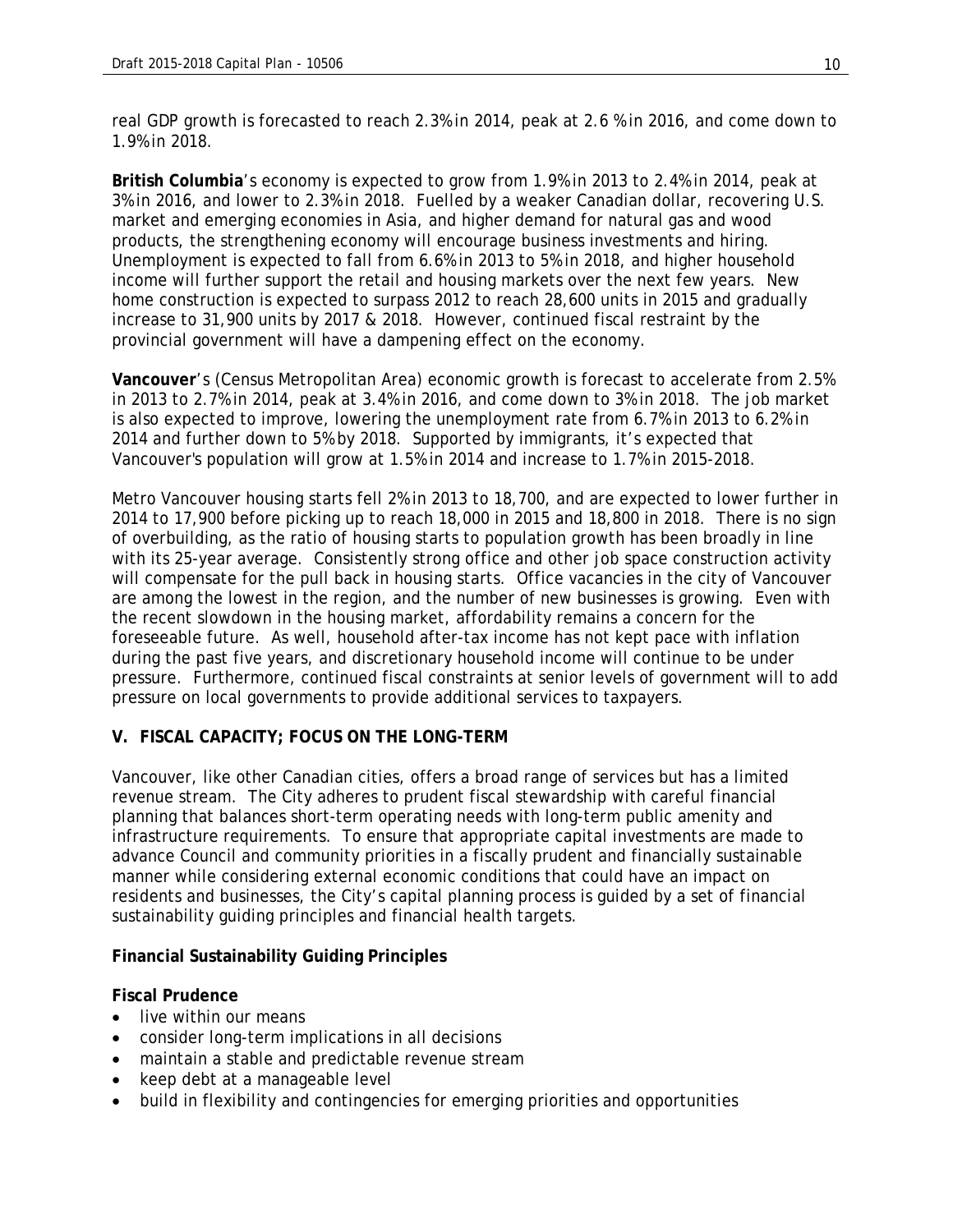#### **Affordability & Cost Effectiveness**

- deliver services that are relevant and result in desired public outcomes
- ensure value for money though productivity and innovation
- keep property tax and fees affordable (in line with inflation)

#### **Asset Management**

- maintain assets in an appropriate state of good repair
- optimize capital investments to meet public and economic needs while achieving value for the investment

*Keep Debt at a Manageable Level* - The City determines its long-term borrowing capacity for regular, non-utility related capital programs by limiting the ratio of annual tax-supported debt servicing to operating expenditures at a maximum of 10%. This is to ensure that the City does not accumulate debt at unacceptable levels, and that annual debt servicing does not put undue pressure on the annual budget. This ratio was 7.2% in 2010 and has increased to 7.8% in 2013, reflecting the increased debt borrowing over the past three Capital Plans (2006-2008, 2009-2011, 2012-2014).

Looking ahead, the ratio is forecast to further increase to 8.6% by end of 2018. This higher Debt Servicing ratio means the City's operating budget will need to absorb an additional \$1 million per year over the 4 year plan than if the ratio was maintained at 7.8%. Limiting debenture borrowing for the 2015-2018 Capital Plan to \$400 million with a modest increase projected in future Capital Plans, the ratio is expected to increase to 8.8% in 2019, stabilize through 2023 due to better alignment of new debt issuance and maturities, and increase again reflecting anticipated capital plan growth to reach 9.2% in 2027. (See Figure 2 under the Financial Health Indicators section for details). This would mean additional pressure on the operating budget through this period.

As part of our long-term debt management strategy, the Waterworks Utility is transitioning from debt financing to pay-as-you-go, which is expected to complete during the 2015-2018 Capital Plan. This will help lower the City's overall debt and save interest costs over the long-term. Looking ahead, we will continue to explore opportunities where appropriate to transition our general capital program to a higher proportion of pay-as-you-go to improve the City's long-term debt profile and enhance our credit ratings. This will likely be achievable around 2020 as our tax-supported debt servicing ratio starts to stabilize.

*Maintain Strong Credit Ratings and Access to Low Borrowing Costs* - The City's strong credit ratings (AAA/AA) are among the best for Canadian cities, and are supported by a diverse economy and a strong and stable tax base. Continued management of debt within target levels is critical to maintaining and enhancing the City's credit ratings. Most world class cities are managed in a fiscally prudent and financially sustainable manner and enjoy high credit ratings. Maintaining current credit ratings among the top tier cities is critical to Vancouver's long-term competitive advantage. It is estimated that the long-term borrowing costs would increase by 5-10 basis points for each level of downgrade, or approximately \$1 million in additional interest over the term of each \$100 million debenture issue.

*Keep Property Tax and Fees Affordable* - Property taxes in the recent years have seen a modest increase, ranging from 1.4% to 2.8%, generally aligned with inflation (0.4% to 2.3%). During this period, the City has enhanced our network of public amenities in the areas of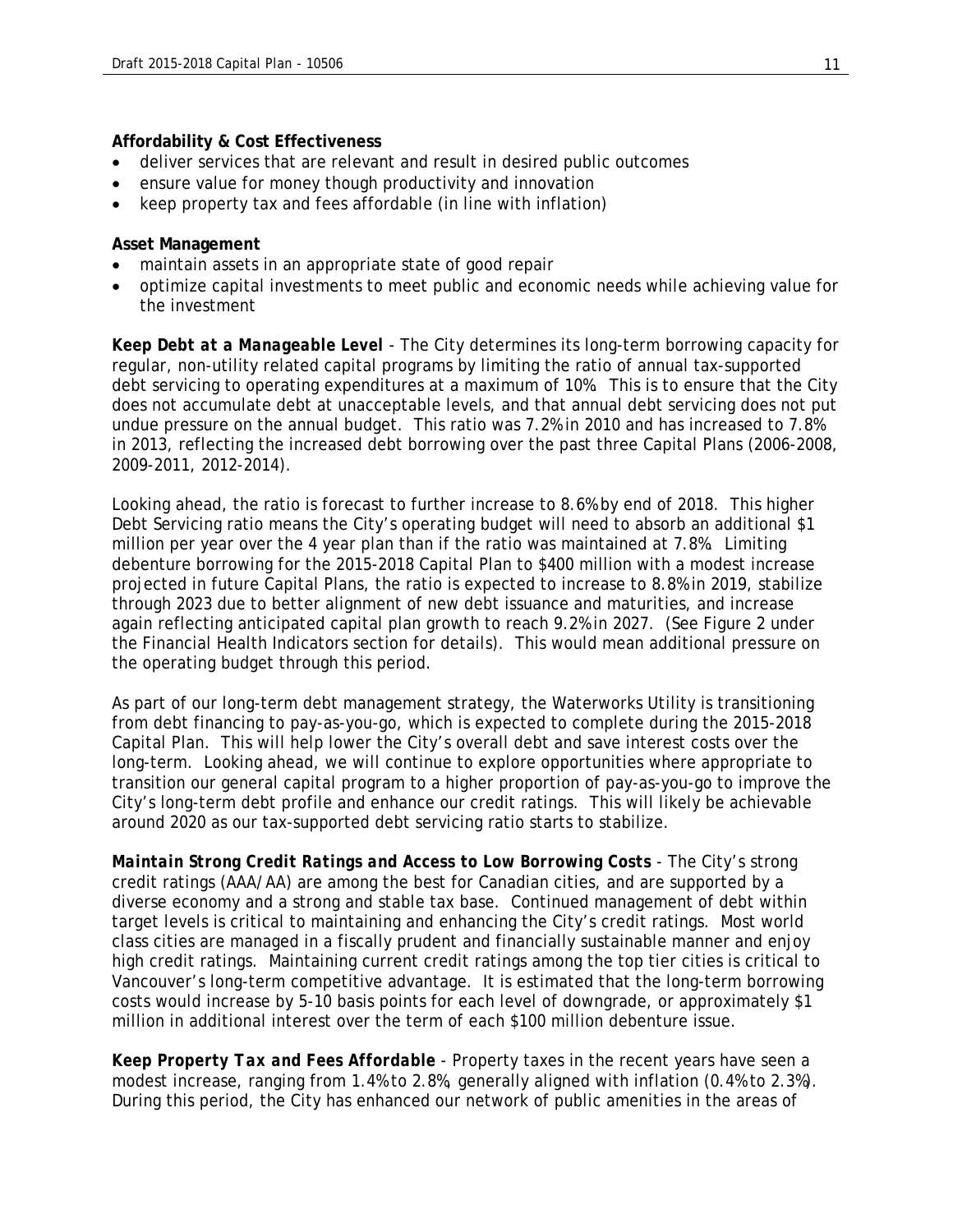housing, community services and public safety, and has invested in core infrastructure, such as sewer separation and renewal and upgrading transportation infrastructure for pedestrians, bikes, and vehicles. All these were accomplished through continuous innovation, business transformation and productivity enhancement, while absorbing above-inflation wage increases s. bikes, and vehicles. All these were accomplished through continuous innovation, business<br>transformation and productivity enhancement, while absorbing above-inflation wage<br>increases.<br>Looking ahead, the growth in public ame

on the City's budget. Understanding the long-term impacts on our tax and fee payers arising from our capital investment decisions, including debt servicing, ongoing operating costs and asset lifecycle costs, is a key consideration in developing the 2015-2018 Capital Plan.

Maintain Assets in an Appropriate State of Good Repair - Maintaining core infrastructure and public amenities in an appropriate state of good repair is critical to the City's long-term financial health and resilience, and helps ensure asset management obligations are not deferred and infrastructure deficits do not accumulate to unacceptable levels. The City's target is to ensure at least 2/3 of City assets are in good and fair conditions.

Optimize Capital Investments - Before adding new facilities, the City will consider repurposing and right-sizing existing facilities, and continue to advance on colocation and repurposing and right-sizing existing facilities, and continue to advance on colocation and<br>functional integration of services to enhance operational efficiency. All new facilities will be designed with flexible, adaptable and expandable spaces to accommodate changing demographics and future growth.

#### **Financial Health Indicators**

For long-term financial planning purposes, the City tracks a number of metrics to provide an indication of its financial health and long-term borrowing capacity, which inform the capital planning process. Below are two key financial health metrics and trends over the next decade: Tax-supported Debt Servicing as a % of Operating Expenditures (Figure 2) and Net Debt per Capita (Figure 3).



**Figure 2: Tax-supported Debt Servicing as % of Operating Expenditures** 

Figure 3: Net Debt per Capita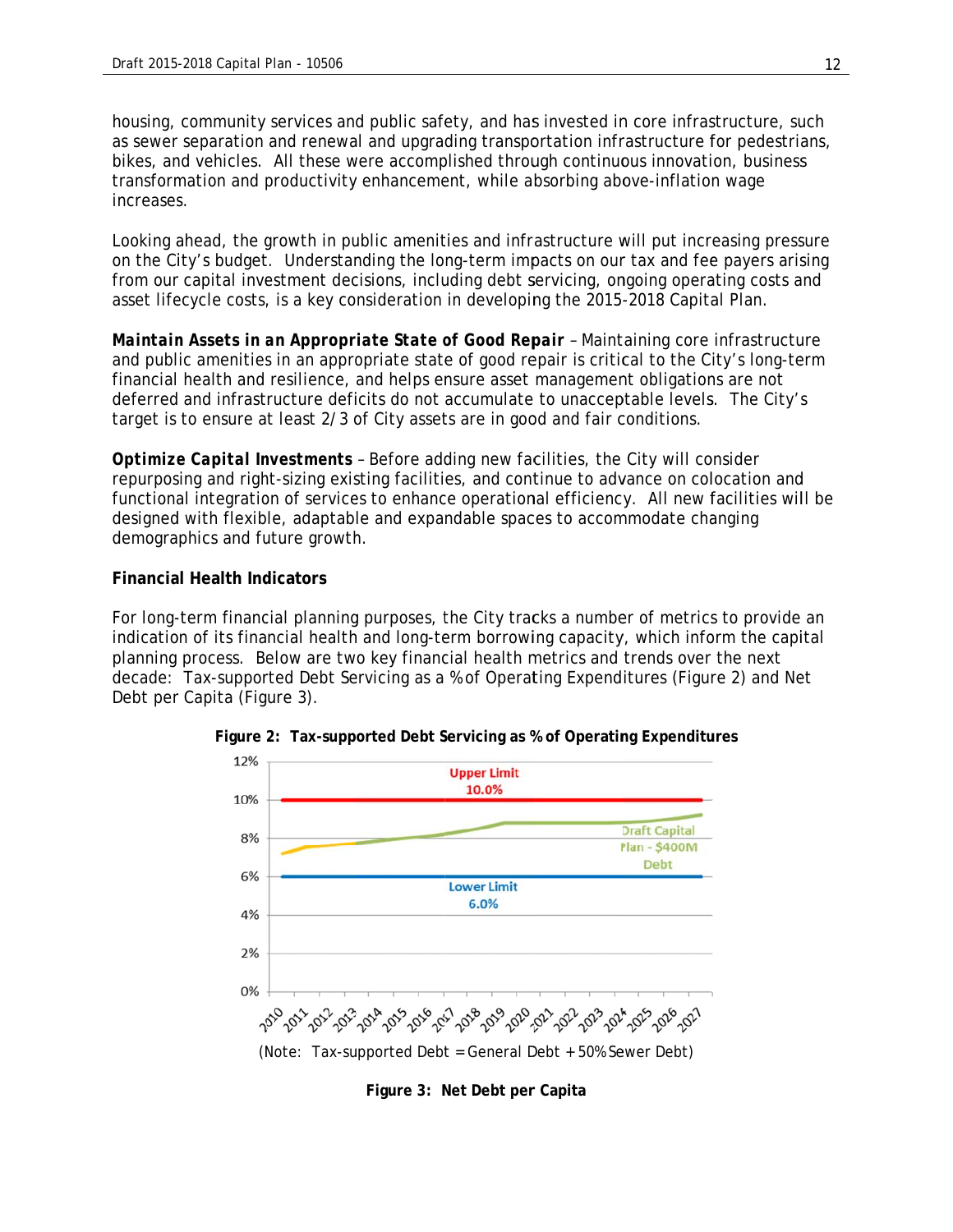

With the proposed debt level in the draft Capital Plan, it is expected that net debt per capita will gradually come down through to 2022 as the water utility transitions to pay as you go, before increasing thereafter with the anticipated increase in future capital plans.

In developing the 2015-2018 Capital Plan, the key constraining factor is the impact on the In developing the 2015-2018 Capital Plan, the key constraining factor is the impact on the<br>operating budget and property tax increase arising from debt servicing and future operating costs and asset lifecycle costs. Our goal is to stabilize the debt level over the long term and minimize the year-over-year increase in debt servicing so that our capital program does not drive significant operating budget increase, thereby maintaining our property tax and fees at affordab le level.

#### *Strategi c Analysis*

The City strives to balance between managing our capital assets in state of good repair, and optimizing our network of public amenities to address growth and support the economy.

The health of our infrastructure and public amenities directly contributes to the success of our economy. The growing need for rapid transit, affordable housing and childcare represents significant capital investments, while the costs of infrastructure renewal are growing. As the owner of an expansive portfolio of capital assets, the City is in the process of completing citywide asset condition assessments to inform our long-term asset management strategies and ensure that major infrastructure such as bridges, roads, water and sewer pipes are functioning and resilient; and that City facilities are well maintained to deliver the necessary services to residents and businesses. As asset lifecycle costs continue to grow, the City's ability to maintain the state of its assets will be more challenging in the years to come.

Besides asset renewal, the City continues to proactively prepare for the threats posed by climate change and natural disasters, especially earthquakes. The flooding and severe storms witnessed in recent years in Canada and other parts of the world demonstrates the importance for the City to be as prepared as possible to respond to such events as they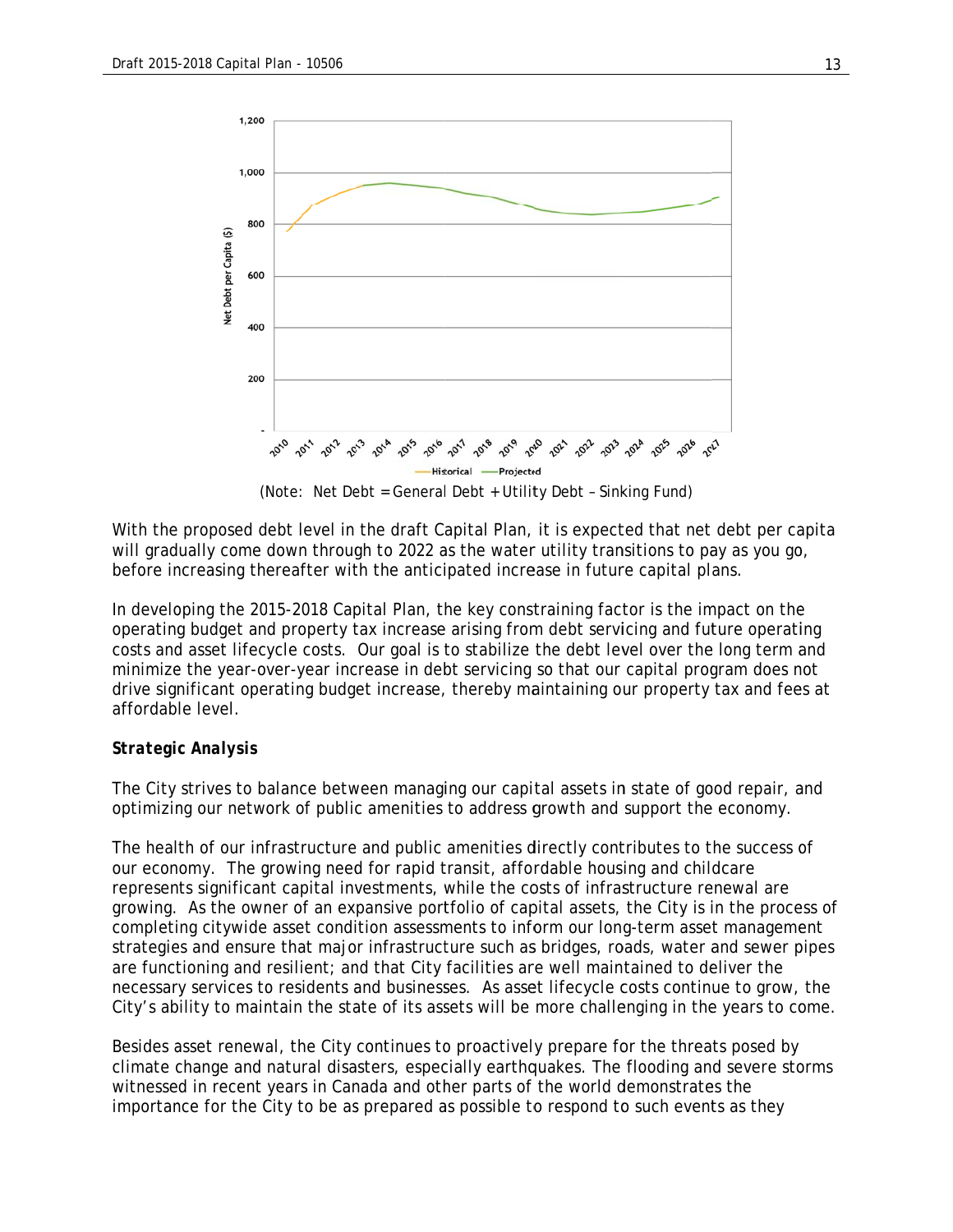happen and to quickly resume business across the city. Learning from these events helps inform our infrastructure investments and our focus on preparedness.

Since 2011, the Corporate Management Team (CMT) provides regular oversight on citywide capital investments to ensure strategic alignment with key Council policies (e.g. Greenest City Action Strategy, Housing & Homelessness Strategy, Transportation 2040, Economic Action Strategy, Climate Change Adaptation Plan, Healthy City Strategy) and regional policies (e.g. sewer separation, waste diversion). Strategic review of all capital expenditures following approval by Council includes the following direction to staff across the organization:

- Rationalize the cross-agency amenity network to enhance collaboration and synergies
- Consider repurposing, right-sizing, re-/co-location, and decommissioning of assets as part of renewal strategy
- Build flexible, adaptable and expandable spaces to accommodate changing demographics and future growth
- Phase in large-scale capital projects to ease the financial impact
- Where appropriate bundle projects to maximize efficiencies and economies of scale

#### **Capital Plan Priorities: Public Engagement – Phase 1**

In May 2014, the City organized a round of public engagement to discuss and get citizen input on long-term capital planning choices and priorities. This is a new step in the capital planning process and involved both face-to-face meetings (three in total) and an online questionnaire. The theme was "Building the City of Today and Tomorrow", with the City of Today focused on 'infrastructure renewal' and the City of Tomorrow on 'new and expanded infrastructure'. While attendance at the public events was light (about 30 participants), close to one thousand individuals filled in the online questionnaire. A complete summary is provided in Appendix A.

The first set of questions related to the City of Today: "Thinking about the larger community, how would you rate the importance of the following facilities/infrastructure?" Of the 19 choices available, the top five were: water pipes, sewer pipes, sidewalks, seawall and trails, and natural areas.

The second set of questions also related to the City of Today: "Thinking about their current physical condition and function, what is your overall assessment of the facilities/infrastructure that you know?" Of the 19 choices available, the top 5 rated poor or fair condition were: local roads, bus stops and shelters, cultural facilities, pools and rinks, and major roads.

The third set of questions related to the City of Tomorrow (see Figure 4 below): "Thinking about Vancouver's needs in 10 years, would you invest more, less or about the same when compared to today?" Of the 7 choices available, the top three were: rapid transit, affordable housing and childcare.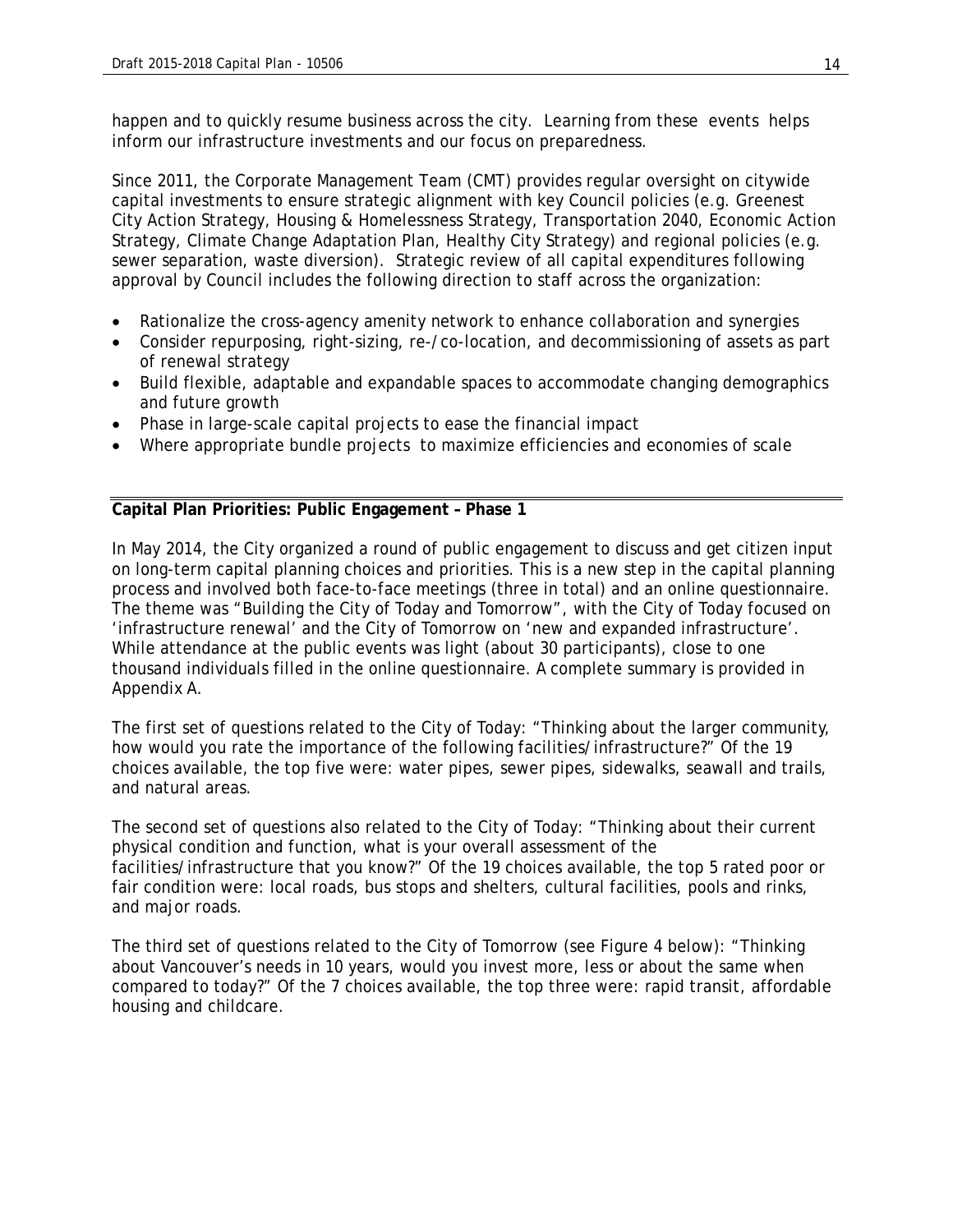

#### **Figure 4: Capital Planning Public Engagement Phase 1 - Investment Priorities**

A second round of public engagement will be undertaken in July to get citizen input on the Draft Capital Plan. Details are found under section VII - Public Engagement Strategy - Phase 2.

#### **VI. DRAF FT 2015-201 18 CAPITAL PLAN – SER RVICE CATEG GORY PERSP PECTIVE**

#### **A.** Affordable Housing

Affordable housing offers a range of choice to low and middle income residents, including shelters to address street homelessness, social and supportive housing, and purpose-built rental apartments and suites. The goal is to provide more affordable housing choices for Affordable housing offers a range of choice to low and middle income residents, including<br>shelters to address street homelessness, social and supportive housing, and purpose-built<br>rental apartments and suites. The goal is and the City of Vancouver) are involved, along with non-profit agencies and the private sector.

#### **City of Today: Infrastructure Renewal**

There are currently more than 25,000 non-market rental housing units across Vancouver in nearly 500 buildings, as well as 184 market rental units in 33 City-owned buildings, as follows: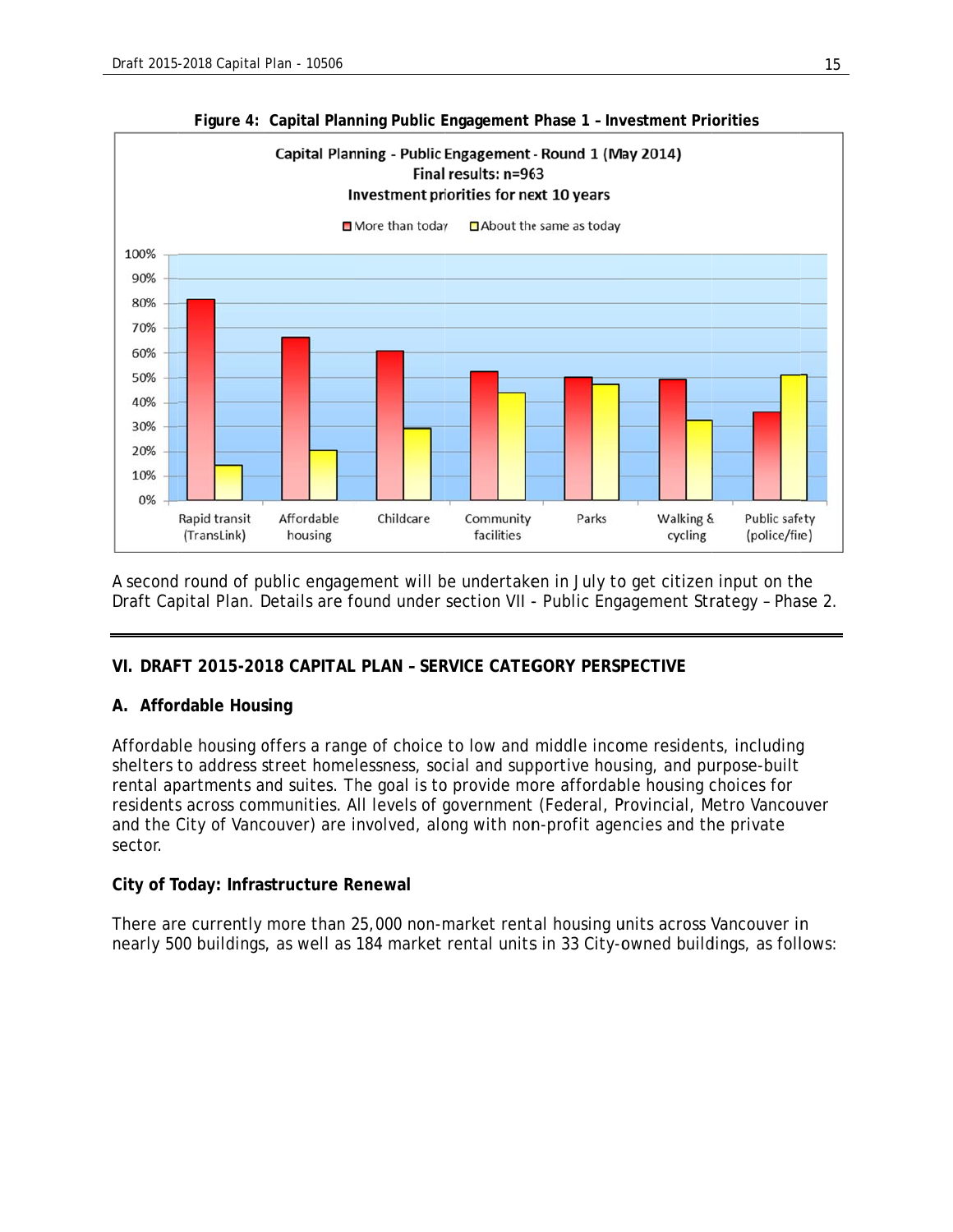|                                                                            | Quantity                                                                                                                                                                                                                                                                                                                                                        | Approx. Unit<br>Cost | Approx.<br>Replacement<br>Value (City-<br>owned Assets) |
|----------------------------------------------------------------------------|-----------------------------------------------------------------------------------------------------------------------------------------------------------------------------------------------------------------------------------------------------------------------------------------------------------------------------------------------------------------|----------------------|---------------------------------------------------------|
| Non-Market<br><b>Rental Housing</b><br>(Social &<br>supportive<br>housing) | • 22 City-owned buildings with 1,361<br>units (965,000 sq.ft.)<br>• 191 non-City-owned buildings on City-<br>owned land with 9,397 units (approx.<br>8.6 M sq. ft.)<br>283 non-City-owned buildings on non-<br>$\bullet$<br>City-owned land with 14,581 units<br>(approx. $10.9$ M sq.ft.)<br>Total: 496 buildings with 25,339 units<br>(approx. 20.5 M sq.ft.) | \$290/sq.ft.         | \$270M                                                  |
| Market Rental<br>Housing                                                   | 33 City-owned buildings with 184 units<br>$\bullet$<br>$(155,000$ sq.ft.)                                                                                                                                                                                                                                                                                       | \$290/sq.ft.         | \$45M                                                   |
| TOTAL                                                                      |                                                                                                                                                                                                                                                                                                                                                                 |                      | \$0.3B                                                  |

About 30% of the City-owned housing portfolio is currently assessed as being in poor condition. **Three non-market buildings (total of 251 units) need to be renewed** and are located in the Downtown Eastside: **Roddan Lodge** (Alexander & Dunlevy)**, Central Residence**  (Cordova near Carrall) and **Alexander Residence** (Alexander near Carrall)**.** As they are renewed, the units will be made more liveable by rebuilding them as self-contained units (with kitchens and washrooms). Staff will identify and develop opportunities to provide additional housing units as part of each project to ensure the renewal projects are financially sustainable. The estimated cost to renew the 251 units is about **\$38 million** (\$150,000 per unit).

As part of the Downtown Eastside Local Area Plan approved in March 2014, Council endorsed the creation of a grant program to assist with the upgrading of existing Single Room Occupancy hotels (SROs) owned or managed by non-profit agencies. SROs play an important role in housing among the lowest income residents in Vancouver. The grants – up to \$5,000 per room - will provide funding to **improve the safety, livability and health conditions of SROs**. The target is to improve 1,500 rooms over the next 10 years. Over the next 4 years, funding of **\$2 million** will be set aside to assist with the upgrade **400 rooms**.

#### **City of Tomorrow: New & Expanded Infrastructure**

A top priority for the City has been and continues to be the creation of **additional affordable housing**. A total of 1,167 new non-market housing units have been or will be completed in the 2012-2014 period, with an additional 1,592 units currently approved and funded to be completed in 2015 or 2016.

The following target is proposed for the **2015-2018 Capital Plan**, based on the 10-year targets set in the City's Housing and Homelessness Strategy: **2,550 new non-market (social and supportive) housing units over the 4-year period**. The target is based on achieving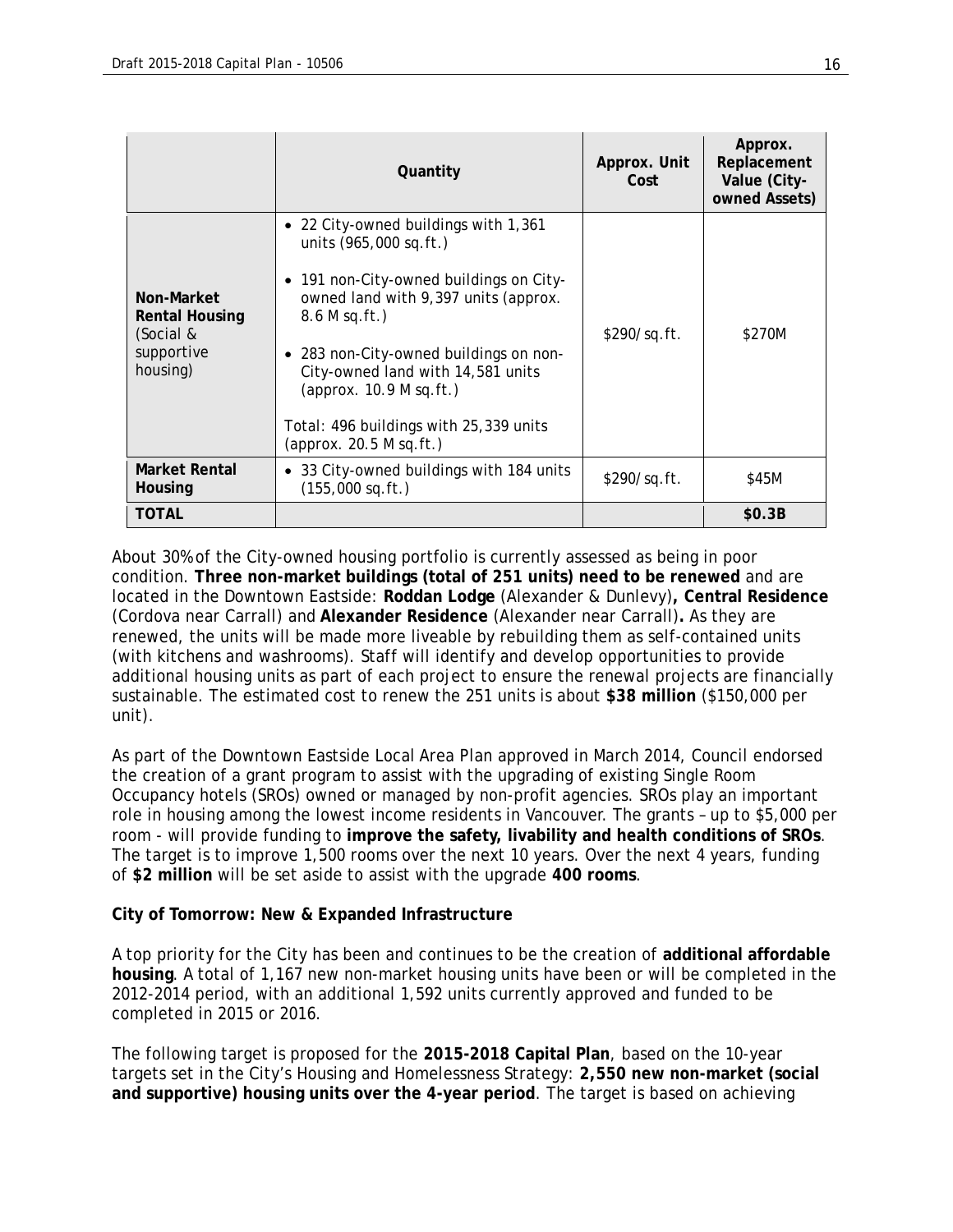about 640 units per year. The total investment required to deliver 2,550 units is approximately \$560 million (~\$220,000 per unit).

The following assumptions have been made in order to establish an allocation in the 2015- 2018 Capital Plan:

- 30% of units (765 units) will be City-owned buildings on City-owned land; the City will build about 100 units and it is anticipated that the remaining 665 units will be delivered as in-kind Community Amenity Contributions, mainly in the West End and the Downtown Eastside;
- 45% of units (1,150 units) will be non-City-owned buildings on City-owned land; the City will provide land (through long-term leases at below market rates) for these projects;
- 25% of units (635 units) will be non-City-owned buildings on non-City-owned land; the City will provide capital grants toward these projects; and
- For projects on City-owned land, it is anticipated that housing operators will make financial contributions via prepaid lease payments to the City and/or bringing investment equity to fund projects.

Based on these assumptions, it is estimated that the **City's contribution toward these 2,550 new units will be \$85 million** (an average of \$33,000 per unit). It is anticipated that partnership contributions and prepaid leases (supported by rental income) totalling over \$200 million will supplement the City's contribution.

Consistent with City policies, all social housing projects are expected to be self-sustaining and will not require operating subsidies, property tax exemptions, and/or financial guarantees from the City. The rental mix of individual projects would be established to ensure that rental income would be adequate to offset operating and capital maintenance costs over the life of the building. To achieve deeper affordability, the City would rely on partnership funding such as Provincial rent supplements, BC Housing, and/or non-profit partner equity contributions.

The City's approach to housing affordability and ending homelessness is to support a broad spectrum of solutions along the housing continuum, working closely with BC Housing and other partners to deliver options such a shelters and interim housing, including utilizing the City's Property Endowment Fund (PEF), which is not part of the Capital Plan, to explore opportunities for interim housing sites. As well, the City's Rental 100 Program as well as zoning policies relating to laneway housing and secondary suites are expected to continue to significantly increase the supply of affordable market rental units.

In the 2012-14 Capital Plan, the City approved housing above the Downtown Eastside-Strathcona Library (21 units) and the new Firehall at Kerr and  $54<sup>th</sup>$  (31 Units), and the Land Trust partnership model. The City will continue to explore innovative solutions for achieving additional affordable housing across Vancouver.

**Total investment proposed for housing: \$40 M for renewal projects and \$85 M for new housing (leveraging over \$200 million of partner funding and prepaid leases).**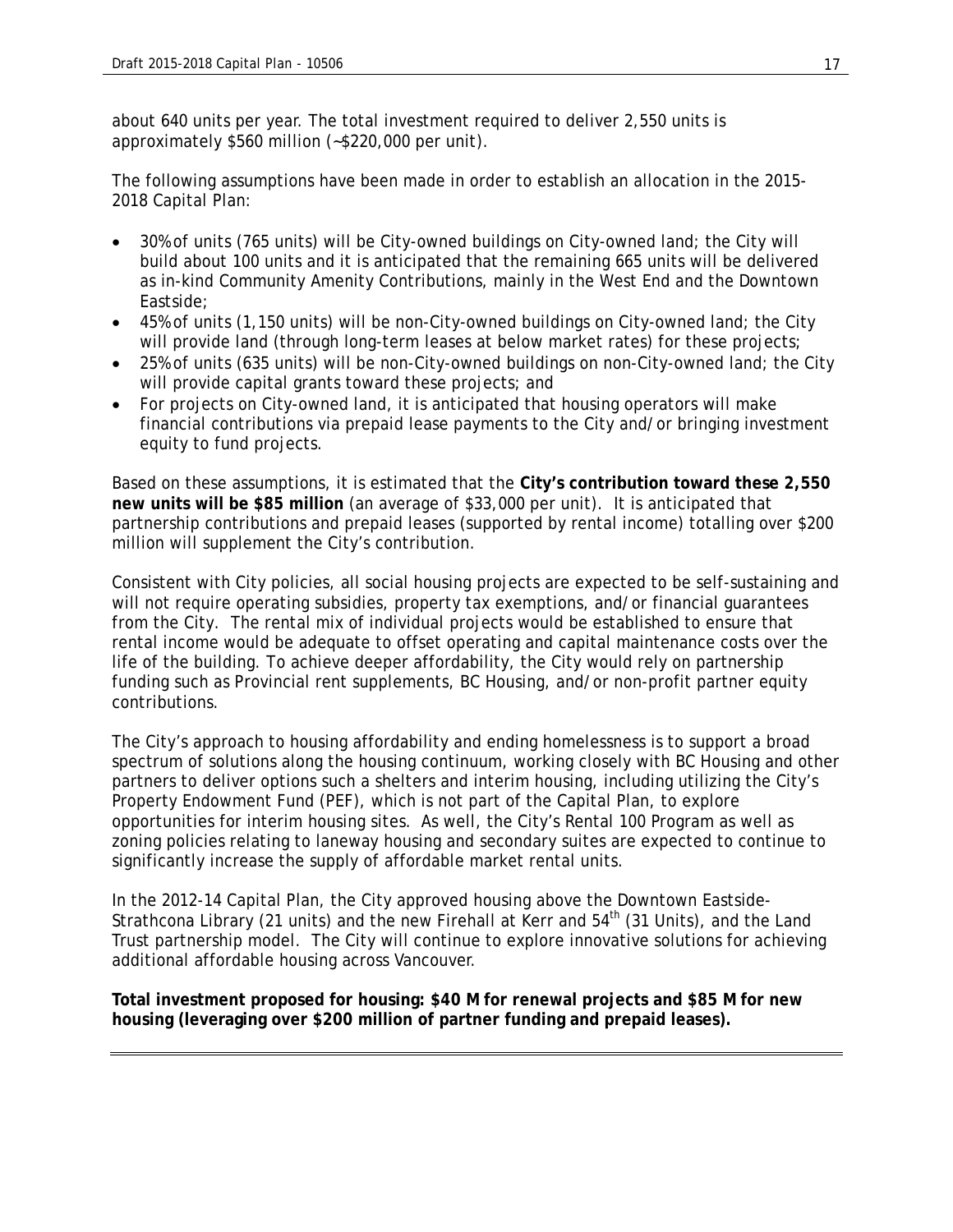#### **B. Childcare**

Childcare includes services for children 0-4 years old (all-day childcare and part-time preschool programs) and children 5-12 years old (before and after school programs). The City, School Board, non-profit agencies and the private sector are involved in the delivery of childcare services.

#### **City of Today: Infrastructure Renewal**

There are currently over 13,000 licensed childcare spaces available in Vancouver, as follows:

|                                                                    | Quantity                                                                                                                                                                                                                                            | Approx. Unit<br>Cost | Approx.<br>Replacement<br>Value (City-<br>owned Assets) |
|--------------------------------------------------------------------|-----------------------------------------------------------------------------------------------------------------------------------------------------------------------------------------------------------------------------------------------------|----------------------|---------------------------------------------------------|
| Childcare for<br>0-4 years old<br>(Daycare &<br>preschool)         | • 1,715 spaces in 49 City-owned<br>buildings (170,000 sq.ft.)<br>880 spaces in 27 buildings on City-<br>owned land (120,000 sq.ft.)<br>• 5,500 spaces provided by School<br>Board, non-profit agencies and private<br>sector<br>Total: 8,100 spaces | \$800/sq.ft.         | \$135M                                                  |
| Childcare for<br>5-12 years old<br>(Before & after<br>school care) | • 535 spaces in 12 City-owned buildings<br>$(25,000$ sq.ft.)<br>• 195 spaces in 4 buildings on City-<br>owned land (17,000 sq.ft.)<br>• 4,260 spaces provided by School<br>Board, non-profit agencies and private<br>sector<br>Total: 4,990 spaces  | n.a.                 | n.a. <sup>2</sup>                                       |
| <b>TOTAL</b>                                                       |                                                                                                                                                                                                                                                     |                      | \$0.15B                                                 |

<sup>&</sup>lt;u>2</u><br><sup>2</sup> Replacement value of spaces used for before and after school care are included in Community Facilities, as these spaces are typically multi-purpose rooms in community facilities.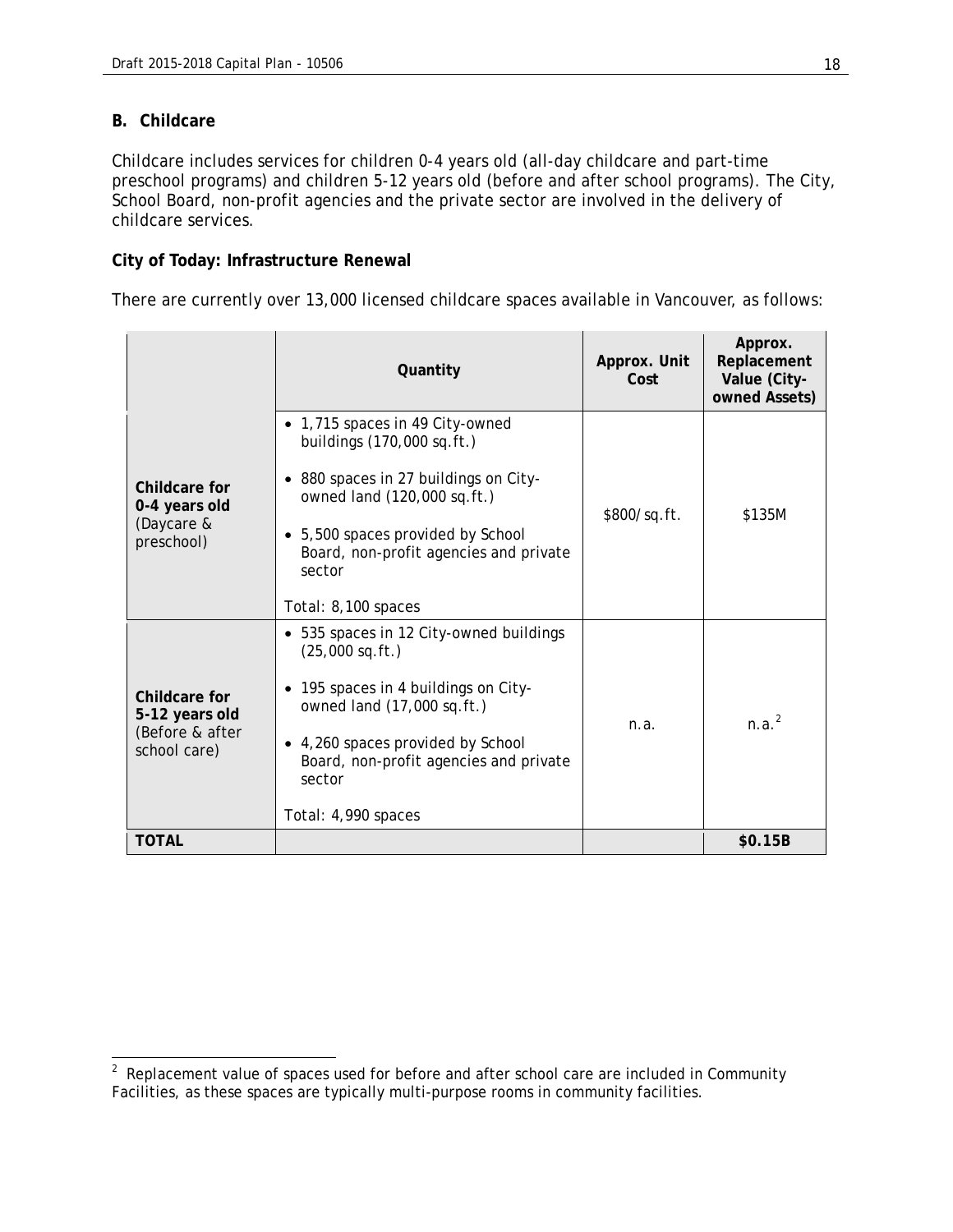$\overline{a}$ 

Most preschool spaces in City-owned buildings are located in community centres and date from the 1950s and 1960s. These spaces are gradually being renewed as the community centres are renewed. About a dozen daycares (mostly portables) were built between 1970 and the early 1990s and most of these facilities have been or are in the process of being renewed. Only three remain to be renewed. As a result, only about 5% of the City-owned childcare portfolio is currently assessed as being in poor condition.

Two renewal projects that were funded as part of the 2012-2014 Capital Plan have started and will be completed in 2015 or 2016, leading to the renewal of 45 spaces<sup>3</sup>.

There are several candidates for renewal for the **2015-2018 Capital Plan**. Staff are currently reviewing these candidate projects in greater detail and it is estimated that an allocation of **\$5 million** is needed to ensure that sufficient funding is available **to support one or two of these candidate projects**.

#### **City of Tomorrow: New & Expanded Infrastructure**

A priority for the City has been and continues to be the creation of **additional childcare spaces**. A total of 299 new spaces for children 0-4 years old have been or will be completed in the 2012-2014 period, of which 217 spaces are in City-owned buildings<sup>4</sup> and 82 spaces in non-City-owned buildings (supported with City capital grants)<sup>5</sup>. In addition, the 3 City-owned daycare projects have started or been approved and will be completed during the course of the next capital plan, creating 98 additional spaces for children 0-4 years old<sup>6</sup>. There are additional spaces that have been committed but not completed in the 2012-2014 period.

The following childcare targets are proposed for the **2015-2018 Capital Plan**: **500 new spaces for children aged 0-4 years old and 500 new spaces for children aged 5-12 years old**. Staff is proposing to allocate **\$20 million toward the creation of 400 daycare/preschool spaces** (City contribution of \$50,000 per space), with the remaining 100 spaces anticipated to be provided as in-kind Community Amenity Contributions. In addition, **\$5 million is earmarked for the creation of 500 before & after school spaces** (City contribution of \$10,000 per space).

The City will work with Park Board, Vancouver School Board (VSB), non-profit agencies and other partners to deliver these childcare spaces, including exploring with the VSB the option

 $^3$  25 spaces at the Kitsilano Montessori Daycare (Arbutus & 8<sup>th</sup>, to be relocated to Maple & 10<sup>th</sup>) and 20 spaces at Kensington Community Centre (Dumfries & 37<sup>th</sup>).

 $4$  69 spaces at childcare #2 in Southeast False Creek (Manitoba & 2<sup>nd</sup>) and 37 spaces at each of the following locations: Woodward's (Hastings & Abbott), The Mark (Seymour & Pacific), The Junction (Main & National) and Terry Tayler (Nanaimo & Kingway).

<sup>&</sup>lt;sup>5</sup> 25 spaces at each of the following locations: Japanese Hall (Alexander & Jackson), Kitsilano Neighbourhood House (Vine &  $7<sup>th</sup>$ ) and Lavina White Childcare Centre (Dundas & Wall), and 7 additional spaces at Harbourview Daycare (Penticton & Yale).

<sup>&</sup>lt;sup>6</sup> 49 additional spaces at Kensington Community Centre (Dumfries & 37<sup>th</sup>), 37 spaces at a new daycare at Marine & Cambie, and 12 additional spaces when the Kitsilano Montessori Daycare is rebuilt at Maple  $8, 10^{th}$ .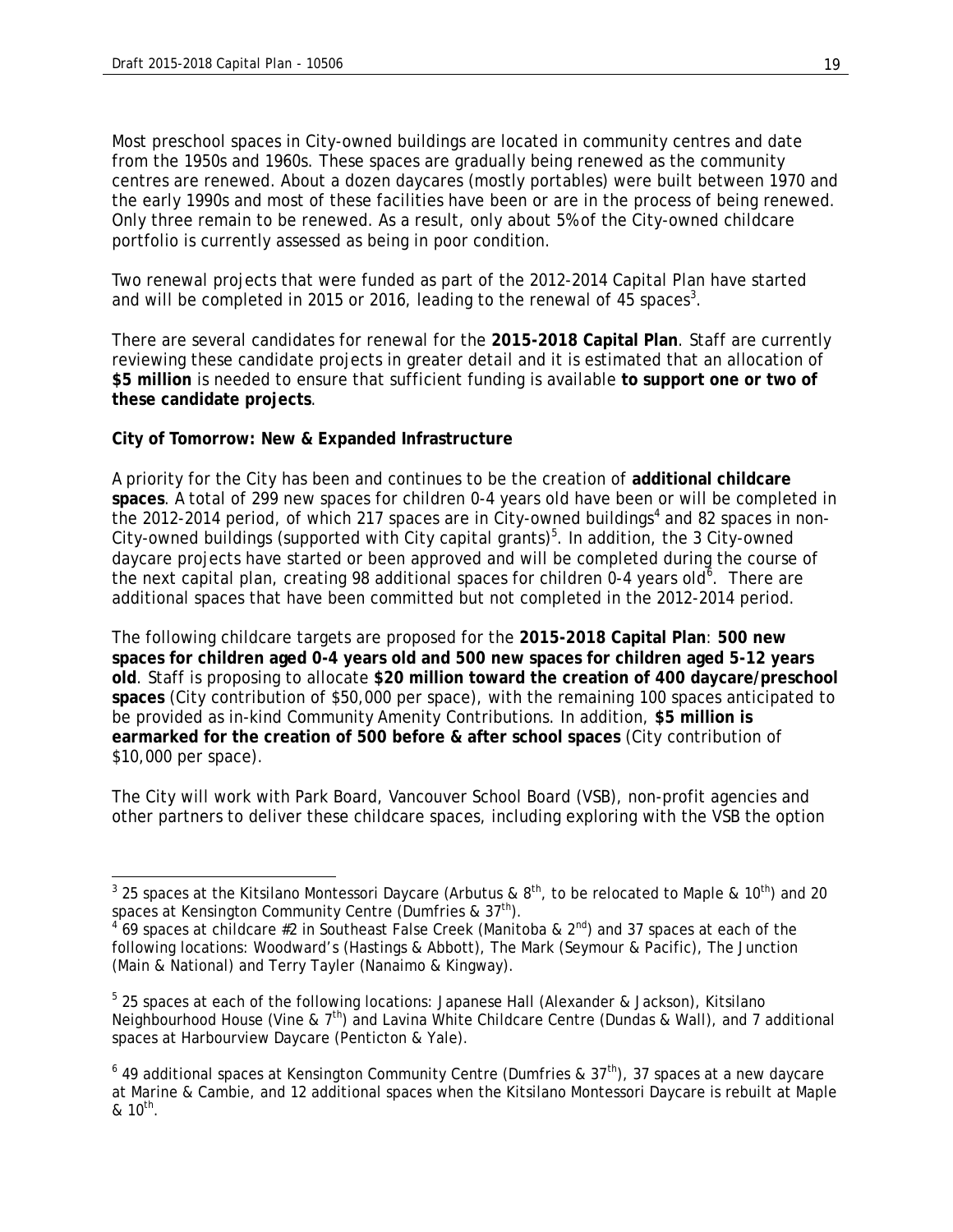of providing new or additional childcare when existing elementary schools are renewed and new elementary school are built.

#### **Total investment proposed for childcare: \$5 M for renewal projects and \$25 M for new childcare.**

#### **C. Parks, Open Spaces and Recreation**

Vancouver's network of parks and open spaces includes over 300 sites distributed across the city, accounting for 1,360 hectares (13.6 km<sup>2</sup>) or about 10% of all land within municipal boundaries. These open spaces vary in size (from small urban plazas and mini-parks to major parks like Stanley Park) and function (e.g. natural areas, sports and recreation, leisure activities and public gatherings).

Recreation facilities include community centres, swimming pools and ice rinks, while entertainment-exhibition includes Nat Bailey Stadium at Hillcrest Park and many of the facilities by the Pacific National Exhibition at Hastings Park.

The vast majority of parks and open spaces and recreation facilities are managed by the Board of Parks and Recreation.

#### **City of Today: Infrastructure Renewal**

The park and open space system includes a wide array of features and infrastructure, as follows:

|                                             | Quantity                                                                                                                  | Approximate<br>Unit Cost                | Approximate<br>Replacement<br>Value |
|---------------------------------------------|---------------------------------------------------------------------------------------------------------------------------|-----------------------------------------|-------------------------------------|
| Urban Forest and<br><b>Natural Features</b> | • 300,000 park trees<br>• 140,000 street trees<br>• Lakes and streams                                                     | \$50 / park tree<br>\$350 / street tree | \$70 M                              |
| Seawall and<br>Waterfront                   | • 32 km of seawall<br>Marinas, docks and piers                                                                            | Seawall: \$8.25 M / km                  | \$265 M                             |
| <b>Activity Features</b>                    | • 300 sport fields<br>240 sport courts<br>• 130 playgrounds<br>• 30 dog off-leash areas<br>6 golf courses<br>• 1 cemetery | varies                                  | \$275 M                             |
| Park Buildings                              | • 153 buildings (e.g. field<br>houses)                                                                                    | \$450 / sq. ft.                         | \$150 M                             |
| Park Infrastructure                         | • 20 km of park roads<br>• Lighting, electrical and<br>gas networks                                                       | varies                                  | \$300 M                             |
| <b>Public Art</b>                           | • 320 art installations                                                                                                   | \$125,000 /<br>installation             | \$40 M                              |
| <b>TOTAL</b>                                |                                                                                                                           |                                         | \$1.1 B                             |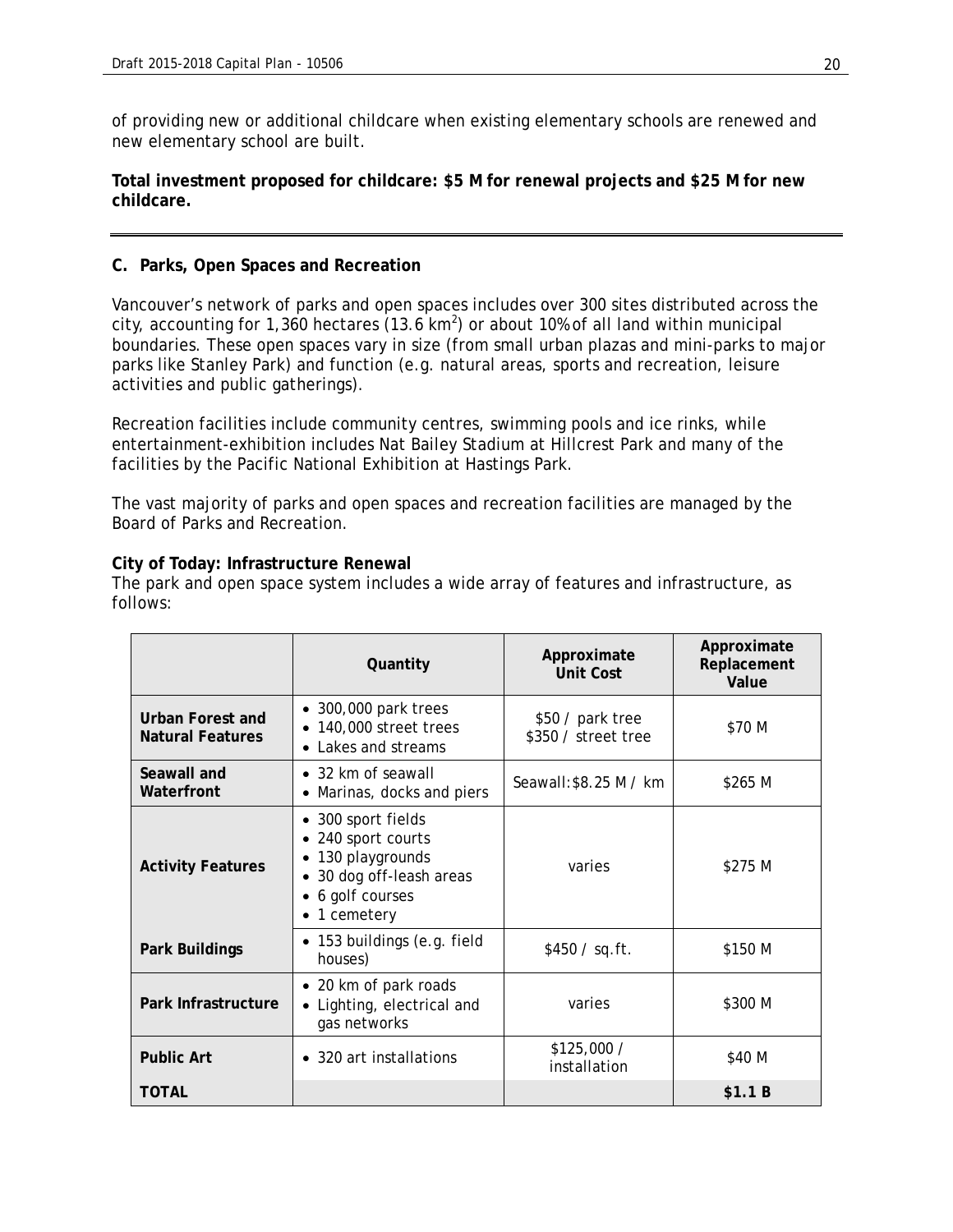About 25% of the park and open space portfolio is currently assessed as being in poor condition.

There are 69 recreation and entertainment-exhibition facilities in the City's asset base, totaling 2.25 million square feet, as follows:

|                                 | <b>Facilities</b> | <b>Floor Area</b><br>(Square Feet) | Approx. Unit<br>Cost         | Approx.<br>Replacement<br>Value (City-<br>owned Assets) |
|---------------------------------|-------------------|------------------------------------|------------------------------|---------------------------------------------------------|
| Recreation<br><b>Facilities</b> | 55                | 1,700,000                          | \$700/sq.ft.                 | \$1,200M                                                |
| Entertainment &<br>Exhibition   | 14                | $550,000 +$<br>amusement park      | \$600/sq.ft.<br>\$4M/hectare | \$355M                                                  |
| <b>TOTAL</b>                    | 69                | $-2.25M$ sq.ft.                    | \$675/sq.ft.                 | ~51.6B                                                  |

While several of the exhibition buildings date from the pre-World War II period, the bulk of the recreation facilities were built between 1945 and 1980. The City started renewing the portfolio in the 1990s and will continue to do so for the next 20-30 years. Significant progress has been made in the last 20 years with regard to recreation facilities (11 facilities have been renewed and three new community centres have been built - Creekside, Coal Harbour and Roundhouse). About 25% of the portfolio is currently assessed as being in poor condition.

The following projects funded as part of the 2012-2014 Capital Plan have been completed or anticipated to be completed by year's end in the area of Parks and Recreation:

- Children's playground replacements: Carleton, Charleson, Creekside, John Hendry, Pandora and Prince Edward Parks
- Kitsilano Park tennis courts: renewal
- Hastings Community Park Little League field renovation
- Jericho Park: beach restoration and structural repairs to wooden pier
- Livestock Building at Hastings Park: first phase of renewal
- Bloedel Conservatory at Queen Elizabeth Park: roof replacement

In addition, the following projects funded as part of the 2012-2014 Capital Plan have been approved and will be completed in 2015 or 2016:

- Children's playground replacements: False Creek Community Centre, McBride and Hastings Mill Parks
- Empire Fields restoration and Plateau Sports Park and greenways at Hastings Park
- Hillcrest and Riley Parks restoration projects
- Sport field and fieldhouse improvement program
- Kensington Community Centre & Childcare: replacement of 'community hall'

The **Marpole Community Centre** has been targeted for renewal and expansion as part of the Marpole Community Plan and broad-based community discussion is required regarding the ultimate location of the community centre.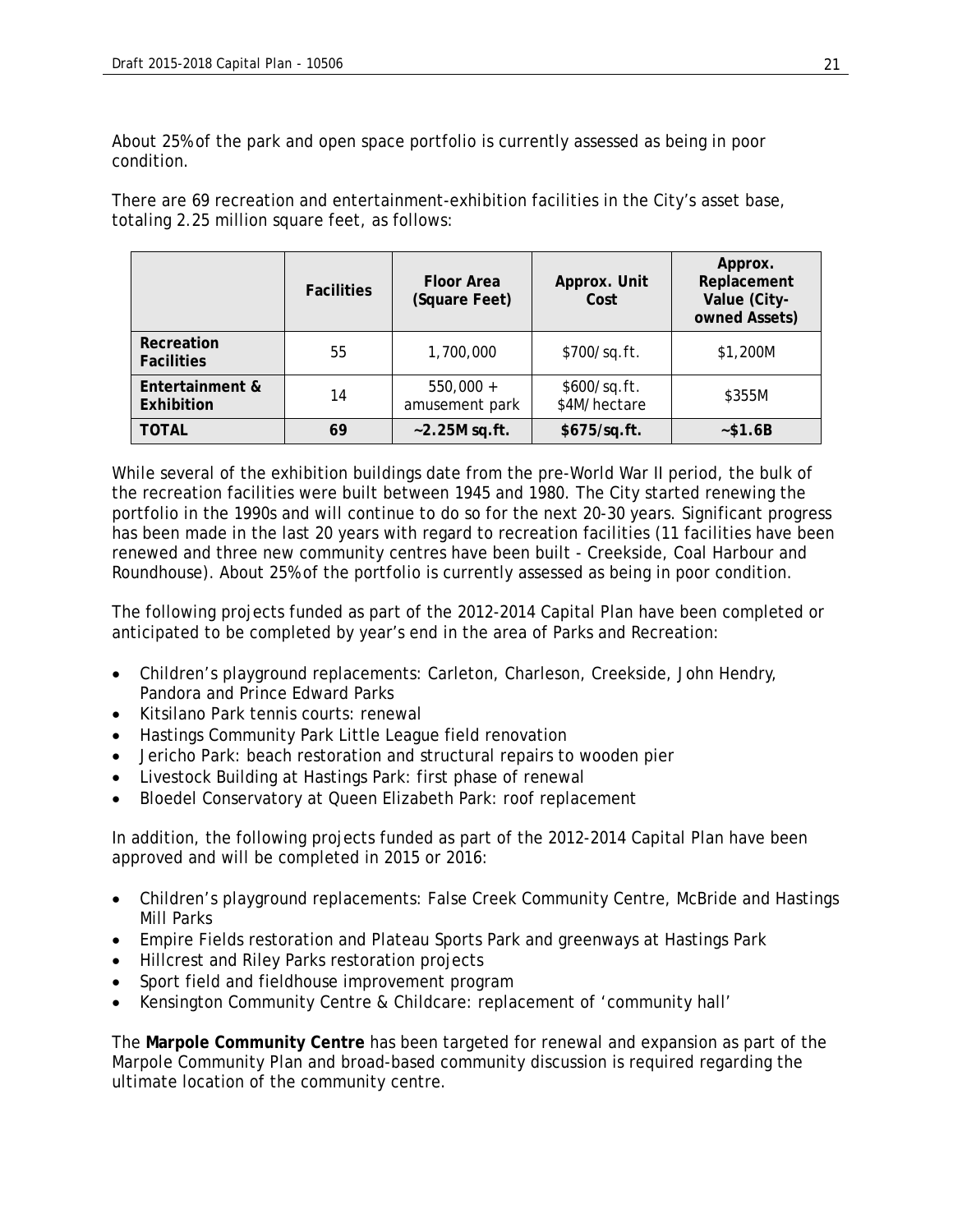**Britannia Community Centre and related recreational facilities** have been identified as in need of renewal and a key priority for the next plan - several key components at the multiuse facility need to be renewed over the next decade. A master plan was completed in 2011 to guide the renewal process.

The Britannia project has several key advantages: it is a community facility that is already colocated (community centre, childcare, family place, library, swimming pool, ice rink, elementary school, secondary school) and situated in the heart of Grandview-Woodland, a thriving medium-density neighbourhood. The renewal of Britannia will improve service delivery in the city's northeast quadrant, as several of its facilities provide services to the Downtown Eastside and Strathcona to the west and Hastings-Sunrise to the east.

The renewal of Britannia Centre is a large scale renewal project and will be completed over two or three capital plans. **The initial phase of renewal will focus on the portion of the site which contains the swimming pool, fitness centre, the Gym C building and the info centre.** The first step will be to prepare conceptual options in consultation with Grandview-Woodland residents and businesses, service providers at Britannia and the School Board. This consultation will be integrated into the broader community planning process underway in Grandview-Woodland.

The first phase of renewal is expected to start in the 2015-2018 Capital Plan period, following a thorough consultation process, and be completed during the first half of the 2019-2022 Capital Plan. This first phase of renewal is anticipated to require an investment of \$75 to \$100 million over two capital plans. Staff recommend that an allocation of **\$25 million** be included in the 2015-2018 Capital Plan.

The City will continue with the **renewal of Hastings Park/PNE**, based on the master plan adopted in 2011 and **\$10 million** is included in the draft 2015-2018 Capital Plan: areas to be considered for investment include the first phase of renewal of the Playland amusement park, the second phase of renewal of the Livestock Building, the creation of a central outdoor plaza, the extension of the stream, and the upgrading of the outdoor amphitheatre.

**Continued investment in sport fields, sport courts, fieldhouses and other related infrastructure** is recommended to support our healthy city goals and the growing activity across the city in field and court sports; in addition, renewal of playgrounds will remain an emphasis as well as seawall, public art and other general park infrastructure investments The draft 2015-2018 Capital Plan recommends an allocation of **\$15 million** for these investments.

#### **City of Tomorrow: New & Expanded Infrastructure**

In order to provide healthy and liveable communities, the City provides new parks, park features and recreation facilities as Vancouver's population grows.

The following projects funded as part of the 2012-2014 Capital Plan have been completed or anticipated to be completed by year's end: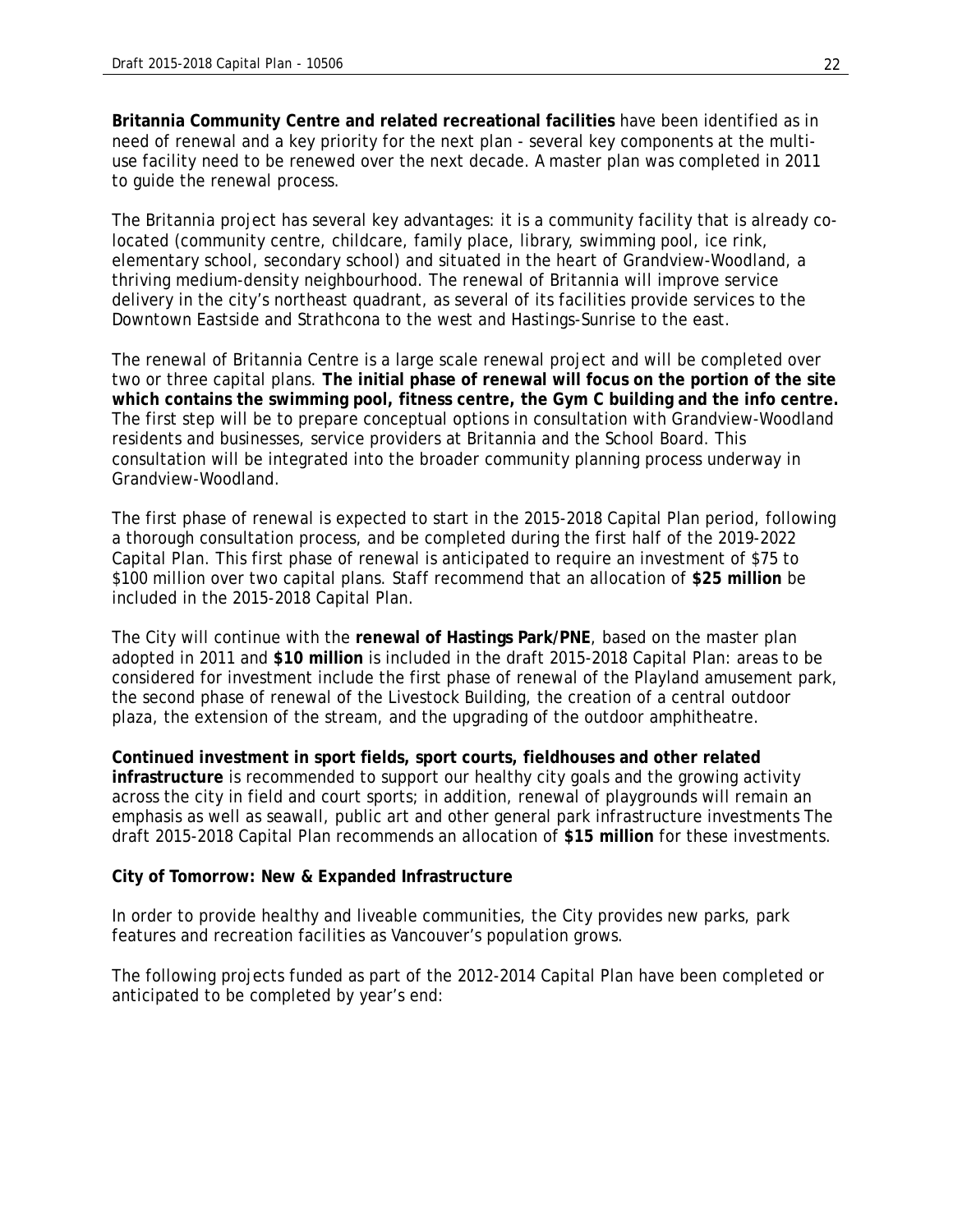- Planting 27,000 trees on public and private lands.
- 15 new or expanded community gardens.
- New parks: Creekway Park (located between Hastings and New Brighton Park), Main &  $18<sup>th</sup>$ and first park in East Fraser Land.
- Public art: 22 new installations.

The following projects have started or been approved and will be completed during the course of the next capital plan:

- New parks: first phase of Burrard Slopes Park (Fir &  $6<sup>th</sup>$ ), second phase of 'Trillium' Park (Malkin & Thornton), park at Yukon &  $17<sup>th</sup>$ .
- New skateboard facility in Mount Pleasant.
- Paddling centre in East False Creek.
- Seniors centre at Killarney Community Centre.

The following additional projects are proposed as part of the **2015-2018 Capital Plan**:

- Planting 40,000 to 50,000 trees in naturalized areas, along streets and on private lands.
- About 10 new or expanded community gardens.
- New or enhancements to natural features, e.g. enhancements to Beaver Creek in Stanley Park.
- New parks: Downtown South park at Smithe & Richards, Fraser River park and trail in Marpole, and Fraser River park and trail in East Fraser Lands.
- New sport facilities, including track and field facility, new synthetic turf playfield and a competition running track.
- Public art: 10 to 20 new installations.

It is estimated that an allocation of **\$75 million** is needed to complete the above noted projects. An updated public art strategy will be brought to Council in the near future which will further inform the Capital Plan.

**Total investment proposed for parks and recreation: \$50 M for renewal projects and \$75 M for new or expansion projects.** 

#### **D. Community Facilities: Libraries, Social and Cultural**

Libraries, social and cultural facilities offer a wide range of community services and programs to Vancouver's diverse and growing population. Their service mandates range from neighborhood-wide to city-wide. They are operated by both City and partner organizations.

#### **City of Today: Infrastructure Renewal**

There are currently about 100 libraries, social and cultural facilities in the City's asset base, totaling 2.1 million square feet, as follows: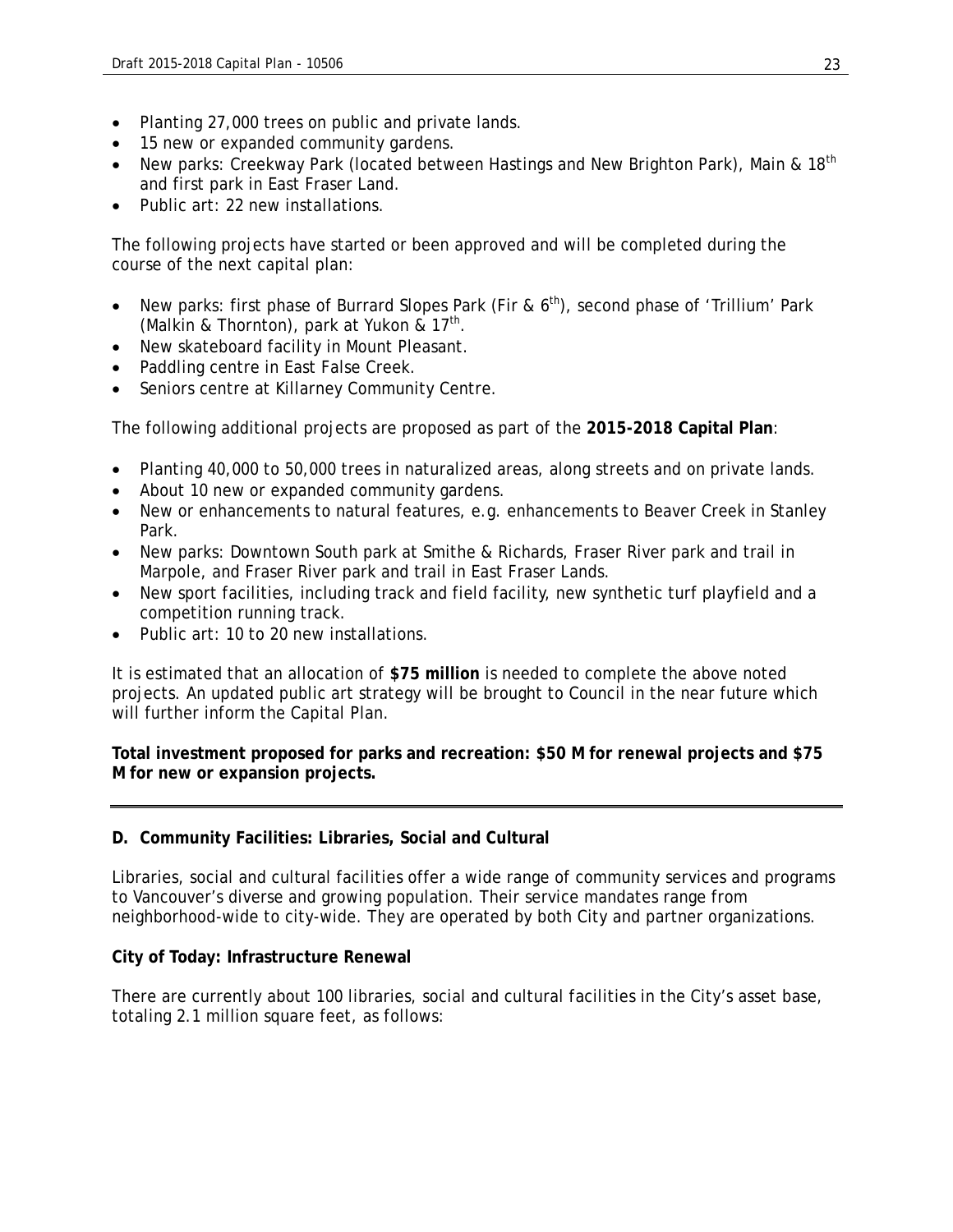|                                | <b>Facilities</b> | <b>Floor Area</b><br>(Square Feet) | Approx. Unit<br>Cost | Approx.<br>Replacement<br>Value (City-<br>owned Assets) |
|--------------------------------|-------------------|------------------------------------|----------------------|---------------------------------------------------------|
| Libraries &<br><b>Archives</b> | 23                | 520,000                            | \$900/sq.ft.         | \$450M                                                  |
| <b>Social Facilities</b>       | 25                | 275,000                            | \$500/sq.ft.         | \$140M                                                  |
| <b>Cultural Facilities</b>     | 49                | 1,300,000                          | \$600/sq.ft.         | \$670M                                                  |
| TOTAL                          | 97                | $\sim$ 2.1M sq.ft.                 | \$600/sq.ft.         | $~-$ \$1.3B                                             |

While some libraries date from the pre-World War II period, the bulk of these community facilities were built between 1945 and 1980. The City started renewing the portfolio in the 1990s and will continue to do so for the next 20-30 years.

Significant progress has been made in the last 20 years with regard to libraries (Central Library and 4 branch libraries have been renewed) and cultural facilities (renewal of the Queen Elizabeth Theatre, the Orpheum and the Vancouver East Cultural Centre). About 15% of the portfolio is currently assessed as being in poor condition.

The following projects funded as part of the 2012-2014 Capital Plan have been completed or anticipated to be completed by year's end:

- Downtown South Gathering Place: renovations and new entry
- Vancouver Archives: capital maintenance
- Maritime Museum: capital maintenance

In addition, the following projects funded as part of the 2012-2014 Capital Plan have started and will be completed in 2015 or 2016:

- Downtown Eastside-Strathcona branch library
- Vancouver Art Gallery: replacement of underground vault membrane
- Mount Pleasant Artist Production Spaces: 4 grants totaling \$4.5 million

The **Evelyne Saller Centre**, a City-operated social facility currently located on Alexander Street in the Downtown Eastside, **is proposed to be renewed and co-located with a nearby City-owned social housing project (Roddan Lodge) that will be renewed**. The centre has a low-cost cafeteria and offers health, social and leisure services to low-income residents. The renewal of the centre is estimated to cost **\$5 million**.

The City also supports a number of socio-cultural objectives through the disbursement of **capital grants**. The programs are:

- Social capital grants for non-profit social organizations.
- Cultural capital grants for non-profit cultural organizations
- Grants supporting the City's mural program.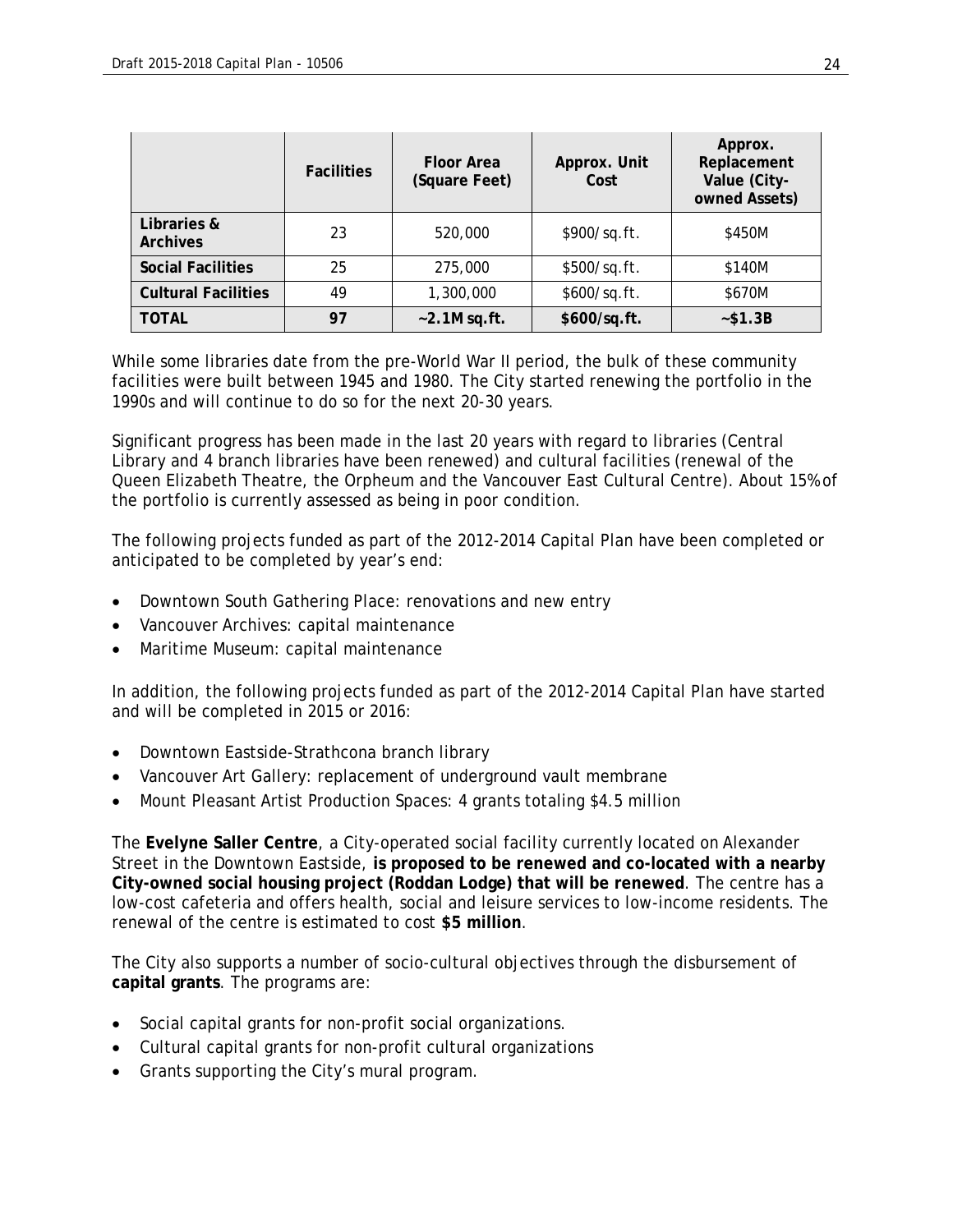- Downtown Eastside capital program, which funds community development and public realm projects amongst the area's diverse communities.
- Heritage façade grants to owners of heritage buildings.

Up to **\$10 million** has been earmarked for these granting programs over the next four years.

#### **City of Tomorrow: New & Expanded Infrastructure**

In order to provide healthy and liveable communities, the City provides new community facilities or expands existing community facilities as Vancouver's population grows.

The following projects have been or will be completed in the 2012-2014 period:

- 4 cultural facilities:
	- o York Theatre (Commercial & Georgia).
	- o CBC Festival Space (Hamilton & Robson)
	- o Arts Factory (Industrial & Station).
	- $\circ$  Artist studios (Fir & 6<sup>th</sup>).

In addition, the following projects have started or been approved and will be completed during the course of the next capital plan:

- 4 social facilities:
	- o MOSAIC Adult Learning Centre (Boundary & Vanness).
	- o Collingwood Neighbourhood House satellite (Boundary & Vanness).
	- o Positive Living and AIDS Vancouver (Seymour & Helmcken).
	- o Marpole Family Place (Marine & Cambie).
- 3 cultural facilities:
	- $\circ$  SEFC theatre (1<sup>st</sup> & Columbia).
	- o Artist studios (Marine & Cambie)
	- o Artist production space (Howe & Drake).

Three additional community-based projects are proposed to be funded as part of the **2015- 2018 Capital Plan**:

- The first is the **expansion of the Central Library onto Levels 8 and 9**. Since its opening 20 years ago, the Central Library has been occupying Levels 1 through 7 while Levels 8 and 9 have been leased as office space. The lease will expire in 2015 and the City can now expand the Central Library to its full capacity. An originally planned public garden atop the building will become publicly accessible once the project is completed. The project is estimated to cost **\$15 million** with approximately \$5 million anticipated from a Library Board fundraising campaign.
- The second project is the creation of a **new home for Qmunity**, a facility for the lesbian, gay, transgendered, bisexual and queer communities, in the West End. Qmunity currently leases space in an older building and is undersized for the communities it serves. The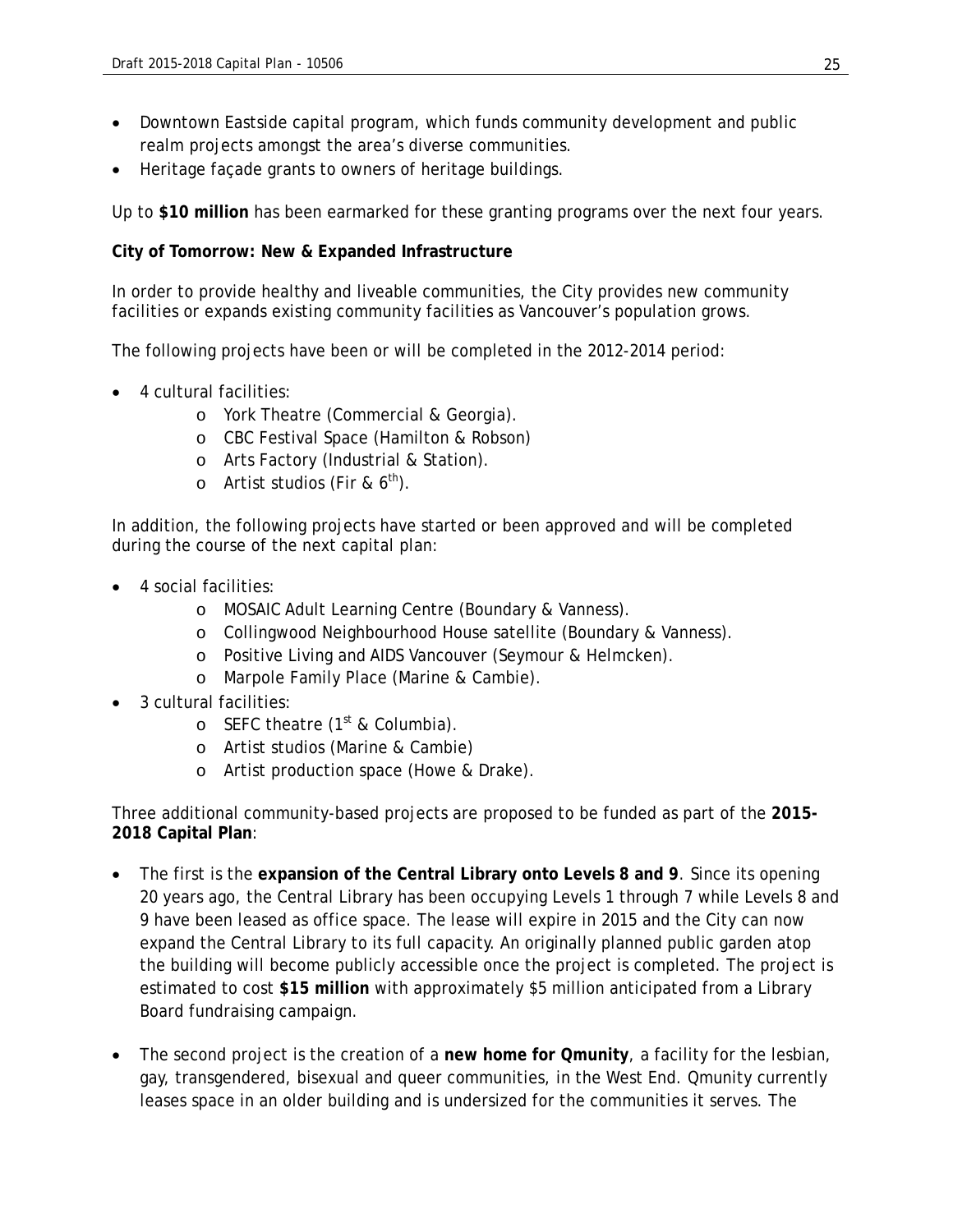project involves the construction of a permanent facility and is estimated to cost about **\$10 million**.

 The third involved enhanced investment in the **Public Art Program** which is referenced under Parks, Open Spaces and Recreation. An updated public art strategy will be brought to Council in the near future which will further inform the Capital Plan.

**Total investment proposed for community facilities: \$15 M for renewal projects and \$25 M for new or expansion projects.**

#### **E. Transportation**

The transportation network offers a range of travel choices to residents, workers and visitors across the city. The bulk of the transportation network is provided by three governments: the City (walking, cycling and road networks), the regional government through TransLink (rapid transit and bus networks) and the Province (6 km of highways and 3 major bridges leading into the city).

#### **City of Today: Infrastructure Renewal**

The City owns and maintains over 4,000 km of linear assets plus a wide range of structures and features, as follows:

|                              | Linear Assets                                                           | Other                                                           | Approximate<br><b>Replacement Value</b> |
|------------------------------|-------------------------------------------------------------------------|-----------------------------------------------------------------|-----------------------------------------|
| <b>Walking &amp; Cycling</b> | • Sidewalks: 2,190 km<br>• Bikeways &<br>Greenways: 270 km <sup>7</sup> | • 379 signals<br>• 13 bridges and<br>underpasses                | \$1.4 B                                 |
| Transit                      | $\bullet$ Bus lanes: 18 km<br>• Streetcar: $2 \text{ km}$               | • 37 bus bulges<br>• 6 ferry docks                              | \$10 M                                  |
| <b>Major Roads</b>           | • Streets: $363$ km                                                     | $\bullet$ 482 signals<br>• 29 bridges<br>• 20,000 street lights | \$3.4B                                  |
| <b>Local Roads</b>           | • Streets: $1,058$ km<br>$\bullet$ Lanes: 650 km                        | $\bullet$ 24,000 street lights                                  | \$2.6B                                  |
| Parking                      | N.A.                                                                    | • 19 parkades<br>• 14 surface lots<br>• 10,000 meters           | \$415 M                                 |
| <b>TOTAL</b>                 | Approx. 4,260 km of<br>sidewalks, streets and<br>lanes                  |                                                                 | \$7.8 B                                 |

Most of the sidewalks and streets were built as Vancouver grew between 1886 and 1986, and the City has been gradually renewing these assets as they age. Most pedestrian-bicycle signals

 7 Includes 32 km of bikeway-greenway along the waterfront/seawall.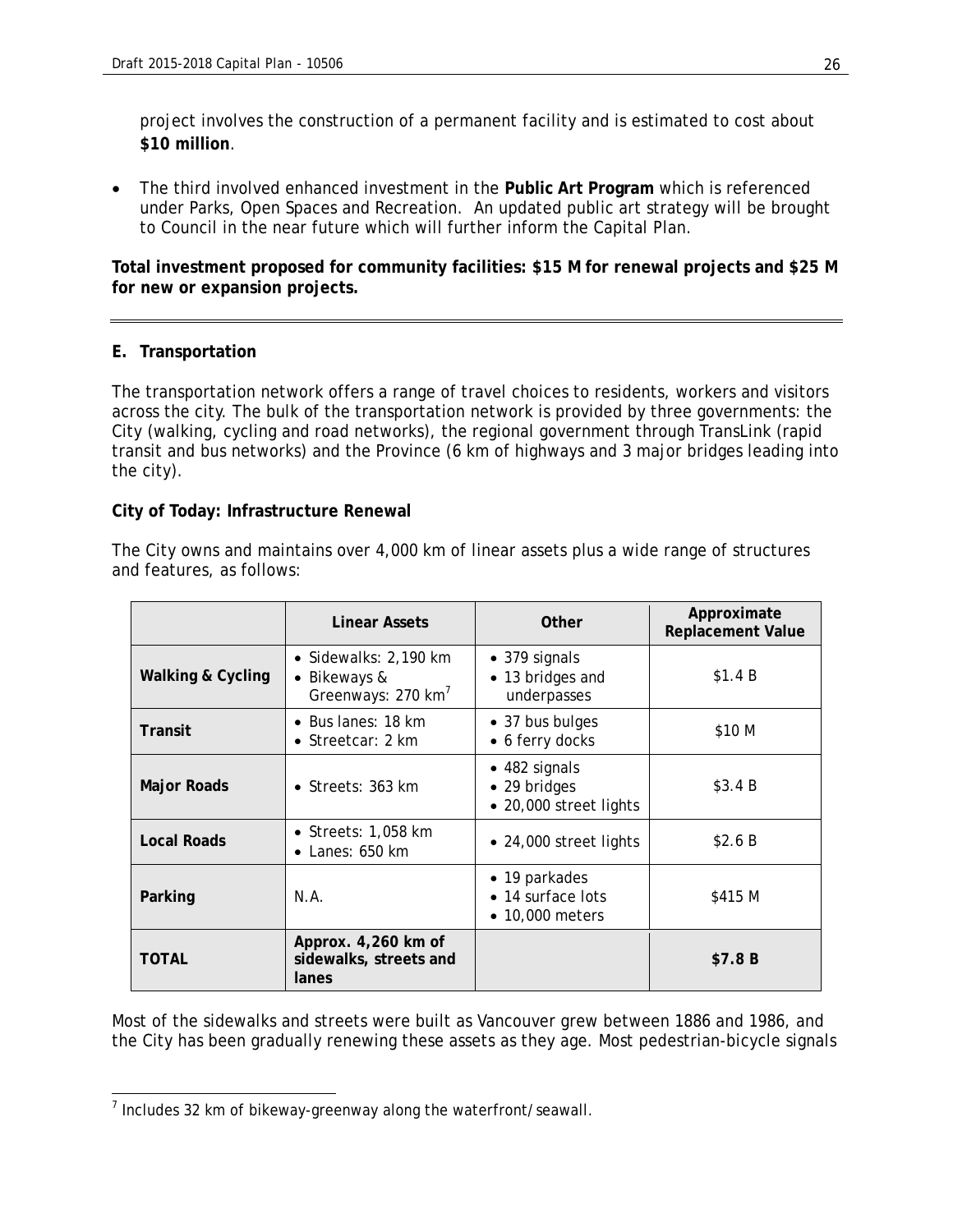and the bikeways-greenways network have been provided in the last 20-30 years. About 20% of the transportation portfolio is currently assessed as being in poor condition.

The following renewal projects funded as part of the 2012-2014 Capital Plan have been completed or anticipated to be completed by year's end:

- 4 km of sidewalk reconstructed
- 28 km of major roads and 32 km of local roads/lanes repaved
- 37 traffic signals reconstructed and 2,400 street lighting poles replaced
- Bridges: significant rehabilitation including removal of bearings containing PCBs on Burrard and Granville Bridges, replacement of expansion joints on Burrard Bridge and seismic upgrade of Granville Bridge steel span

The following renewal projects are proposed as part of the **2015-2018 Capital Plan**:

- Approximately 10 km of sidewalk to be reconstructed.
- Approximately 45 km of major roads, including Water Street in Gastown, and 45 km of local roads/lanes to be repaved.
- 20 to 25 traffic signals to be reconstructed and approximately 3,000 street lighting poles to be replaced.
- Bridges: repair sidewalks and replace railings and lighting on Burrard Bridge.

It is estimated that an allocation of **\$105 million** is needed to complete the above noted projects.

#### **City of Tomorrow: New & Expanded Infrastructure**

The City's goal is to provide a transportation system that prioritizes the safe, comfortable and efficient movement of pedestrians, cyclists, transit users and trucks/trains (goods movement), as outlined in Transportation 2040. A target has been set: that 50% of trips in 2020 be made on foot, bicycle and transit. Staff estimates that we are currently over 45%, up from 40% in 2008.

The following transportation improvement projects have been or will be completed in the 2012-2014 period:

- Walking and cycling:
	- o 3 km of new sidewalk and 200 new or upgraded curb ramps.
	- o 14 km of new active transportation corridors, including both first phases of the Comox-Helmcken Greenway and Seaside Greenway along Point Grey Road.
	- o 28 new pedestrian-bicycle signals (including 5 provided through development), half of which were installed to support active transportation corridors.
	- o Burrard-Cornwall intersection: pedestrian and cycling safety and comfort improvements.
	- o Norquay Village pedestrian safety and public realm improvements.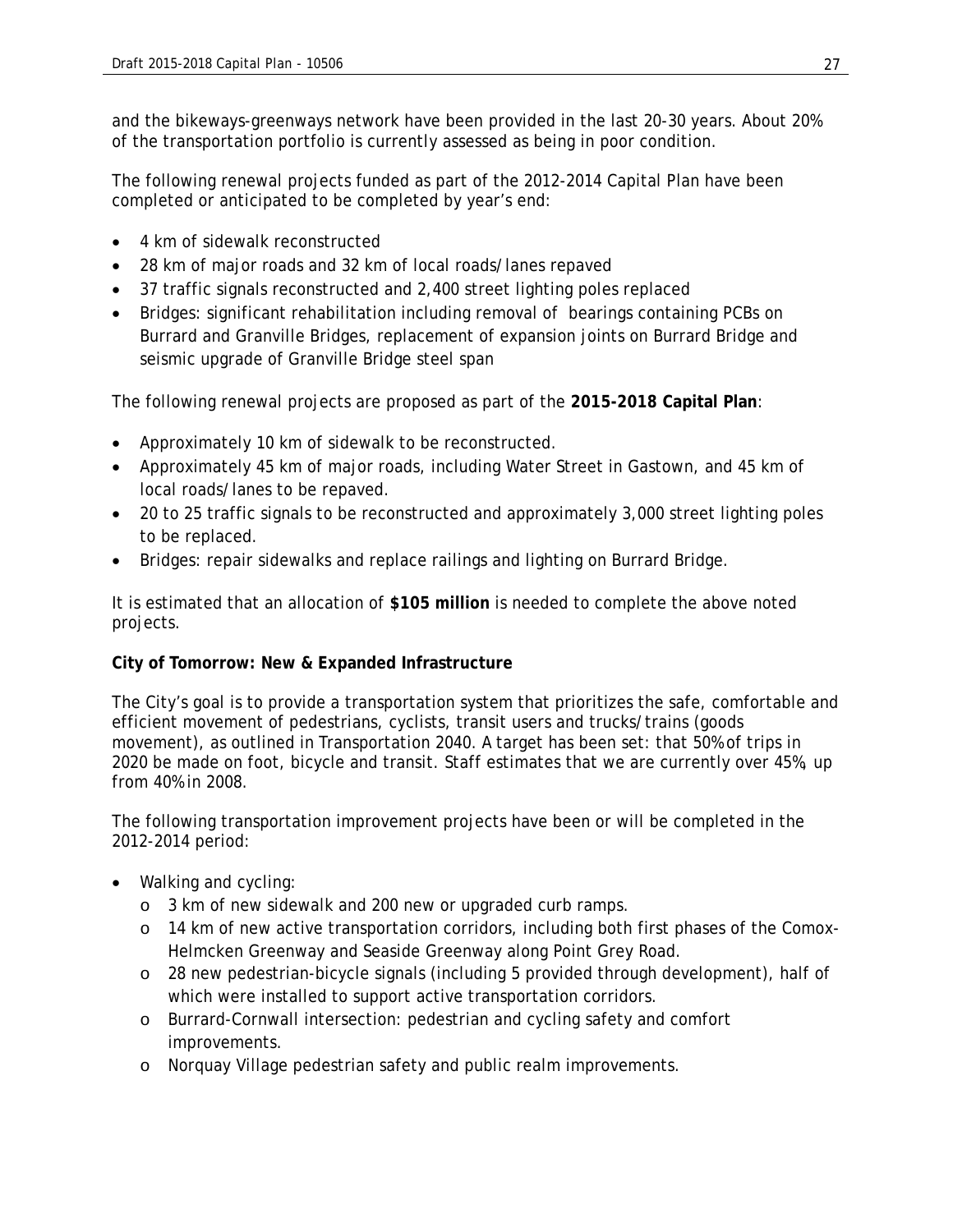- Transit:
	- o 2 new bus bulges.
- Major roads:
	- o Powell Street Overpass to improve safety and goods movement to the Port of Vancouver.
	- o Grandview Highway at Boundary Road: high-occupancy queue jumper lanes and leftturn bays.
	- o Clarendon Connector at 33rd Avenue which improves transit routing and significantly reduce through-traffic on local streets.
	- o 3 new vehicular signals (including 2 provided through development).

The following transportation improvement projects are proposed as part of the **2015-2018 Capital Plan:** 

- Walking and cycling:
	- o 2 km of new sidewalk and 250 to 300 new or upgraded curb ramps.
	- o New Active Transportation Corridors, including completing the Comox-Helmcken greenway and the Seaside Greenway along Point Grey Road.
	- o Upgrading existing bikeways-greenways to AAA (all ages and abilities):  $10^{th}$  Avenue, Adanac and Ontario.
	- o False Creek Bridges:
		- upgrading and making the walking and cycling facilities permanent on Burrard Bridge including Burrard-Pacific, and
		- **EXEDENT** implementing temporary improvements for walking and cycling on both Granville and Cambie Bridges.
	- o About 20 new pedestrian-bicycle signals funded by the City and through development.
	- o Pedestrian safety and public realm improvements from recently approved community plans (Downtown Eastside, Marpole, Mount Pleasant and West End).
- Transit:
	- o Implementation of Downtown Bus Service Review (e.g. new or upgraded bus stops due to proposed changes of bus routes in the eastern part of downtown).

It is estimated that an allocation of **\$45 million** is needed to complete the above noted projects.

On June 12<sup>th</sup>, the Mayors' Council on Regional Transportation prepared a document entitled "Regional Transportation Investments", which contains a 30-year vision and a list of projects and investments for the next 10 years. **Broadway Rapid Transit from Commercial Drive to UBC** is included in the 30-year vision, with the 5 km Millennium Line extension to serve Central Broadway (VCC-Clark station west to Arbutus) as one of the projects to deliver in the next 10 years.

The Mayors' Council Vision outlines that partnership agreements would be formed to help outline how the project will be funded. It recognizes "…the role that host municipalities play in bringing these investments to life through financial contributions that reflect the local benefits and also in meeting community objectives." **Staff will review funding choices over**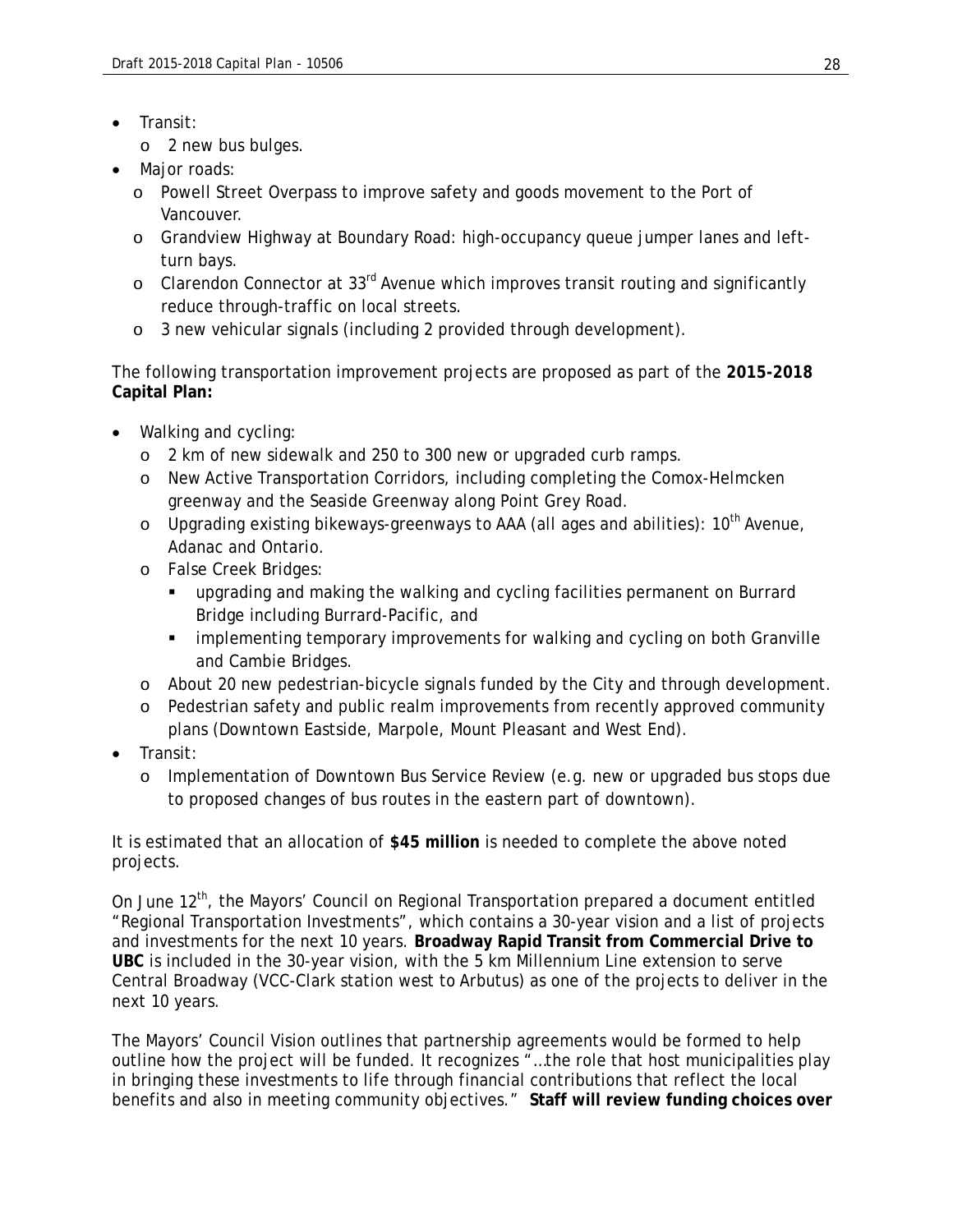**the summer months and report back in September when Council considers the final Capital Plan.**

**Total investment proposed for transportation: \$105 M for renewal projects and \$45 M for new or upgrading projects, subject to future decisions on rapid transit funding.**

#### **F. Utilities**

The City owns and operated four utilities, two of which provide critical services (water and sewer) to all residents, businesses and visitors in Vancouver. A third utility (solid waste) provides green waste, recycling and garbage pick-up and disposal service to all residents living in single-family, duplex and some apartment areas. A fourth utility (neighbourhood energy) provides low-carbon heating and hot water to all buildings in Southeast False Creek and a portion of the False Creek Flats.

#### **City of Today: Infrastructure Renewal**

The City owns and maintains more than 5,500 km of underground pipe plus a series of specialized facilities and features to enable the four utilities to function, as follows:

|                                        | Linear Assets                                                 | Other                                                             | Approximate<br>Replacement<br>Value |
|----------------------------------------|---------------------------------------------------------------|-------------------------------------------------------------------|-------------------------------------|
| Waterworks                             | • Water mains: $1,484$ km<br>Service connections:<br>1,120 km | • 15,300 water meters<br>• 29 pressure reducing<br>valve stations | \$1.3 B                             |
| Sewers                                 | • Sewer mains: 2,096 km<br>• Service connections:<br>935 km   | • 24 pump stations                                                | \$5.9B                              |
| <b>Solid Waste</b>                     | $\bullet$ N.A.                                                | • Transfer Station <sup>8</sup><br>• Landfill <sup>9</sup>        | \$40 M                              |
| Neighbourhood<br><b>Energy Utility</b> | $\bullet$ Pipes: 5 km                                         | • 1 energy centre<br>• 22 transfer stations                       | \$35 M                              |
| <b>TOTAL</b>                           | Approx. 5,650 km                                              |                                                                   | \$7.2B                              |

The vast majority of the City's waterworks and sewer systems were built as Vancouver grew between 1886 and 1986, and the City has been gradually renewing and upgrading these assets as they age. An important upgrade to the sewer system has been to replace Vancouver's original combined pipes with separated pipes (one for rainwater and one for wastewater), which reduces (and, by 2050, will eliminate) situations when wastewater discharges directly into Burrard Inlet, English Bay, False Creek and the Fraser River.

The City-owned landfill in Delta started operations in the mid-1960s and the transfer station at Manitoba Yards (where smaller garbage trucks dump their loads and where much larger garbage trucks take the garbage to the landfill) was built in the late-1980s.

<sup>&</sup>lt;sup>8</sup> Located at Manitoba Yards (Kent & Yukon).

<sup>&</sup>lt;sup>9</sup> Located in Delta.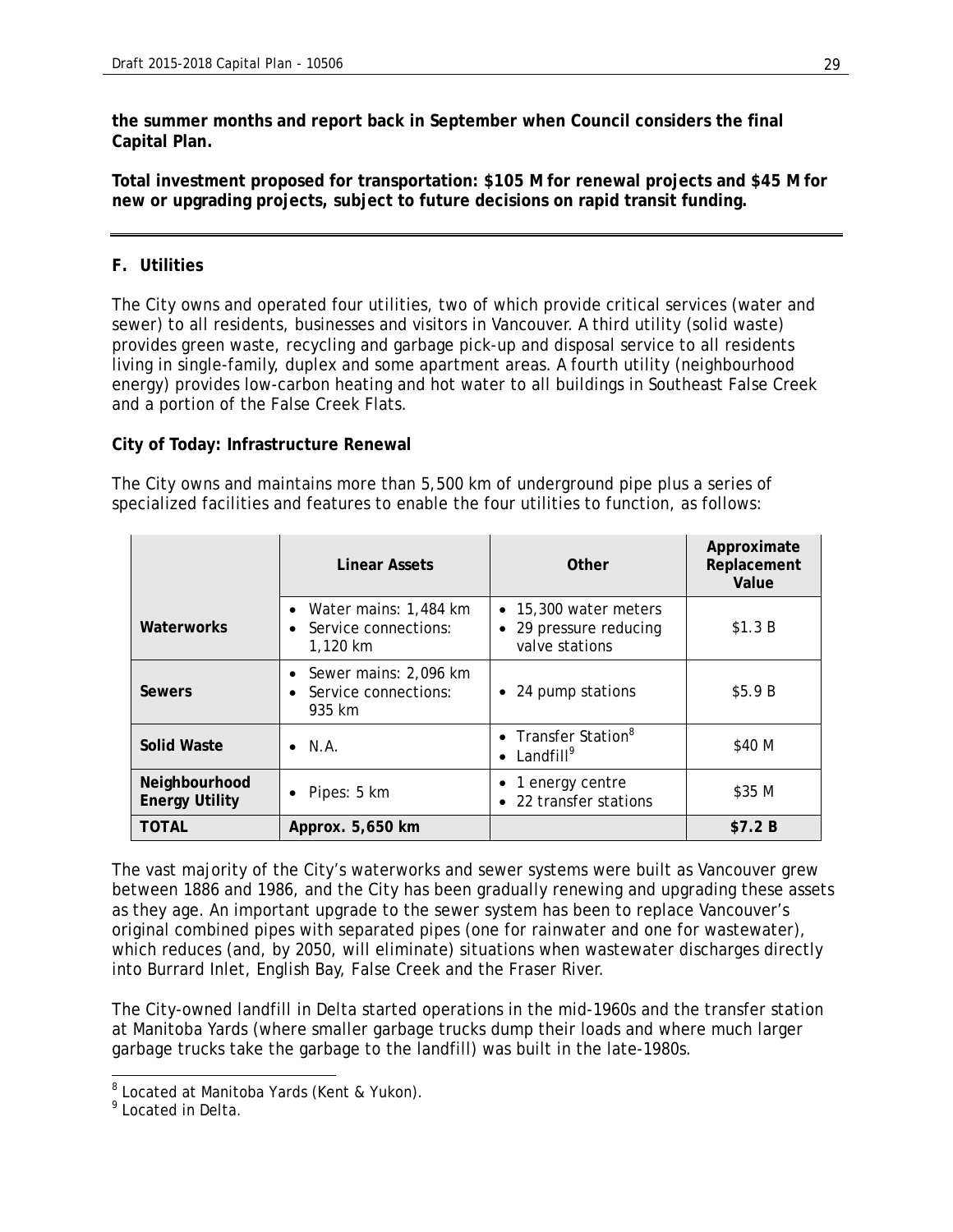The neighbourhood energy system in SEFC started operations in 2010.

Overall, about 15% of the utilities portfolio is currently assessed as being in poor condition.

The following projects funded as part of the 2012-2014 Capital Plan have been completed or anticipated to be completed by year's end:

- 28 km of water pipes replaced.
- 34 km of combined sewer pipes replaced with 68 km of separated sewer pipes.
- 2 sewer pump stations replaced.

The following projects are proposed as part of the **2015-2018 Capital Plan**:

- 30 to 35 km of water pipes to be replaced.
- About 60 km of combined sewer pipes to be replaced with 120 km of separated sewer pipes, thereby increasing the separation rate from 11 km/year to 15 km/year.
- 4 sewer pump stations to be replaced.

It is estimated that an allocation of **\$265 million** is needed to complete the above noted projects. Staff recommends that the City apply for Federal infrastructure funding in support of the sewer separation program.

#### **City of Tomorrow: New & Expanded Infrastructure**

The waterworks and sewer systems are designed to accommodate future urban growth. There are however occasions when urban development will require new pipes to be installed or the existing water and/or sewer pipes to be increased in size prior to when the pipes need replacing. In the vast majority of cases, the upgrading of the system is the responsibility of developers as part of the rezoning or development permit process. Occasionally, the City invests in minor expansions to the system. The quantity of water meters is increasing gradually over time, as water meters are now required to be installed when older one and two family properties are redeveloped.

New and/or upgraded infrastructure is occasionally needed at the Solid Waste transfer station in response to waste diversion initiatives (e.g. introduction of yard trimmings in 1999 and food scraps in 2010). New and/or upgraded infrastructure is required on an ongoing basis at the Delta landfill as sections of the landfill are filled to their capacity: a membrane to cover the garbage and equipment to collect greenhouse gases that are generated on site.

The neighbourhood energy system will grow as more development occurs in Southeast False Creek and the False Creek Flats.

The following projects funded as part of the 2012-2014 Capital Plan have been completed or anticipated to be completed by year's end: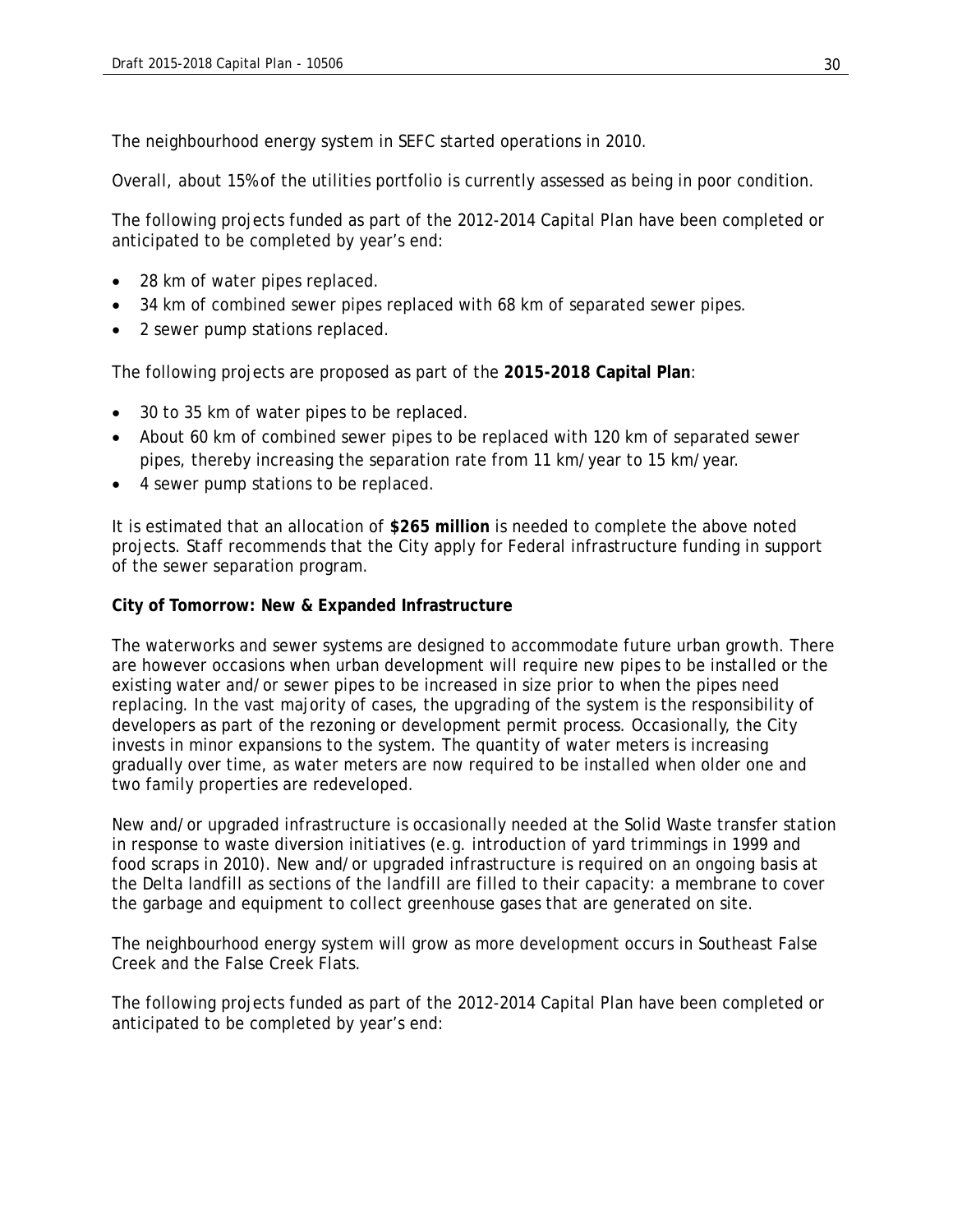- Approximately 2,700 new water meters.
- Closure and installation of gas collection infrastructure at the Landfill: portions of Phase 2 and Phase 3 areas.
- Infrastructure to connect 7 new buildings to the neighbourhood energy system.

In addition, the following projects funded as part of the 2012-2014 Capital Plan have started and will be completed in 2015 or 2016:

 Closure and installation of gas collection infrastructure at the Landfill: portions of Phase 3 area.

The following projects are proposed as part of the **2015-2018 Capital Plan**:

- Approximately 4,500 new water meters.
- Closure and installation of gas collection infrastructure at the Landfill: portions of Phase 3 and 'Western 40 hectares' areas.
- Planning for the expansion of the Neighbourhood Energy Centre and infrastructure to connect 10 to 15 new buildings to the neighbourhood energy system.

It is estimated that an allocation of **\$60 million** is needed to complete the above noted projects.

**Total investment proposed for utilities: \$265 M for renewal projects and \$60 M for new or expansion projects.**

#### **G. Facility Renewals, Renovations and Maintenance**

This section includes the renewal of City Facilities as well as renovations to and maintenance of all City-owned facilities.

#### **City of Today: Infrastructure Renewal**

*Facility Renewals -* City Facilities include three core public safety functions (police services, fire and rescue services and animal control services), administration buildings (e.g. City Hall and Park Board administration building) and service yards (industrial-type municipal facilities where trucks and equipment are stored). These City Facilities operate out of more than 100 facilities, as follows: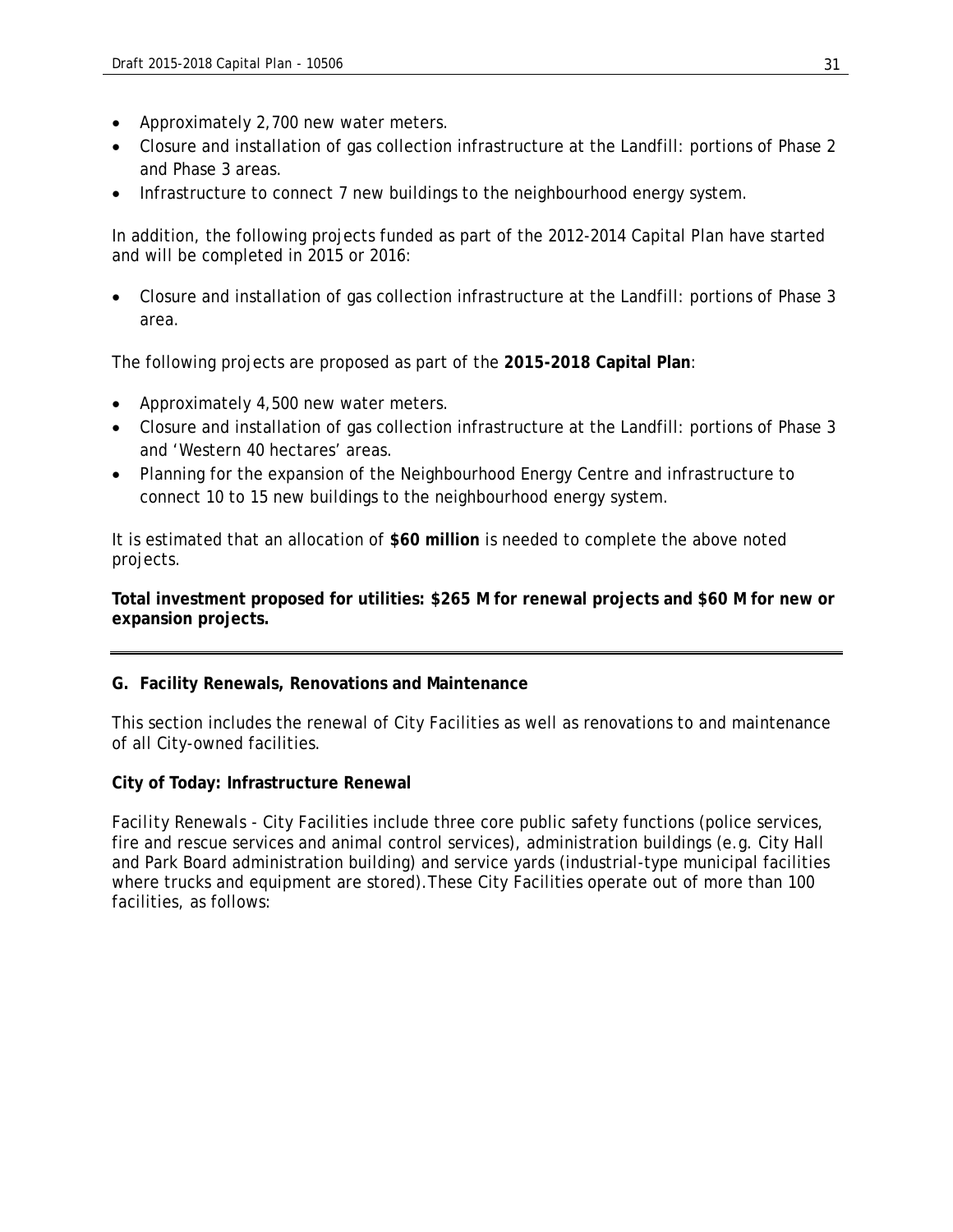|                                    | <b>Facilities</b>                    | <b>Floor Area</b><br>(square feet) | Approximate<br><b>Replacement Value</b> |
|------------------------------------|--------------------------------------|------------------------------------|-----------------------------------------|
| Police                             | 14                                   | 495,000                            | \$325 M                                 |
| Fire & Rescue                      | 19                                   | 195,000                            | \$175 M                                 |
| <b>Animal Control</b>              |                                      | 15,000                             | \$10 M                                  |
| Administration<br><b>Buildings</b> | 9                                    | 370,000                            | \$150 M                                 |
| Service Yards                      | 18 yards with about<br>100 buildings | 640,000                            | \$255 M                                 |
| <b>TOTAL</b>                       | 143                                  | $-1.7$ M sq.ft.                    | \$0.9B                                  |

Police facilities have been significantly modernized in the last decade, including new office, training and storage space. Fire halls are gradually renewed as they age. The animal control shelter was built in the 1970s, but the facility is not optimally designed for the services offered today. Administration buildings have been substantially upgraded in the last decade. While three service yards were rebuilt in the last 20 years<sup>10</sup>, two major yards are in need of being renewed<sup>11</sup>. Overall, about 20% of the portfolio is currently assessed as being in poor condition.

The following projects funded as part of the 2012-2014 Capital Plan have been completed or anticipated to be completed by year's end:

• Administrative buildings: last phase of renovations to Main Building (453 W. 12<sup>th</sup>) and renovations of West Annex (515 W. 10<sup>th</sup>), Crossroads (508 W. 12<sup>th</sup>) and IT offices (818 Richards).

In addition, the following projects funded as part of the 2012-2014 Capital Plan have started and will be completed in 2015 or 2016:

- Administrative buildings: deconstruction of East Wing (2675 Yukon) due to seismic risk.
- Renewal of Fire Hall  $#5$  (Kerr and  $54<sup>th</sup>$ ).

One major project is proposed for the **2015-2018 Capital Plan**: the **renewal of Fire Hall #17, located at Knight and 54th**, which is currently the oldest fire hall in the network, built in 1954. The project is estimated to cost about **\$15 million**.

*Facility Renovations and Maintenance* - The City owns and manages about 8 million square feet of indoor floor area in 475 buildings. Several key components need to be replaced once, twice or three times during the lifespan of a typical building, e.g. the roof, windows, flooring, mechanical systems, plumbing and electrical systems. Programs to replace these components are collectively known as facility capital maintenance. Given the size of the facility portfolio, an allocation of \$45 million over the four years is needed to maintain existing buildings in good order.

-

<sup>&</sup>lt;sup>10</sup> Evans Yard, Kent Yard and National Yard.

<sup>&</sup>lt;sup>11</sup> Manitoba Yard and Sunset Yard.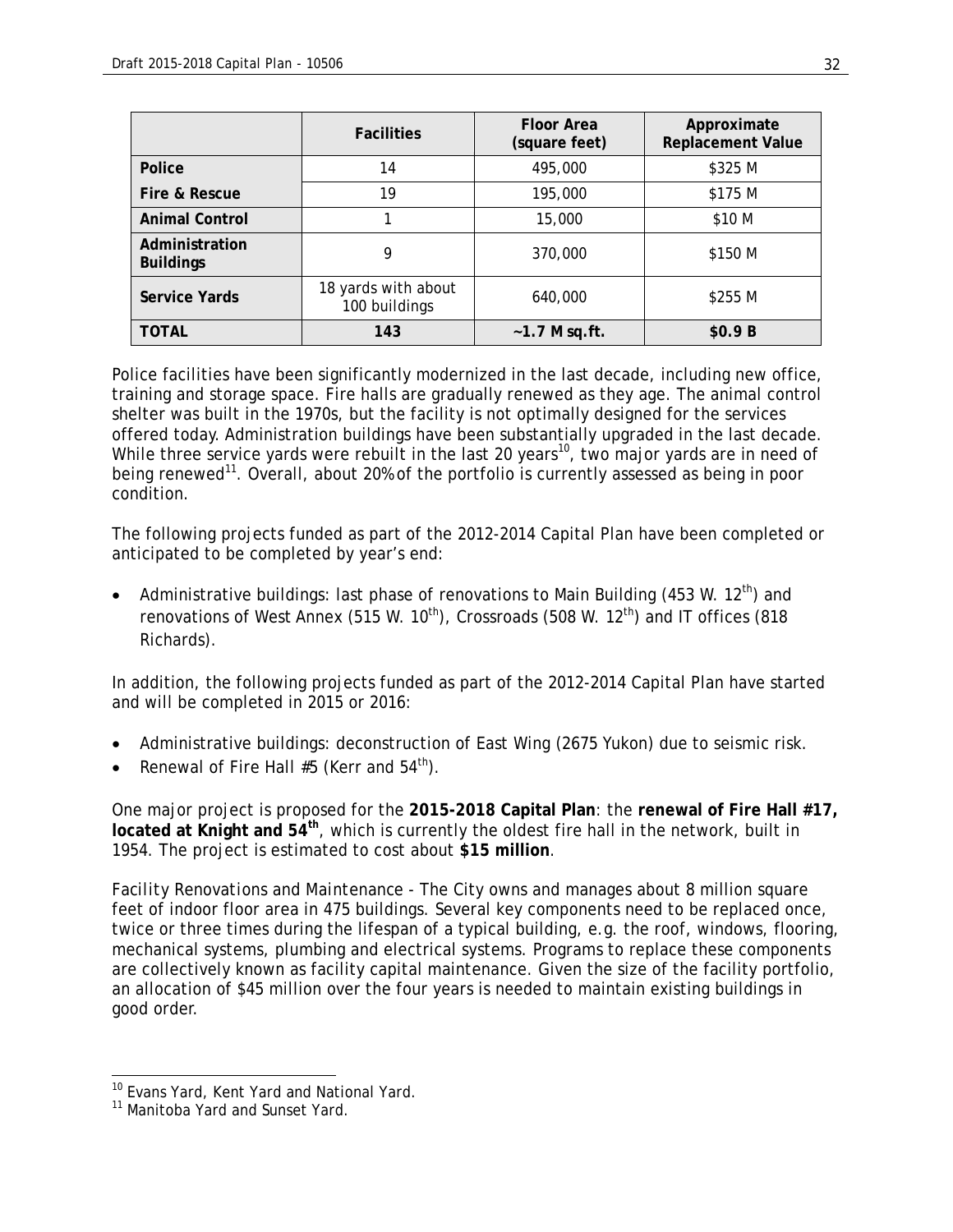In addition, there are a series of renovations and upgrades that are required to keep older facilities functional and efficient for the next 20-30 years. Examples include making older buildings fully accessible, more functional to better serve those using the building, more seismically resistant, more energy efficient and the removal of hazardous material. Staff estimates that an allocation of \$20 million is needed to complete the highest priority renovations and upgraded over the next four years.

#### **City of Tomorrow: New & Expanded Infrastructure**

The City adjusts the size of City Facilities as individual facilities are renewed. For example, fire halls are typically increased in size to meet modern requirements: accommodating female firefighters, larger fire trucks and specialized equipment for rescues and dealing with hazardous materials.

**Total investment proposed for facility renewals, renovations and maintenance: \$80 M.** 

#### **H. Equipment and Technology**

Equipment and technology include the tools that allow City staff to perform their daily functions to deliver services to the public: vehicles (e.g. police cars, fire trucks, recycling trucks, lawn mowers, Zambonis) and information technology (computers and hardware, specialized applications).

#### **City of Today: Infrastructure Renewal**

|                               | Quantity                                                                                 | Approximate<br><b>Replacement Value</b> |
|-------------------------------|------------------------------------------------------------------------------------------|-----------------------------------------|
| Vehicles & Equipment          | $\bullet$ 1,850 vehicles<br>• 2,850 pieces of equipment                                  | \$200 M                                 |
| <b>Information Technology</b> | $\bullet$ 5,300 computers<br>• 300 servers<br>• 250 specialized software<br>applications | \$130 M                                 |
| TOTAL                         |                                                                                          | \$0.3B                                  |

Equipment and technology includes a wide array of assets, as follows:

Equipment and information technology have short lifespans and require frequent replacement when compared to other types of capital assets. In addition, the world of information technology changes rapidly and is invariably accompanied by a change in the way work is done or a service is offered.

The following projects funded as part of the 2012-2014 Capital Plan have been completed or anticipated to be completed by year's end:

- Fleet Ongoing replacement of vehicles and equipment: about 350 vehicles replaced
- IT Web renewal, data center expansion, voting system, software system upgrades (SAP, Hansen, Tempest, Vandocs, Office, SQL Server, Traffic Count) and hardware refresh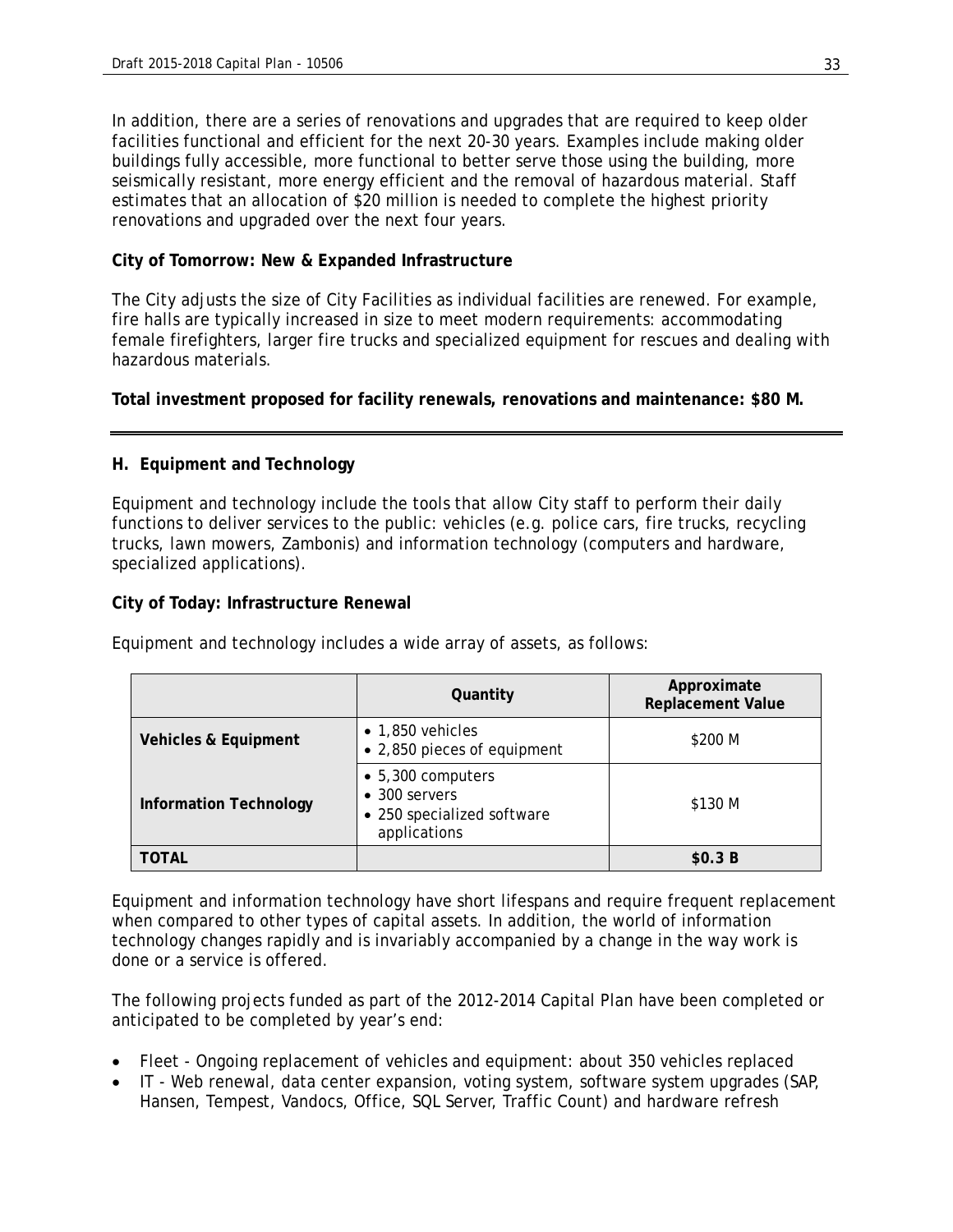In addition, the following projects funded as part of the 2012-2014 Capital Plan have started and will be completed in 2015 or 2016:

- Fleet Replacement of fire trucks
- IT Replacement of recreation registration and legal services software

The following projects are proposed as part of the **2015-2018 Capital Plan**:

- Fleet Ongoing replacement of vehicles and equipment: 625 to 725 vehicles to be replaced
- IT Replacement of major applications such as fleet management software, software system upgrades and ongoing replacement of computers and other hardware

It is estimated that an allocation of **\$105 million** is needed to complete the above noted projects.

#### **City of Tomorrow: New & Expanded Infrastructure**

The following projects funded as part of the 2012-2014 Capital Plan have been completed or anticipated to be completed by year's end:

 IT - Permits & Licences Transformation: 'go live 1' and 'go live 2', AMANDA online services, Open 311 and E-billing

In addition, the following projects funded as part of the 2012-2014 Capital Plan have started and will be completed in 2015 or 2016:

IT - Permits & Licenses Transformation: All phases

The following projects are proposed as part of the **2015-2018 Capital Plan**:

 IT – Implementation of the City's Digital Strategy such as WI-FI expansion and Mobile Technology, Geo-remote Data Centre, New Business system technologies

It is estimated that an allocation of **\$10 million** is needed to complete the above noted projects.

**Total investment proposed for civic infrastructure: \$105 M for renewal projects and \$10 M for new or expansion projects.** 

#### **I. Emerging Priorities, Inflation Contingency & Debenture Costs**

*Emerging Priorities* - As the City transitions from 3-year Capital Plans to 4-year Capital Plans, there will be a greater need for contingency funding to address emerging priorities and opportunistic investments as they arise during the course of the Capital Plan. In addition, as part of the overall funding strategy of leveraging federal and provincial funding (e.g. Build Canada Fund, Gas Tax Fund) and other innovative, cross-agency partnership opportunities (e.g. Vancouver School Board, charitable and non-profit organizations), it will be prudent to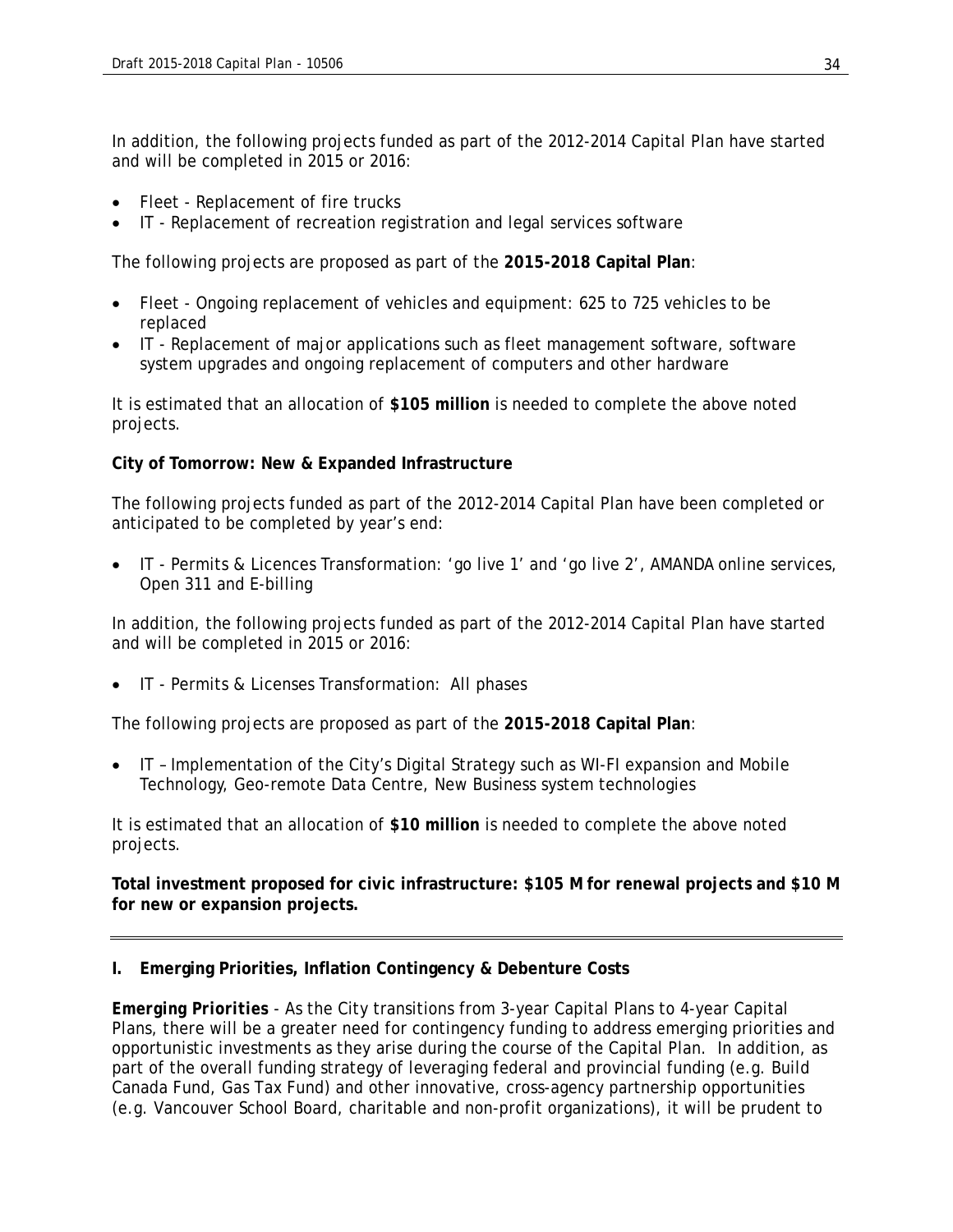set aside **\$75 million** to address these emerging priorities. Should those opportunities materialize and investment decisions made, funding will be moved from Emerging Priorities to the appropriate Service Categories.

*Inflation Contingency* – The program spending identified in the draft 2015-2018 Capital Plan is in current dollars. Though construction cost inflation in recent years have been tame relative to the pre-Olympic construction period, it would be prudent to set aside \$10 million to mitigate the risk of inflation.

*Citywide Overhead* – The \$10 million provision includes 1) transaction fees associated with each debenture issue and 2) internal legal and finance resources supporting the Capital Plan.

**Total investment proposed: \$95 M** 

|                                                      | Renewal | New/expanded | Total     |
|------------------------------------------------------|---------|--------------|-----------|
| Affordable housing                                   | \$40 M  | \$85 M       | \$125 M   |
| Childcare                                            | \$5 M   | \$25 M       | \$30 M    |
| Parks, open spaces and<br>recreation                 | \$50 M  | \$75 M       | \$125 M   |
| Libraries, social and<br>cultural facilities         | \$15 M  | \$25 M       | \$40 M    |
| Transportation                                       | \$105 M | \$45 M       | \$150 M   |
| Utilities and public works                           | \$265 M | \$60 M       | \$325 M   |
| Facility renewals,<br>renovations and<br>maintenance | \$80 M  | \$0          | \$80 M    |
| Equipment and technology                             | \$105 M | \$10 M       | \$115 M   |
| Emerging priorities and<br>inflation contingency     | \$65 M  | \$30 M       | \$95 M    |
| <b>TOTAL</b>                                         | \$730 M | \$355 M      | \$1,085 M |

#### **Summary of Draft 2015-2018 Capital Plan**

#### **VII. PUBLIC ENGAGEMENT STRATEGY – PHASE 2**

A second phase of public engagement will be organized in July to get public input on the draft 2015-2018 Capital Plan. Reference will be made to the structure and input received from the first round of public engagement so that participants will understand that phase 2 is an iterative step to phase 1 discussions on priorities. Given the lighter participation of in-person events and the successful response rate for online, focus for general public feedback in phase 2 will be online. In-person outreach will focus on stakeholder groups such as civic advisory committees, non-profit organizations, resident associations, business groups, and other governments (e.g. School Board, Translink and Metro Vancouver).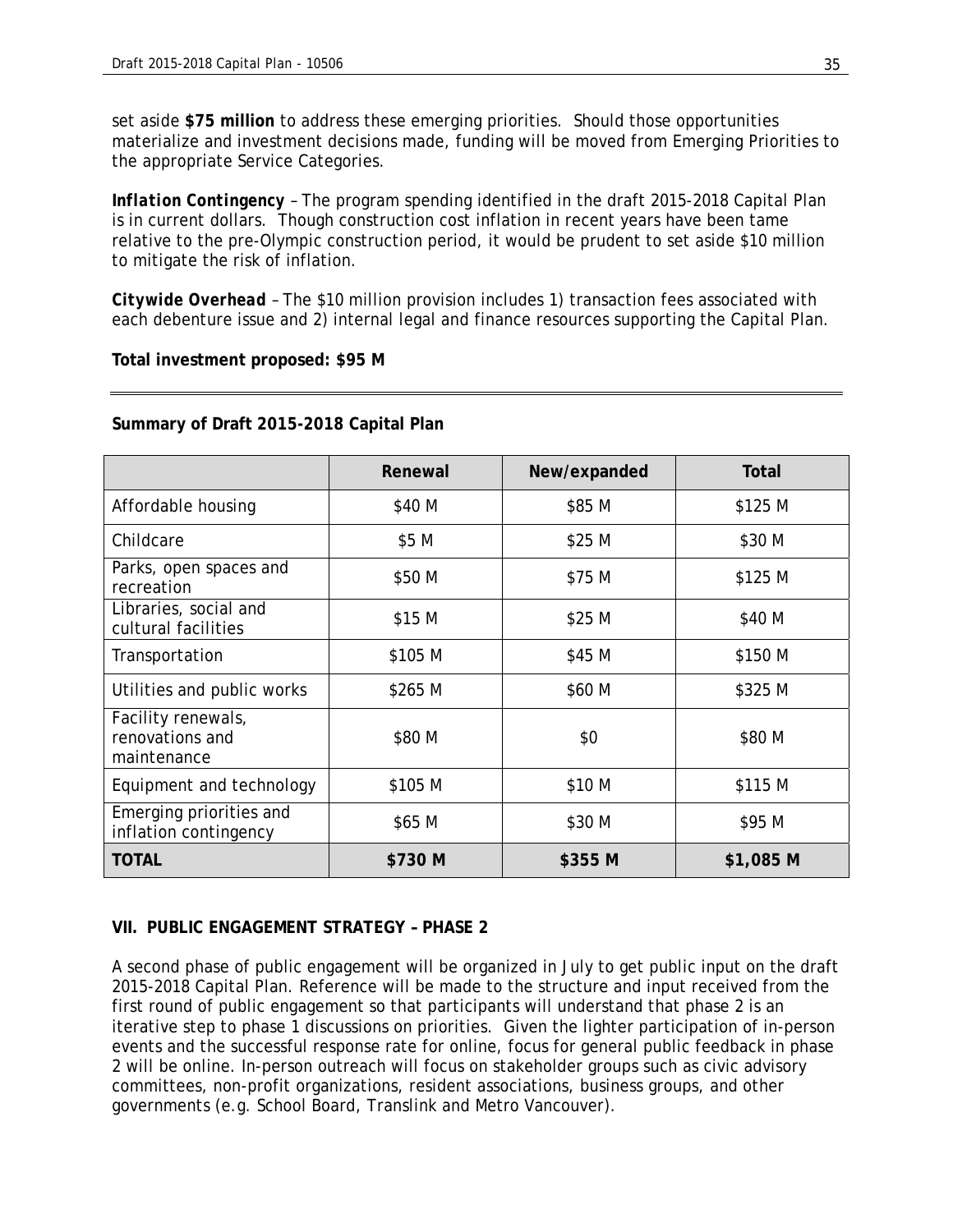To communicate the consultation opportunity, all those who participated in phase 1 (for whom we have contact information) will be actively invited. The City will also leverage our social media channels and Talk Vancouver membership in order to drive traffic online. Ads will also be posted in local papers and on the City's website.

Results of this upcoming phase of public engagement will be presented when the final Capital Plan is presented to Council in September.

| Table 2: Capital Funding Envelope          |                      |                 |
|--------------------------------------------|----------------------|-----------------|
| <b>Funding Sources</b>                     | Adjusted             | Draft           |
|                                            | Capital Plan         | Capital Plan    |
|                                            | $(2012 - 2014)^{12}$ | $(2015 - 2018)$ |
|                                            | 3 Years              | 4 Years         |
| Tax & Fee-supported Funding -              |                      |                 |
| Debt Financing                             |                      |                 |
| General                                    | \$167M               | \$235M          |
| Water, Sewer & Neighborhood Energy         | \$121M               | \$165M          |
| Sub-total                                  | \$288M               | \$400M          |
| Pay As You Go                              |                      |                 |
| Capital from Revenue                       | \$66M                | \$90M           |
| Water                                      | \$20M                | \$30M           |
| Other                                      | \$14M                | \$35M           |
| Sub-total                                  | \$100M               | \$155M          |
|                                            |                      |                 |
| Development-related Revenues -             |                      |                 |
| <b>Development Cost Levies</b>             | \$90M                | \$150M          |
| Cash Community Amenity Contributions       | \$48M                | \$150M          |
| Water/Sewer Connections                    | \$44M                | \$60M           |
| Sub-total                                  | \$182M               | \$360M          |
|                                            |                      |                 |
| Other City Funding                         | \$144M               | \$130M          |
|                                            |                      |                 |
| Senior Government & Partnership Funding    | \$88M                | \$40M           |
|                                            |                      |                 |
| <b>Total Capital Plan Funding Envelope</b> | \$802M               | \$1.08B         |
| <b>Annual Funding Envelope</b>             | \$267M               | \$271M          |

**Table 2: Capital Funding Envelope** 

Staff recommend that \$400 million be funded from debenture borrowing, \$155 million from pay-as-you-go (incl. \$90 million capital from revenue), and \$530 million from other City funding (e.g. reserves) and contributions from senior levels of government and community partners (similar to the 2012-2014 Capital Plan).

At this level, the annual tax-supported debt servicing costs will increase by 17%, from \$80 million in 2014 to \$93 million in 2018, resulting in a cumulative property tax impact of 2.2% over the next four years.

The 2015-2018 Capital Plan funding envelope is determined based on historical experience, economic outlook, benchmark ratios with like organizations and rating agencies, and best

  $12$  Updated figures are based on first quarter budget adjustment approved by Council in May 2014.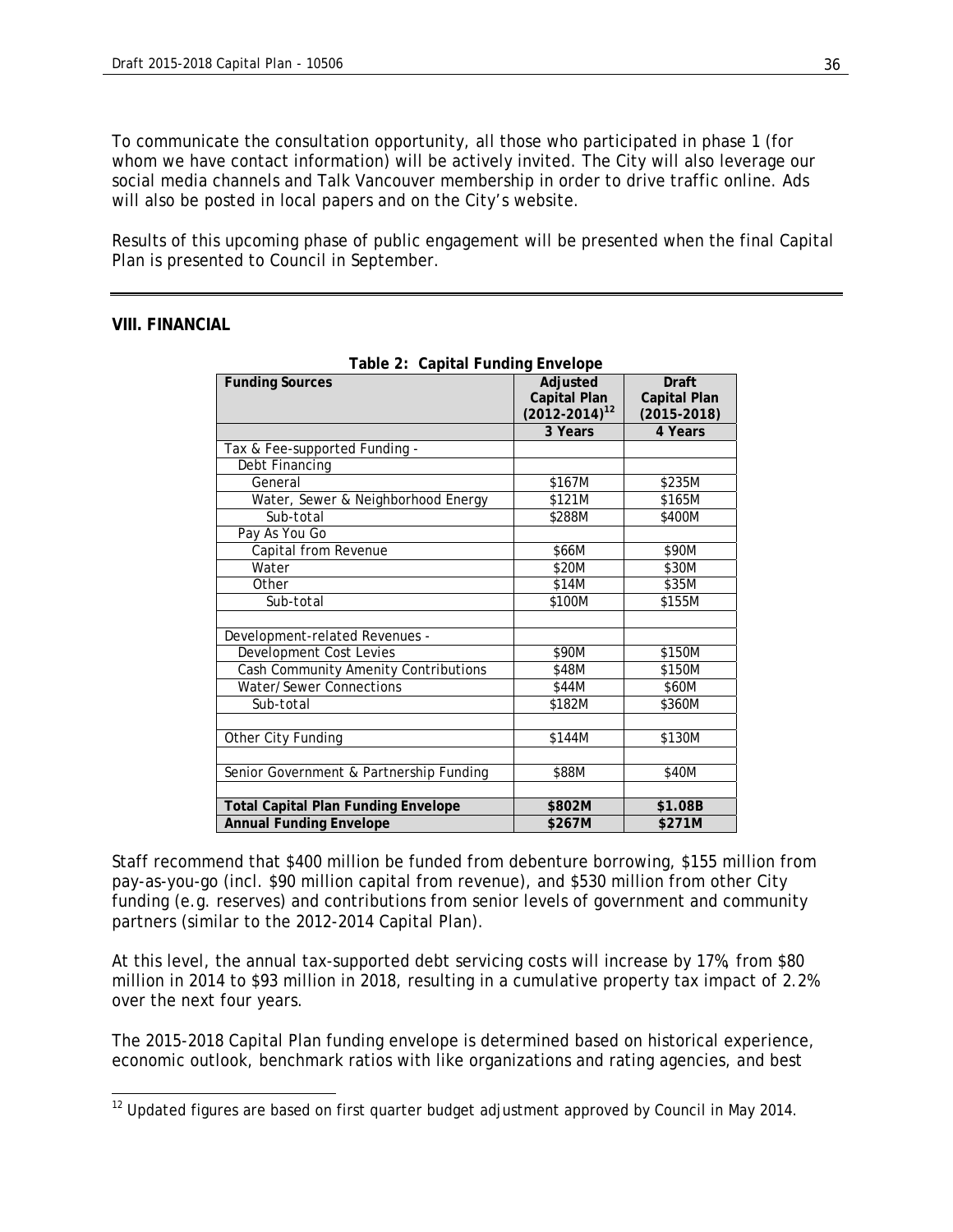practices in municipal debt management. A number of internal and external factors could impact the City's financial outlook. Below are key assumptions for our long-term financial model:

- property tax and fee increase aligned with forecasted CPI
- property tax base growth at current level (\$3 million per year)
- operating cost pressures continuing to increase above CPI
- productivity enhancements to offset operating costs
- long-term borrowing rate at historical norm (5%-6%)
- development-related revenues at historical norm
- City's operational capacity to deliver capital work at historical norm (\$250 million \$270 million per year)

Our operating expenditures have been increasing at rates higher than inflation due to escalating wages, energy utilities and other cost from third-party suppliers not directly controllable by the City. Significant efforts have been made in recent years to align property tax increase to inflation and limit growth in operating budgets through business transformation and productivity enhancements.

Capital investments, especially for new/upgraded infrastructure and public amenities, often give rise to ongoing operating costs associated with programming and facility operation and asset lifecycle costs, which will put further pressure on the City's budgets in future years. For reference, on an annual basis, it costs approximately \$0.5 million (net of user fees) to operate a community centre (incl. facility costs); \$50,000 to maintain an acre of park; and \$20,000 on lifecycle replacement of 1,000 sq. ft. of floor space.

With regards to affordable housing, Council policies require that all housing projects be self-sustaining and not require operating subsidies, property tax exemptions, and/or financial guarantees from the City. The rental mix would be established to ensure that rental income would be adequate to service a modest level of mortgage payments and to fund operating and capital maintenance costs over the life of the project.

All long-term financial implications arising from the 2015-2018 Capital Plan will be considered as part of our long-term financial planning process.

*Implications/Related Issues/Risk (if applicable)* 

#### *Human Resources/Labour Relations*

Capital projects are typically undertaken through a combination of internal staffing and external contract resources, depending on the nature of the projects. Going into the 2015- 2018 Capital Plan, one of the key focuses would be to build on our strategic procurement framework to drive significant cost savings and maximize value for our tax dollars on major infrastructure and facility projects. As the Capital Plan is finalized in September and specific projects determined as part of the annual budget process, the personnel impacts, if any, will be assessed and brought back for further discussion at Council.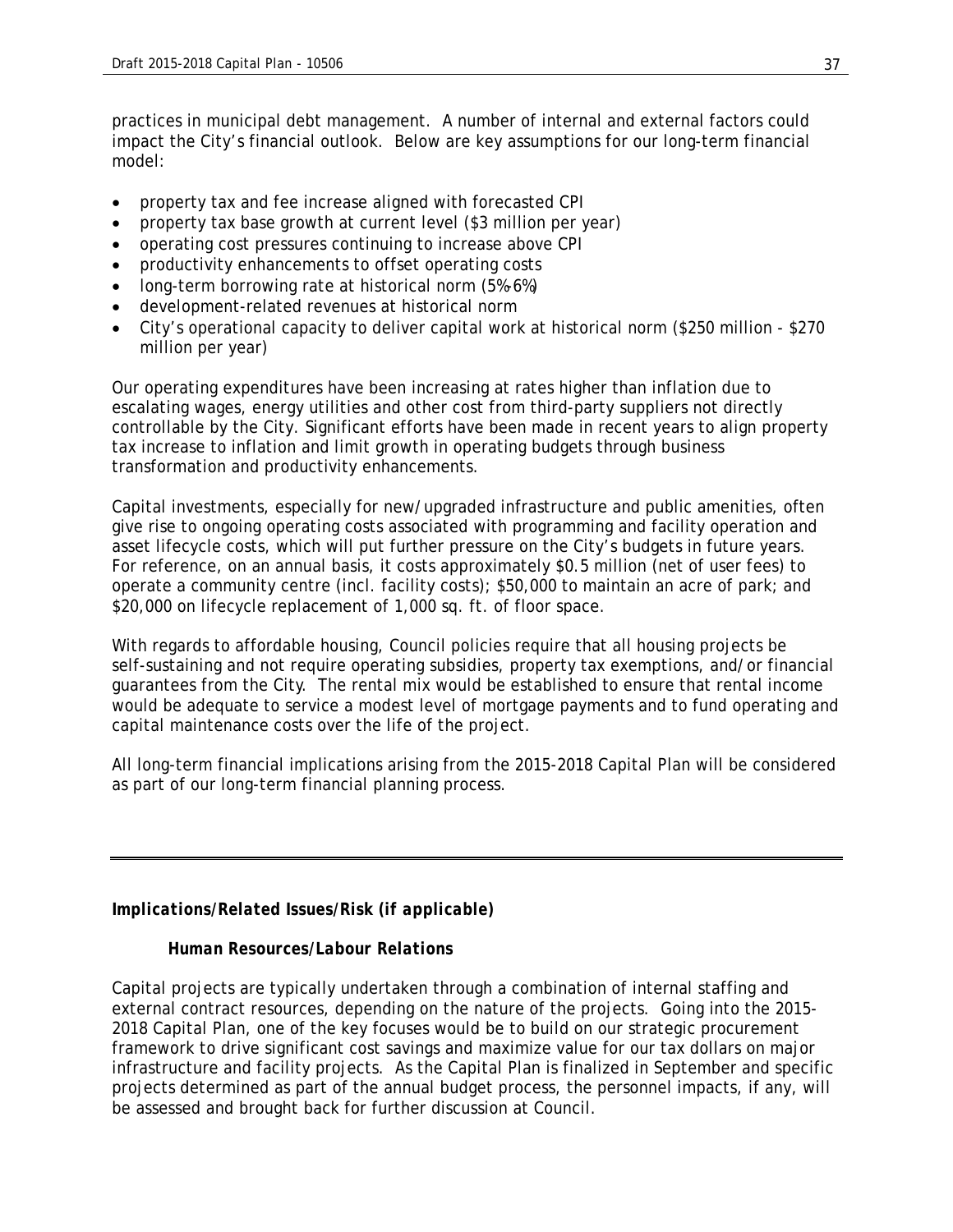#### *Environmental*

As noted, environmental sustainability policies and standards have been incorporated in all aspects of capital investments and asset lifecycle planning, from design and construction, to maintenance, rehabilitation and renewal. Specific capital investments are proposed in the draft 2015-2018 Capital Plan that help advance the City's long-term goals in the areas of climate change adaptation, greenhouse gas reduction, renewable energy, and sustainable transportation.

#### *CONCLUSION*

The draft 2015-2018 Capital Plan presented by the Director of Finance, in consultation with the Capital Plan Oversight Committee, represents a major milestone in the capital planning process. It strikes a strategic balance among the needs to 1) maintain our infrastructure and facilities in an appropriate state of good repair; 2) optimize our network of public amenities to best serve our residents and businesses; and 3) advance Council and community priorities within the City's long-term financial capacity.

The draft Capital Plan proposes \$1.08 billion of investment over the next four years, with significant investments to advance the following City priorities: \$85 M for new affordable housing, \$25 M for new childcare, \$75 M for new park initiatives, \$25 M for new community facilities and \$30 M for new/upgraded active transportation routes.

Staff will circulate the draft Capital Plan for public input and present Council with the recommended final Capital Plan, including plebiscite borrowing questions, in September 2014.

\* \* \* \* \*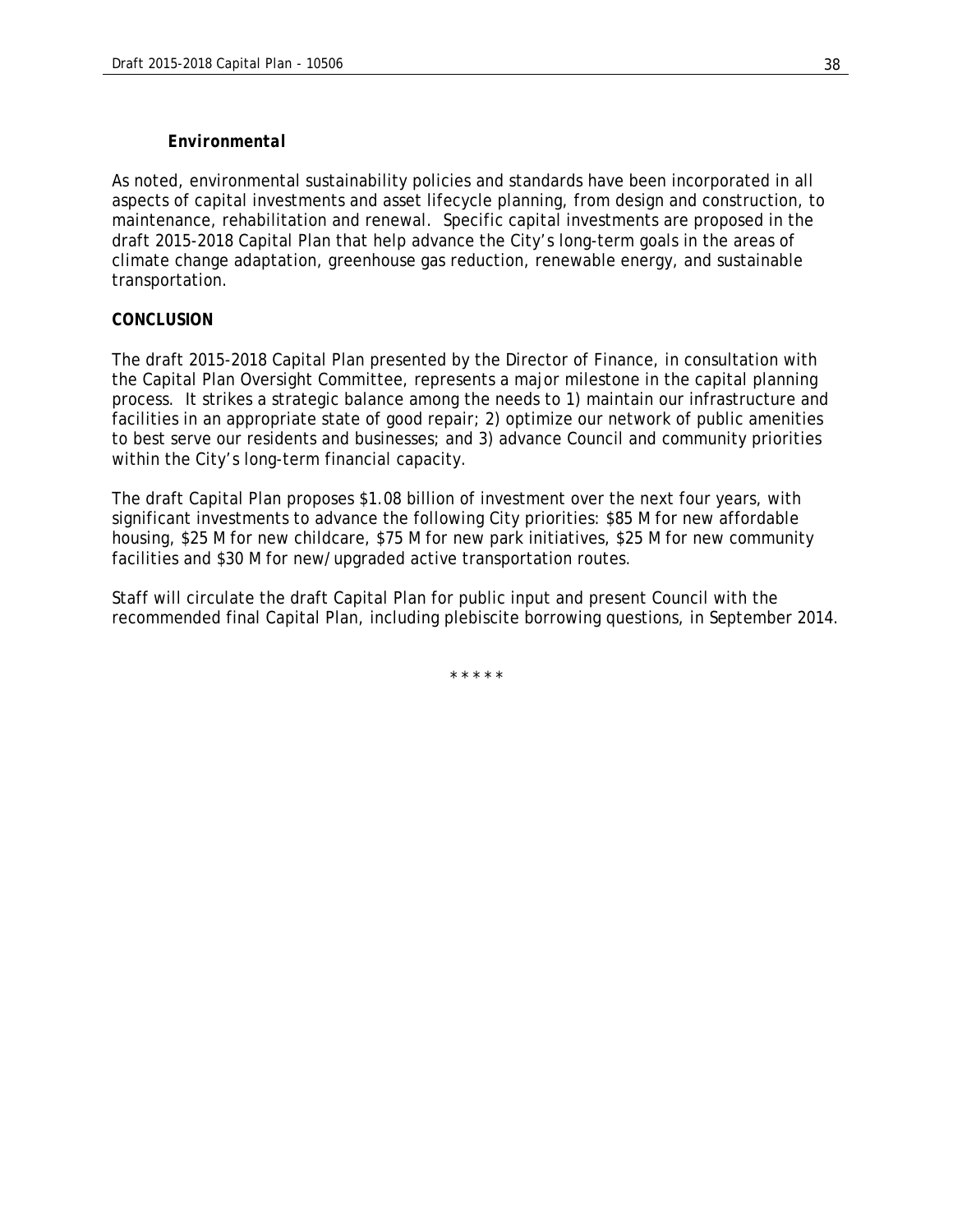

## **BUILDING THE CITY OF TODAY & TOMORROW**

Long-Term Capital Planning Consultation Summary June, 2014

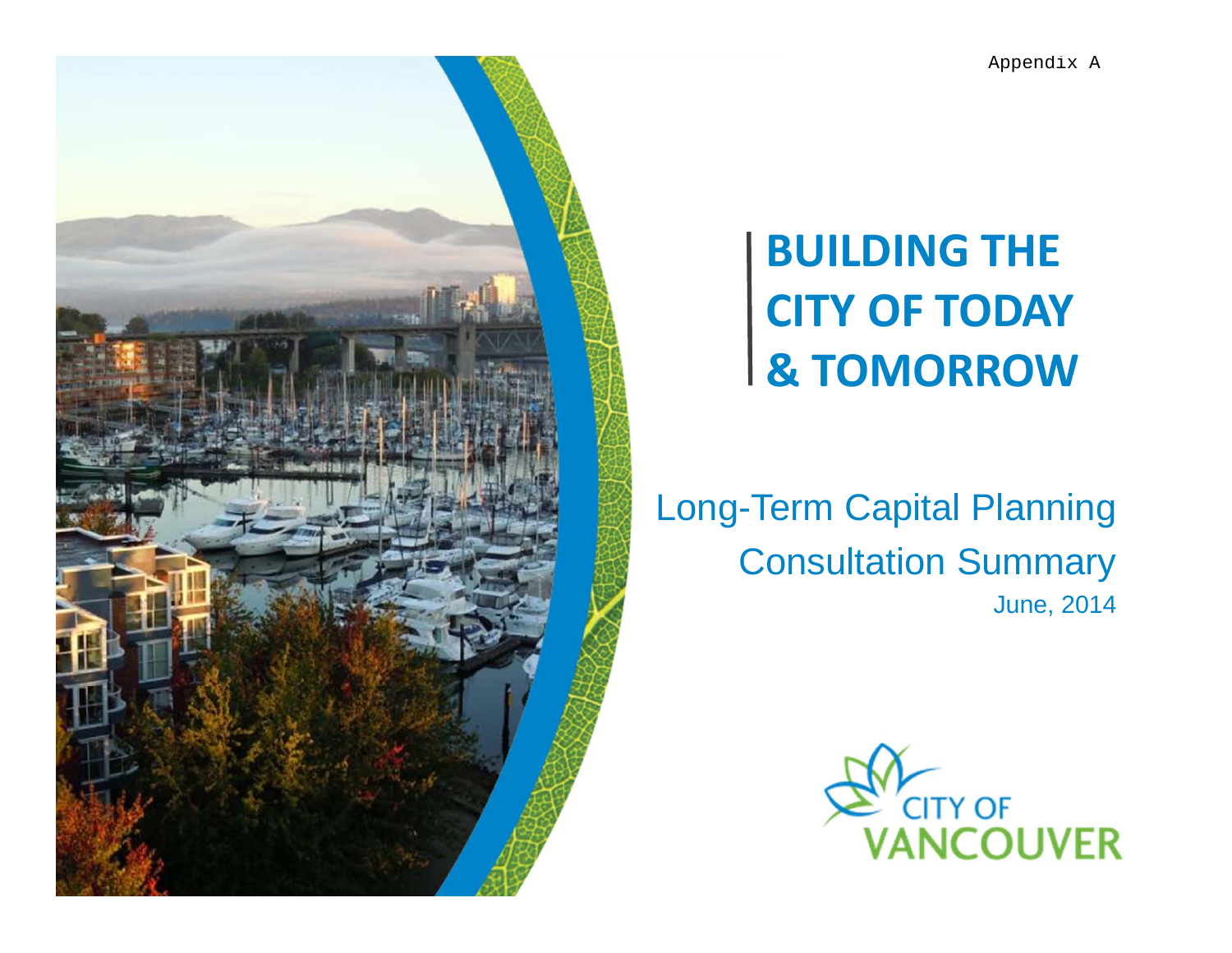# $\mathcal{O}$  **| Capital planning process**

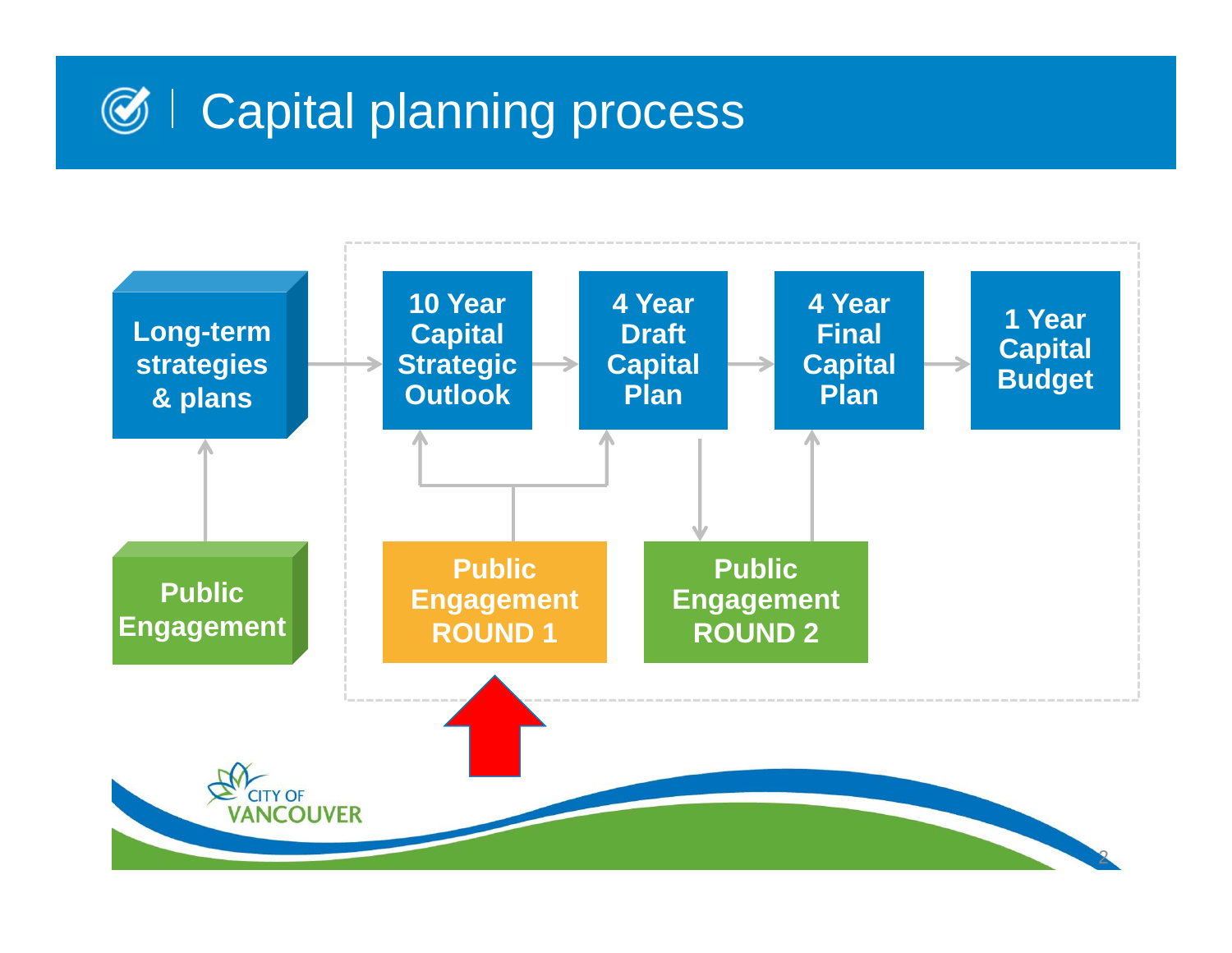# Consultation Overview

- • As a first step in the capital planning process, the City asked the public to help us identify citywide priorities for long-term maintenance and investment.
- $\bullet$  Between May 5 and 18, 2014, we asked: "How would you rate city facilities and infrastructure in Vancouver? What do you think are the most important areas to invest in over the next 10 years?

**How did we reach out?**

| <b>Consultation activity</b>         | <b>Participants</b> | <b>Outreach activity</b>                                                                                                       |
|--------------------------------------|---------------------|--------------------------------------------------------------------------------------------------------------------------------|
| <b>Online Questionnaire May 5-18</b> | 963                 | Three half page colour ads, one each in the Courier,                                                                           |
| Public open house May 8              | 10 <sup>°</sup>     | 24 Hours, and the Georgia Straight (circulation of<br>over 300,000 total)                                                      |
| Stakeholder meeting May 9            | 12                  | Highlighted news on vancouver.ca                                                                                               |
| Public open house May 10             | 5                   | Social media – 12 tweets, 1 Twitter ad, 3<br>Facebook posts, 1 Facebook ad, 1 LinkedIn Ad<br>(over 2,100 click throughs total) |
|                                      |                     | Email invitations shared through networks                                                                                      |
|                                      |                     | Talk Vancouver member outreach (over 2700<br>members)                                                                          |
|                                      |                     |                                                                                                                                |

3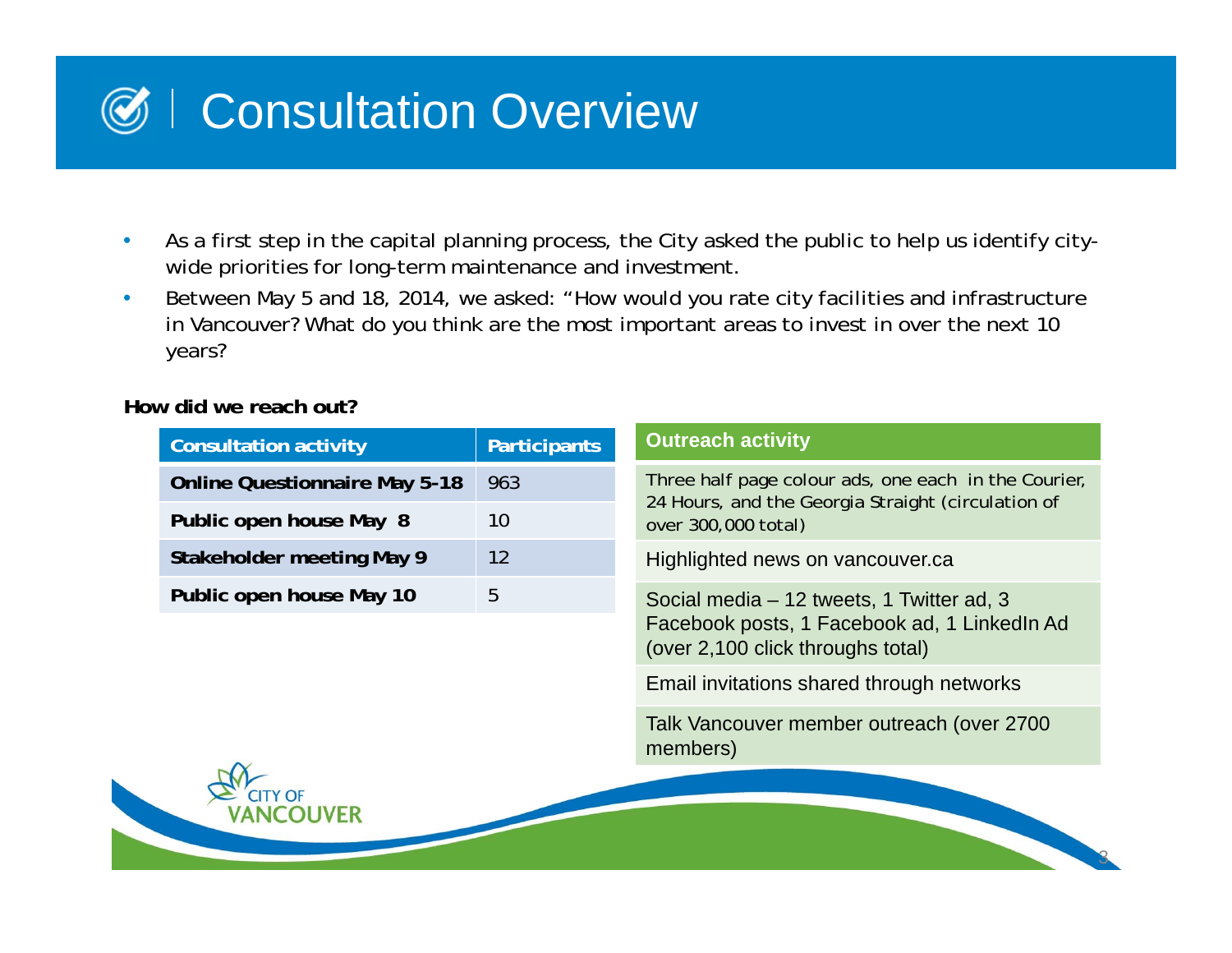

## **What did we hear?**

For current investment priorities (the City of Today), participants identified:

| Top five important city infrastructure assets | Top five city infrastructure assets rated in poor<br>or fair condition (i.e. may need investment) |
|-----------------------------------------------|---------------------------------------------------------------------------------------------------|
| <b>Waterworks</b>                             | Local roads                                                                                       |
| <b>Sewers</b>                                 | Bus stops and shelters                                                                            |
| Sidewalks                                     | <b>Cultural facilities</b>                                                                        |
| Seawall and trails                            | Pools and rinks                                                                                   |
| <b>Natural areas</b>                          | Major roads                                                                                       |

For investment priorities over the next 10 years (building the City of Tomorrow), participants identified:

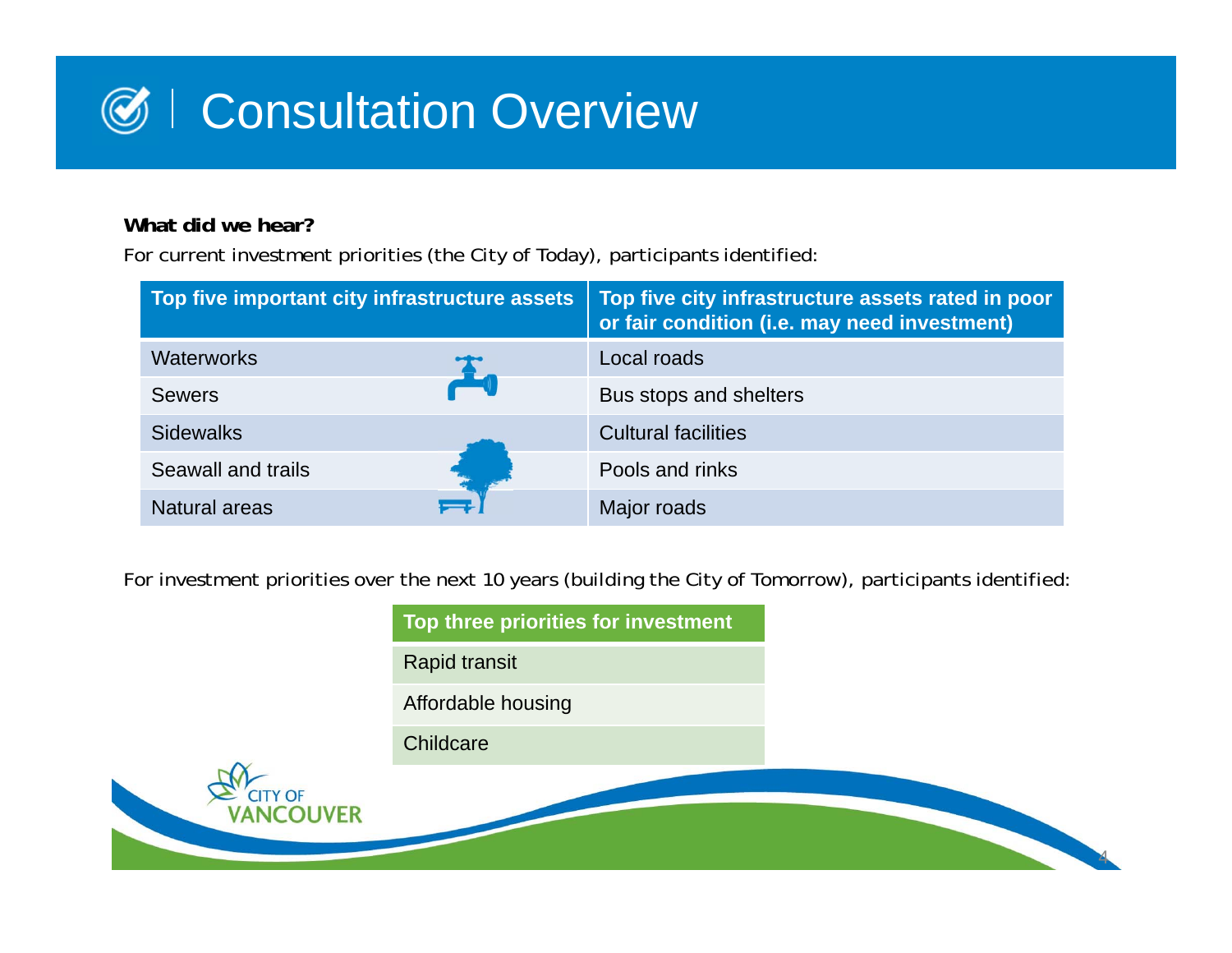

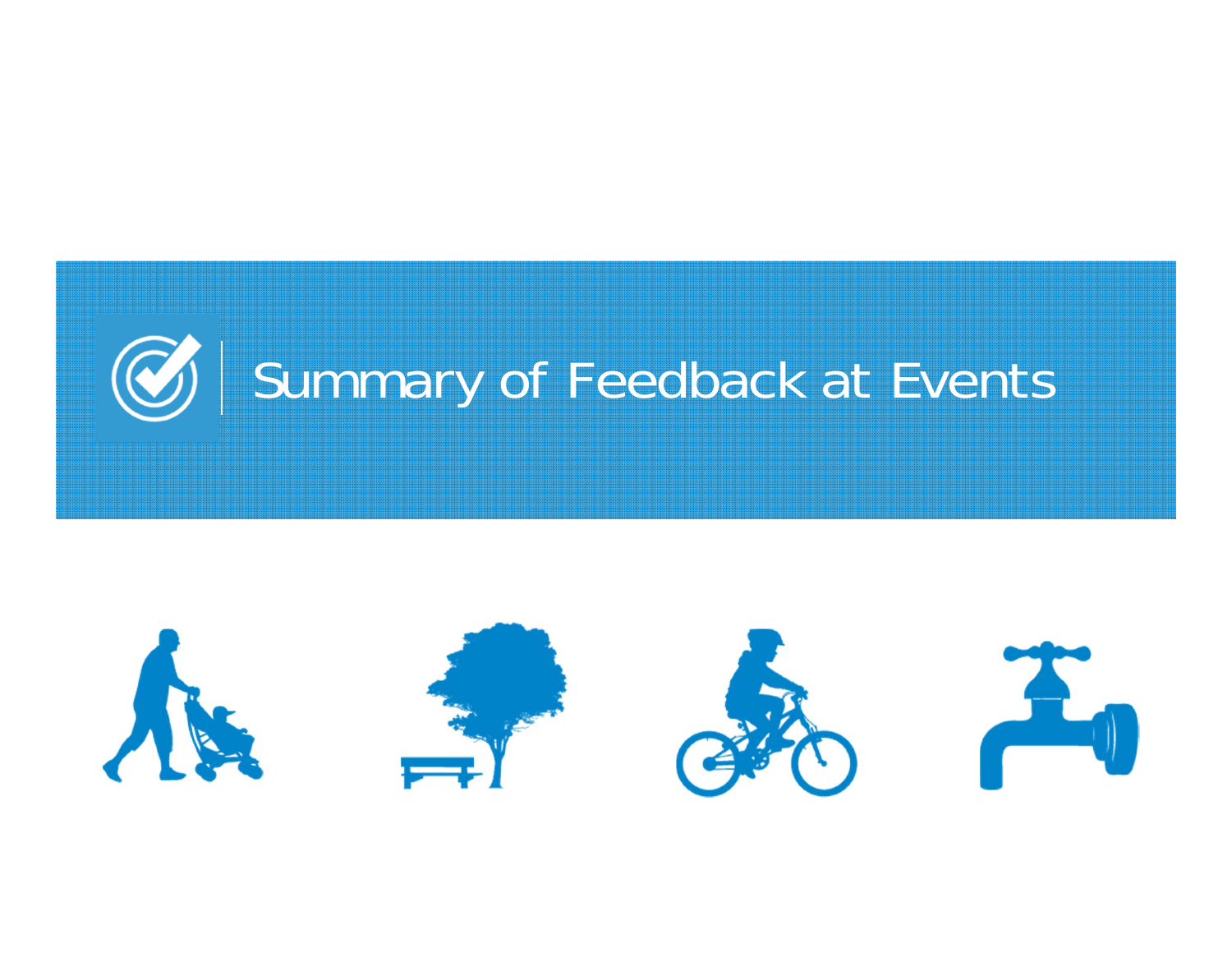# Consultation Overview

- • Three in-person events were held May, 8, 9 and 10. All three events were held at City Hall. Attendance was low, especially in comparison to the questionnaire results.
- $\bullet$  Factors for low attendance might have included the bad weather, the fact that May was a very busy month (other locations that we tried to book off-site were all unavailable due to events), the convenience of going online replacing the need to show up in person.

### **Who came?**

 $\bullet$ 

| <b>Consultation activity</b>                                                                                                                                              | Participants |
|---------------------------------------------------------------------------------------------------------------------------------------------------------------------------|--------------|
| Two public open houses: Week day evening May 8, Weekend day May 10<br>Majority were Vancouver homeowners 40 and older                                                     | 15           |
| Stakeholder meeting May 9<br>Attendance: City advisory committees (Women's, Multicultural, Seniors, Persons<br>with Disabilities), Vancouver Sports Network, West End BIA | 12           |
| Main themes heard<br>Invest in affordable housing                                                                                                                         |              |

- •Improve access to affordable and available childcare
- $\bullet$ Invest in active and interactive spaces – support healthy living, long-term thinking
- •Improve housing accessibility – ensure equality for people with disabilities
- •Leverage shared resources, invest in shared spaces
- •Invest in community facilities

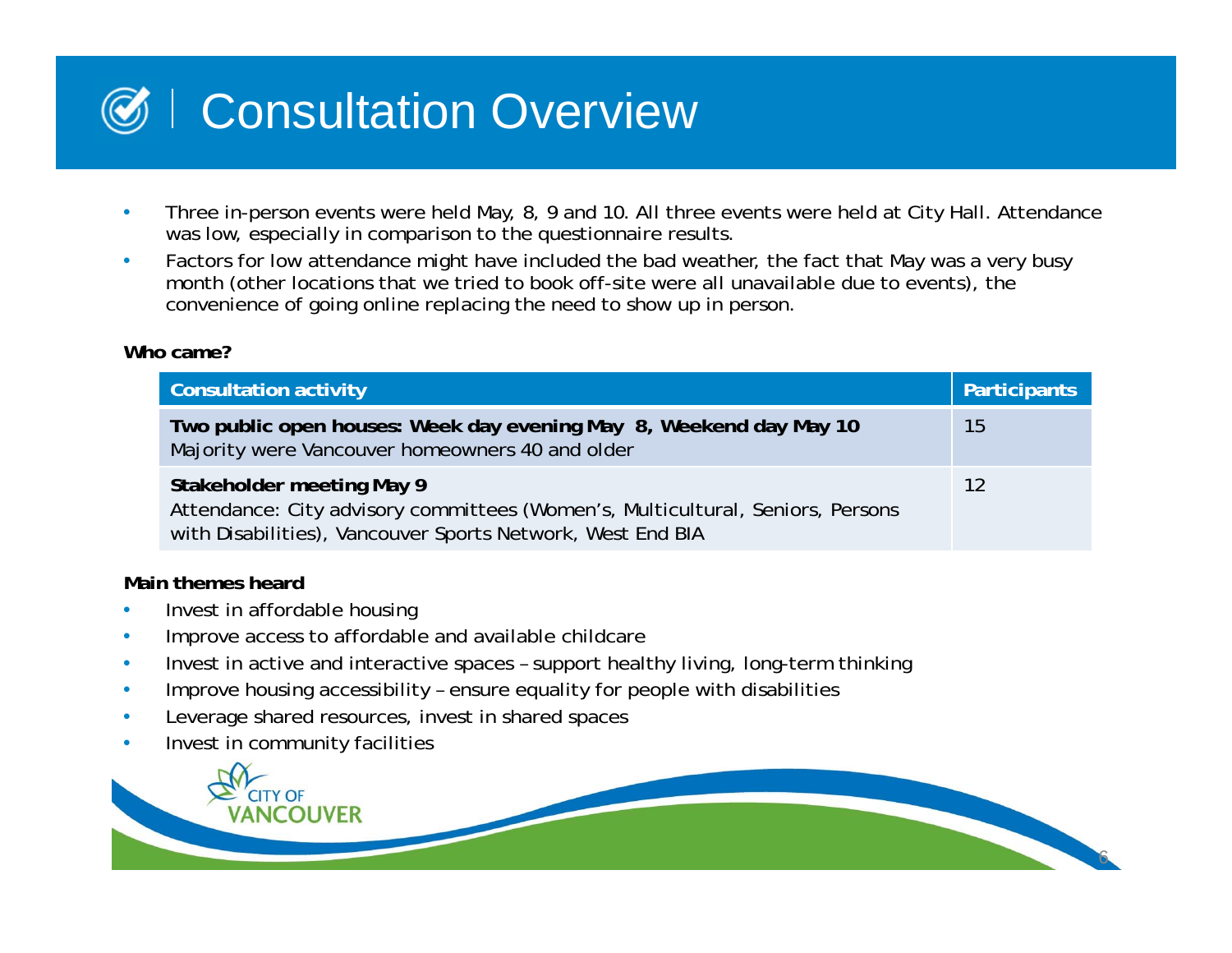

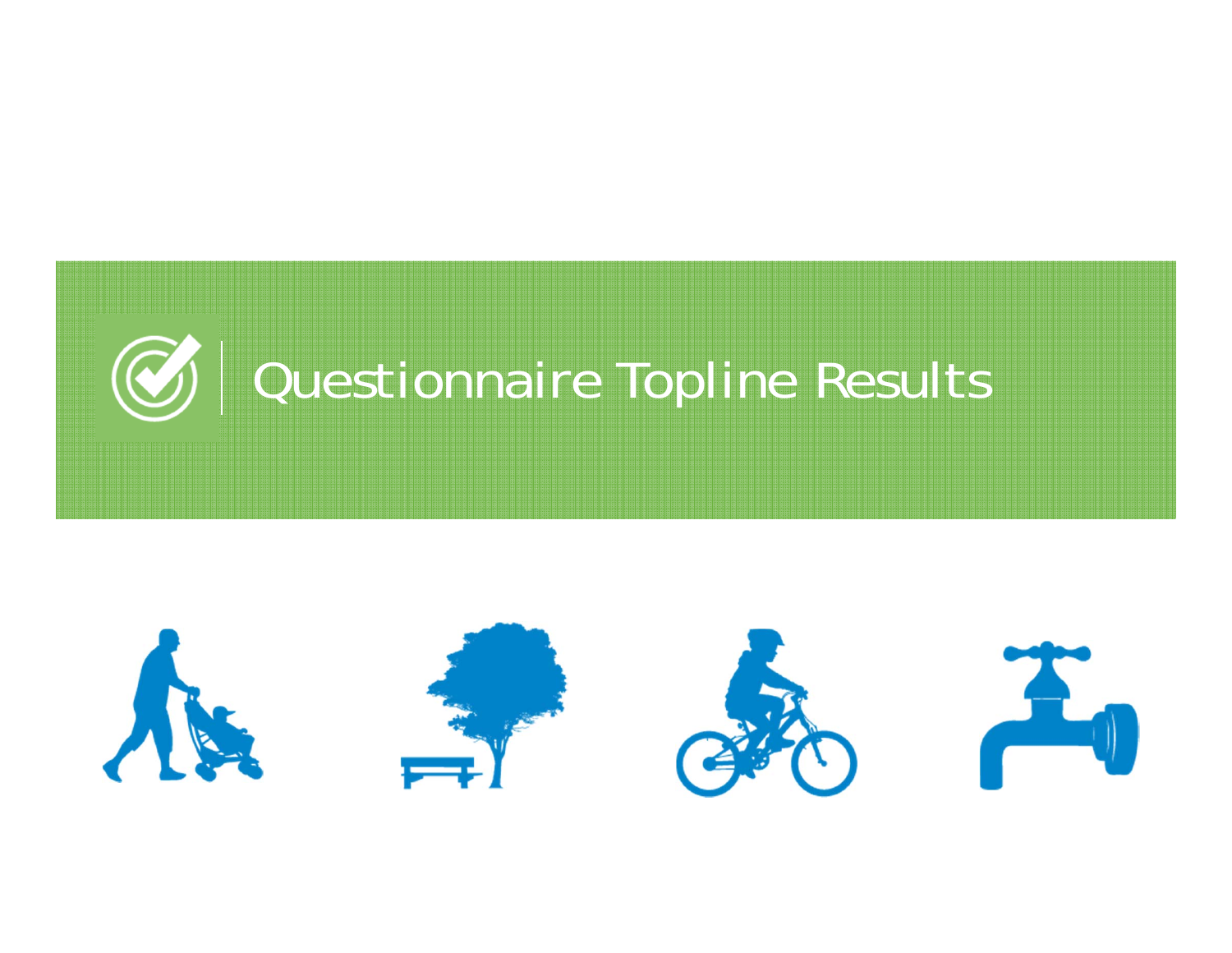

- •The questionnaire ran from May 5 to 18, 2014.
- • A total of 963 respondents completed the questionnaire. The questionnaire was accessed in the following ways:
	- •Direct invitation to Talk Vancouver panel members.
	- $\bullet$  Open invitation to non-members via the Capital Planning project page on the City of Vancouver website.

### **Who did we hear from?**

- • More than three-quarters (77%) of respondents were between the ages of 30 and 64 (an almost equal split of 39% aged 30-44 and 38% aged 45-64).
- •There is an almost equal gender split – 51% male and 47% female (1% transgender and 2% other).
- •One-third of respondents (33%) have children in their household.
- •More than half of respondents (57%) are homeowners, while 37% rent.

## **Is the questionnaire sample representative of Vancouver's population?**

• The table on the following slide illustrates how the demographic characteristics compare to those of the population of Vancouver according to the most recent Statistics Canada data available.

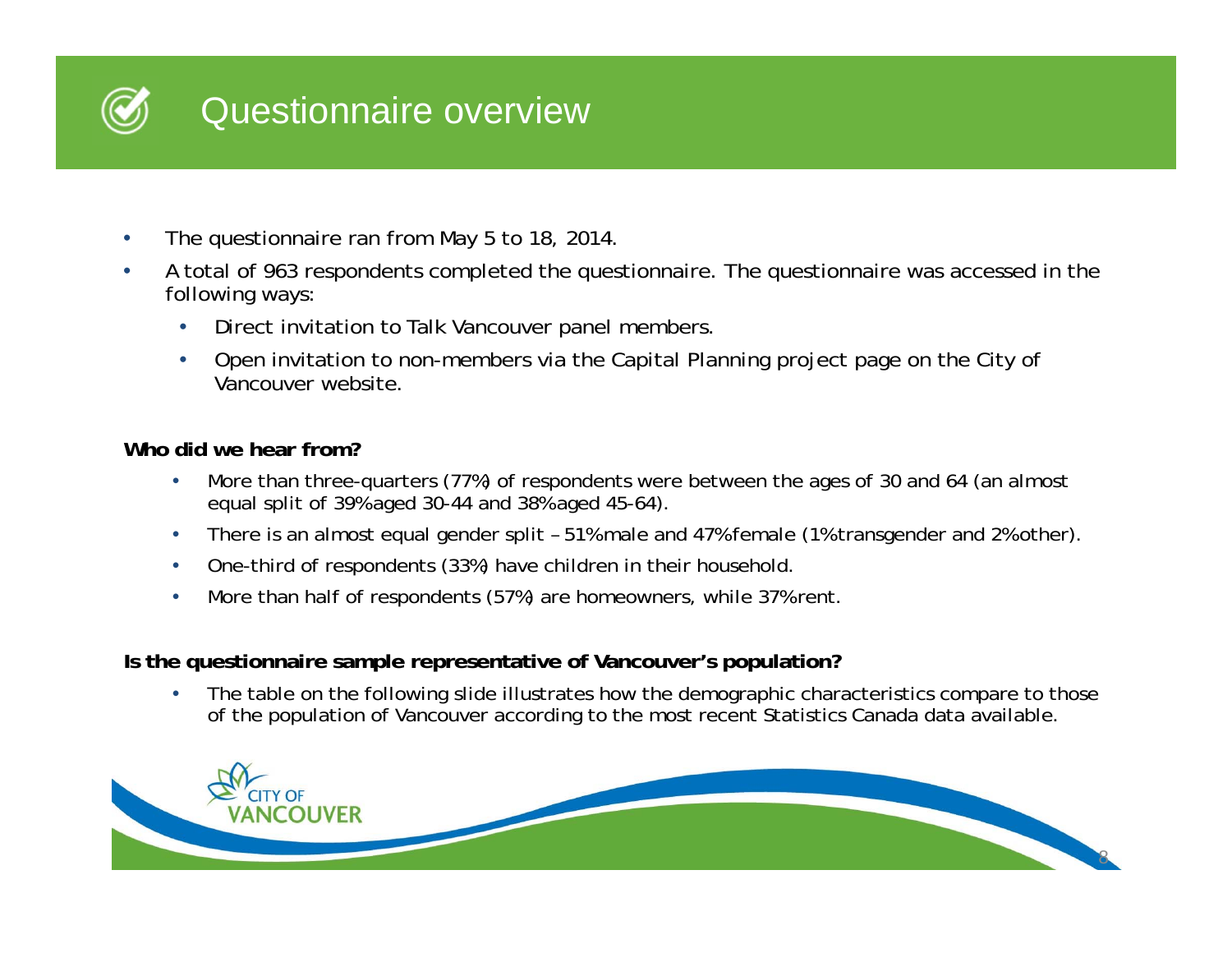



| Demographic group     | <b>City of Vancouver</b> | Questionnaire<br>respondents | <b>Comment</b>                            |  |
|-----------------------|--------------------------|------------------------------|-------------------------------------------|--|
| Gender:               |                          |                              |                                           |  |
| Male                  | 49%                      | 51%                          | Slightly overrepresented                  |  |
| Female                | 51%                      | 47%                          | Slightly underrepresented                 |  |
| Transgender           | n/a                      | 1%                           | Unable to compare as                      |  |
| Age:                  |                          |                              |                                           |  |
| 15-29                 | 25%                      | 14%                          | Underrepresented                          |  |
| 30-44                 | 28%                      | 39%                          | Overrepresented                           |  |
| 45-64                 | 32%                      | 38%                          | Overrepresented                           |  |
| 65 and over           | 15%                      | 9%                           | Underrepresented                          |  |
| <b>Children:</b>      |                          |                              |                                           |  |
| Children in household | 33%                      | 33%                          | Representative of<br>Vancouver population |  |
| Home ownership:       |                          |                              |                                           |  |
| Homeowners            | 57%*                     | 57%                          | Representative of<br>Vancouver population |  |
| <b>Renters</b>        | 43%                      | 37%                          | Underrepresented                          |  |

\*57% of the population of Vancouver live in owner-occupied households (2006 Statistics Canada data).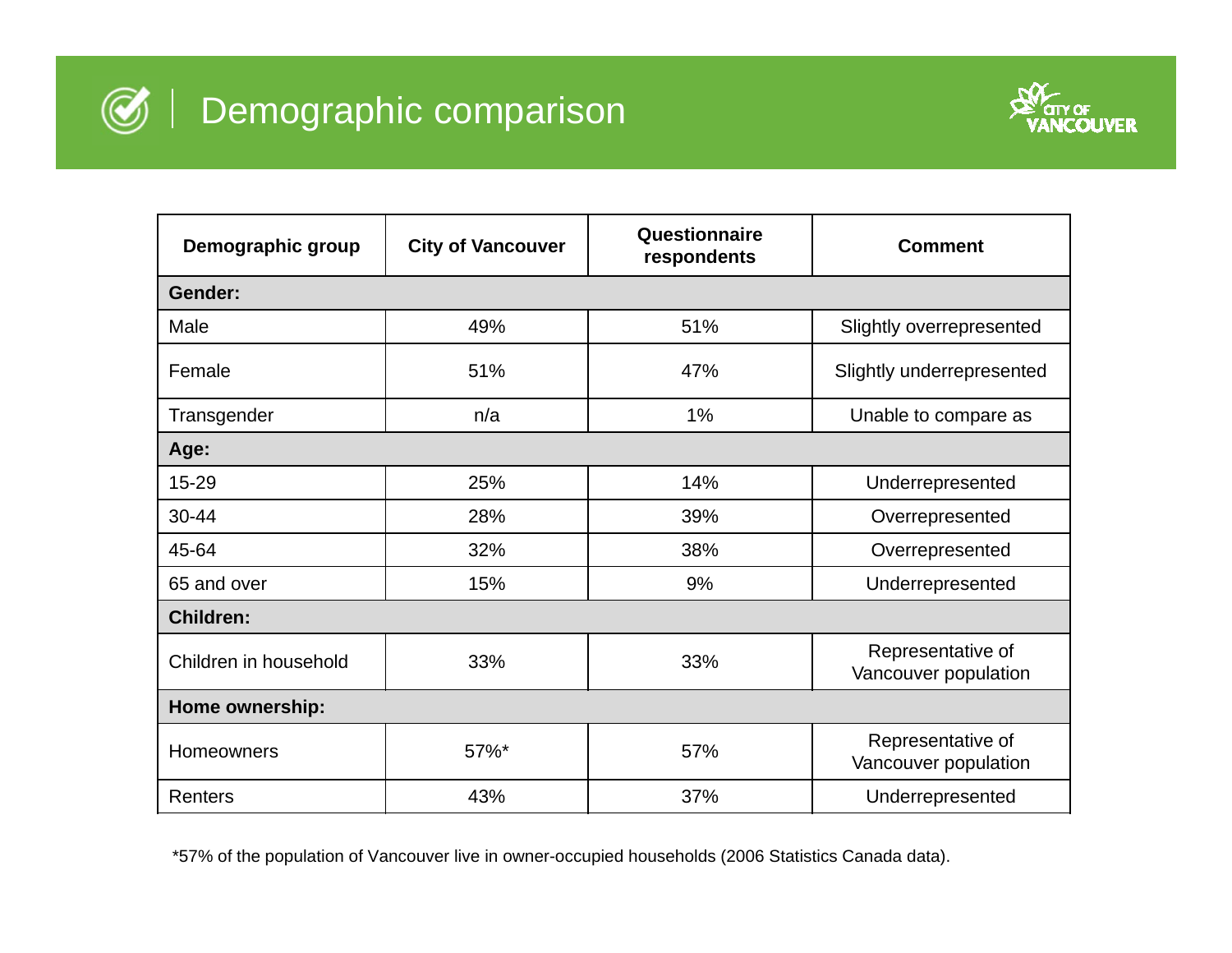## Geographic representation



The following map shows respondent locations within the City of Vancouver. This includes 853 respondents (89% of the 963 total respondents), while 51 respondents (5% of the 963 total respondents) are located outside of the City of Vancouver. These respondents are located in Richmond, Burnaby, North Vancouver and UBC. There are 59 respondents (6% of total respondents) who did not provide their location (postal code).

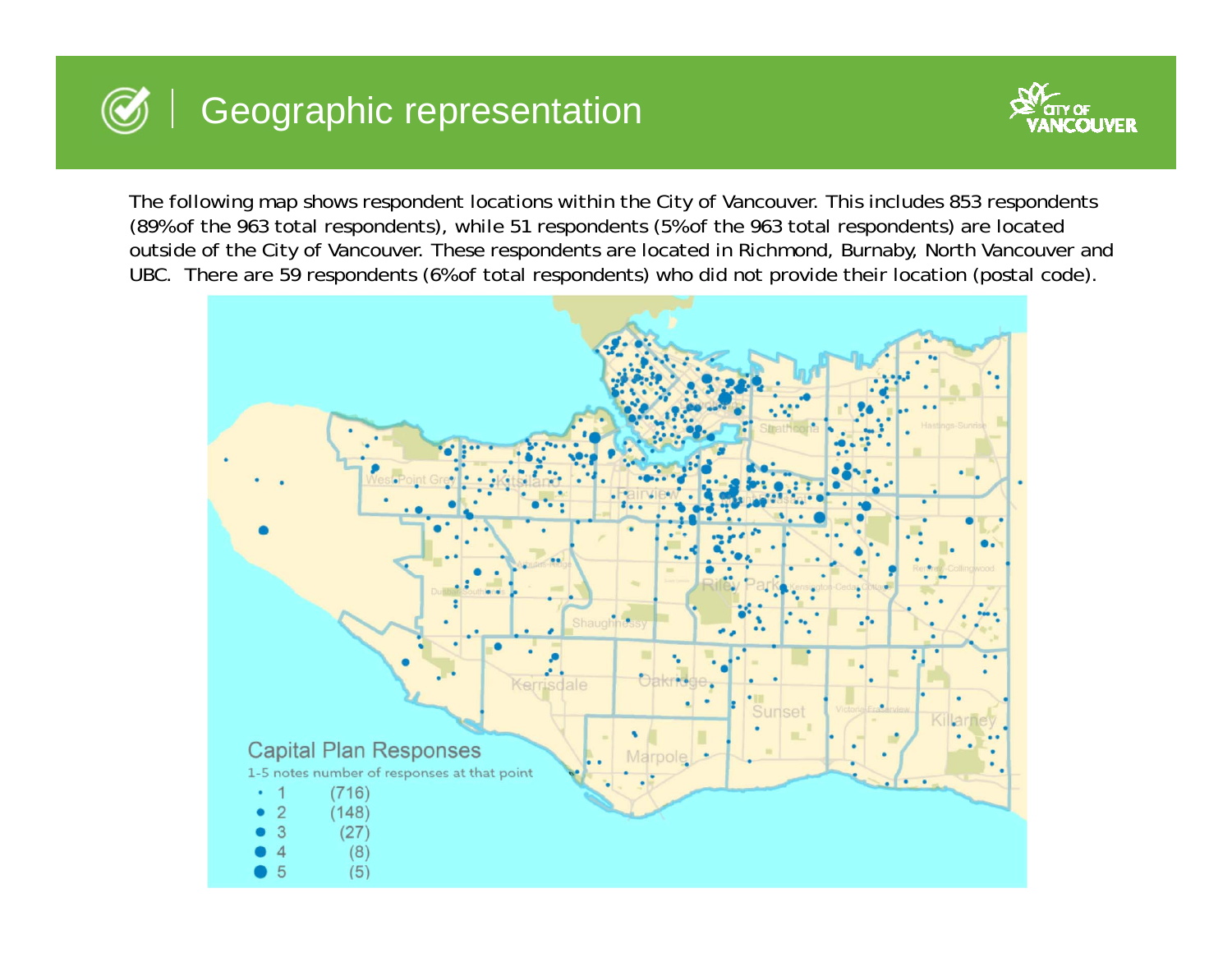## City of Today: Importance of Community  $\bm{\mathcal{C}}$ Facilities



 $\blacksquare$  Very important  $\blacksquare$  Somewhat important  $\blacksquare$  Not very important  $\blacksquare$  Not at all important  $\blacksquare$  Not sure



### **Base: All respondents (n=963)**

*Thinking about the larger community, how would you rate the importance of the following community facilities?*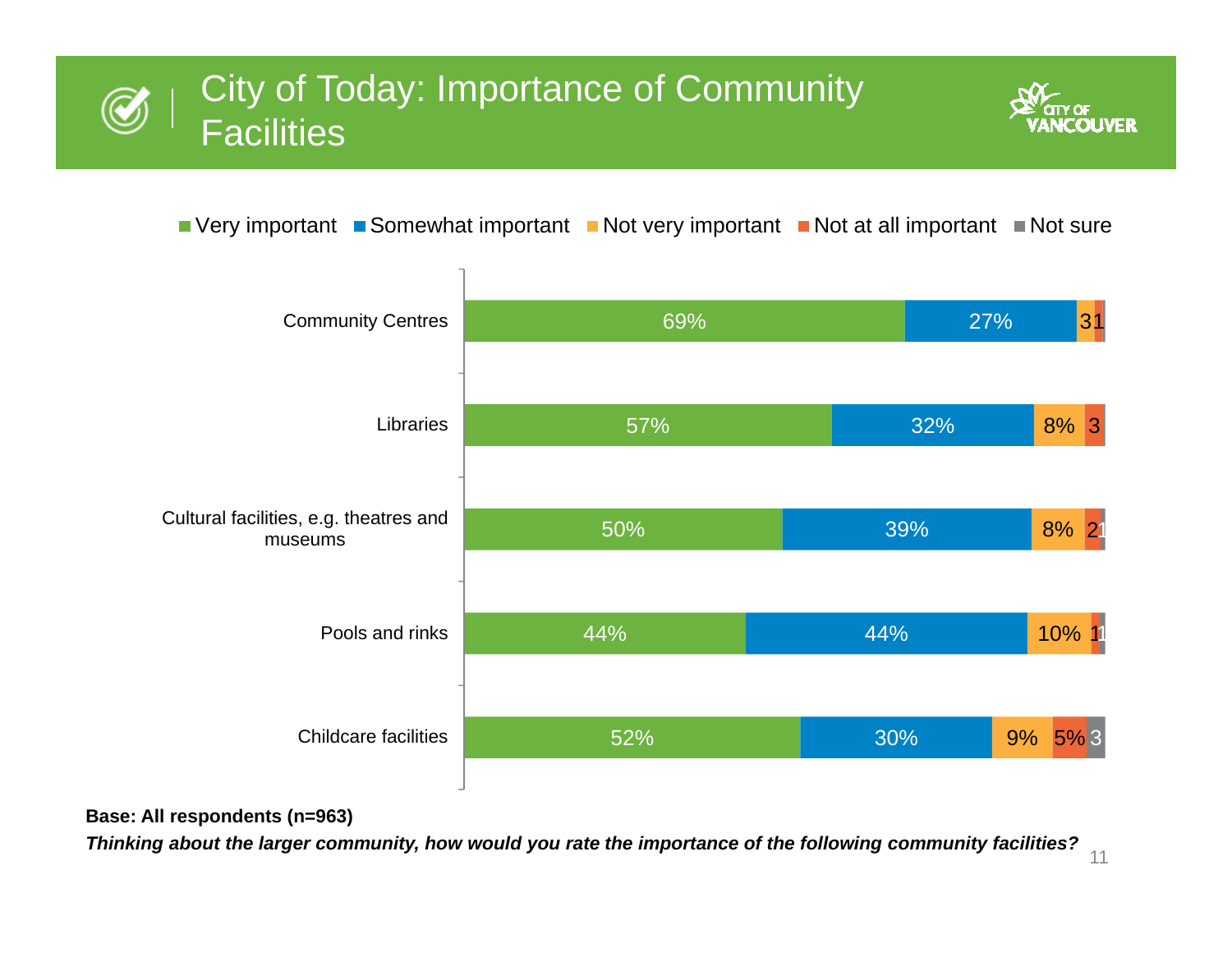





#### **Base: All respondents (n=963)**

*Thinking about their current physical condition and function, what is your overall assessment of the community facilities that you know:*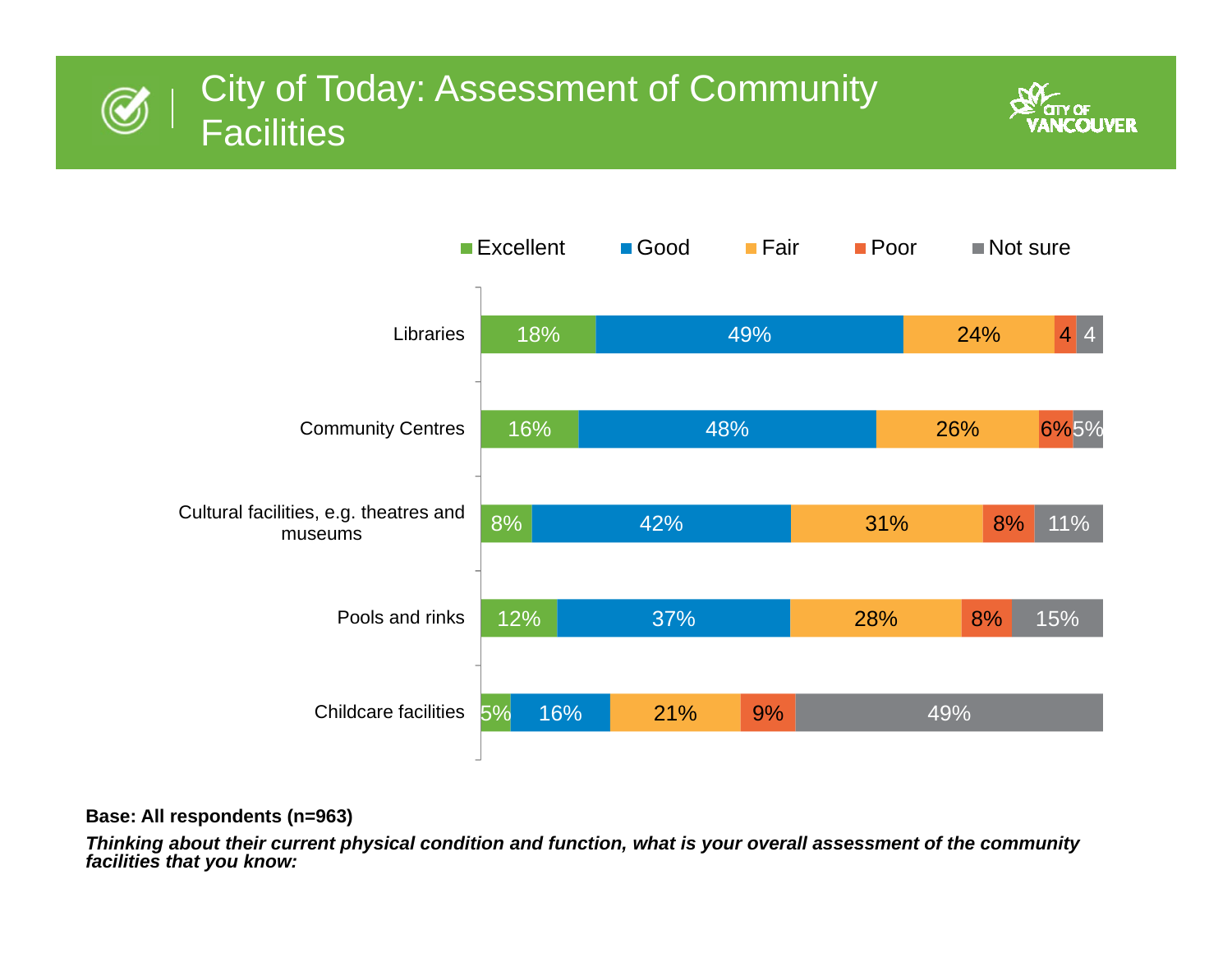## City of Today: Importance of Park Facilities



 $\blacksquare$  Very important  $\blacksquare$  Somewhat important  $\blacksquare$  Not very important  $\blacksquare$  Not at all important  $\blacksquare$  Not sure



**Base: All respondents (n=963)**

*Thinking about the larger community, how would you rate the importance of the following park facilities?*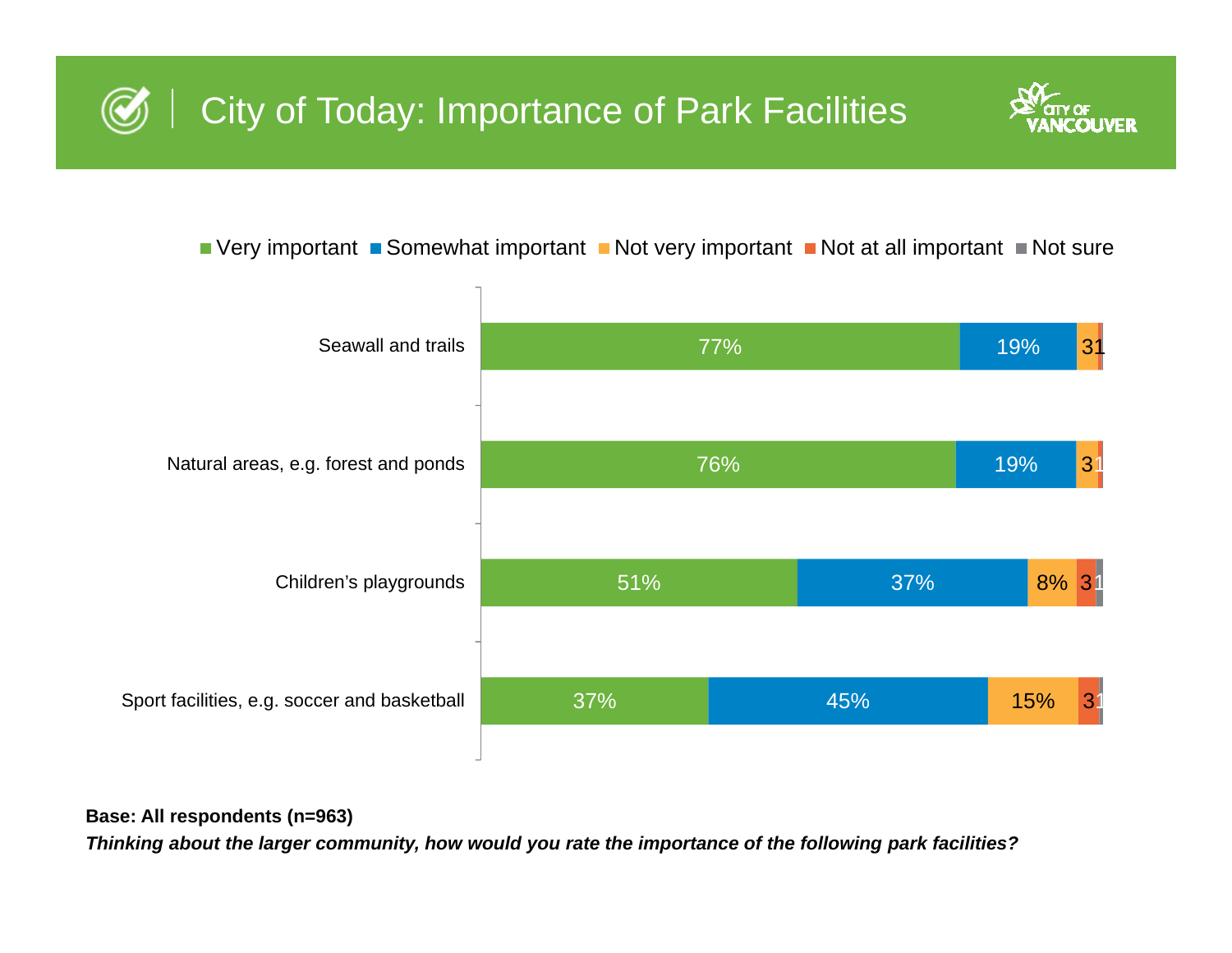## City of Today: Assessment of Park Facilities





#### **Base: All respondents (n=963)**

*Thinking about their current physical condition and function, what is your overall assessment of the park features that you know:*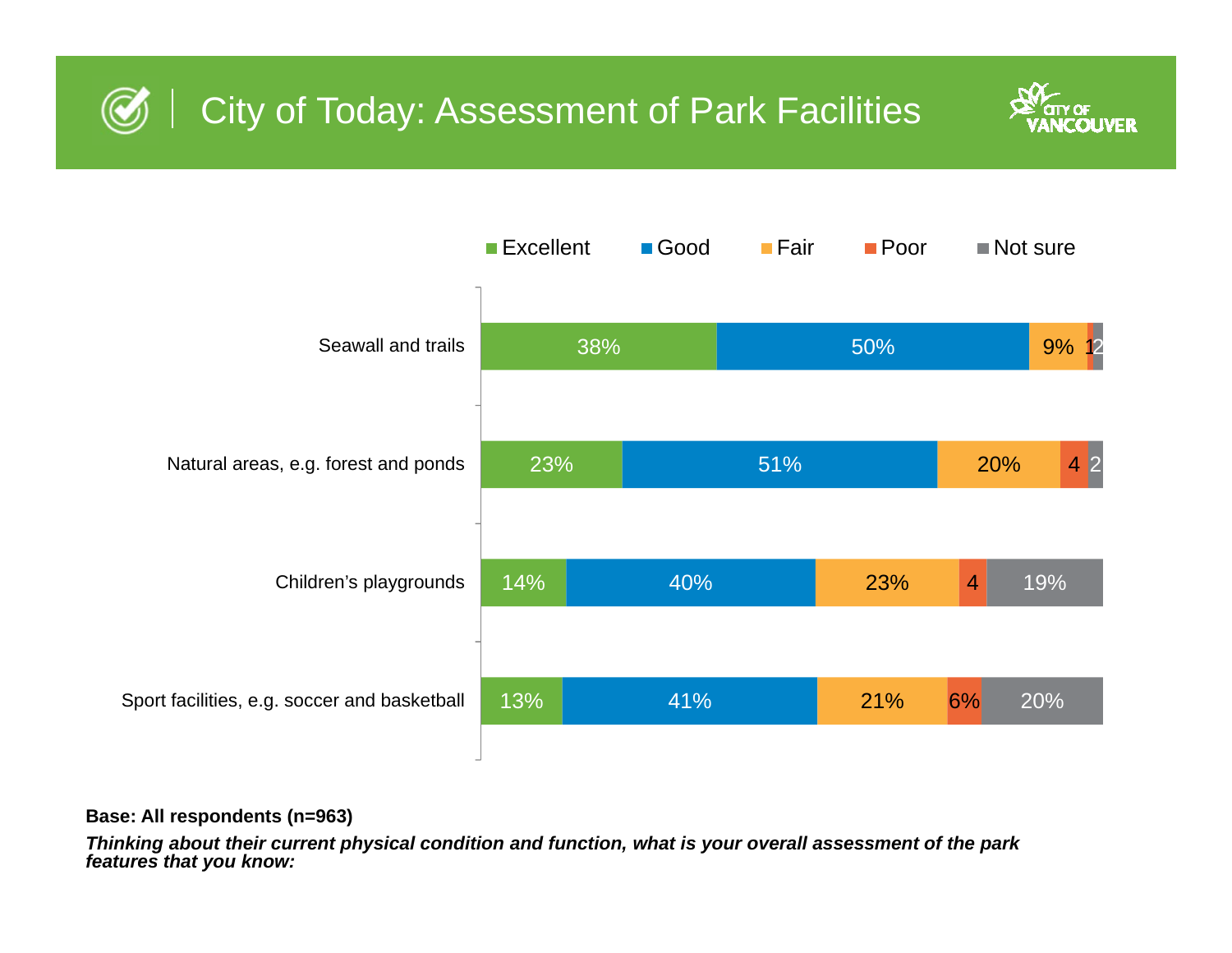## City of Today: Importance of Transportation  $\bigcircled{C}$ Facilities



 $\blacksquare$  Very important  $\blacksquare$  Somewhat important  $\blacksquare$  Not very important  $\blacksquare$  Not at all important  $\blacksquare$  Not sure



#### **Base: All respondents (n=963)**

*Thinking about the larger community, how would you rate the importance of the following transportation networks managed by the City?*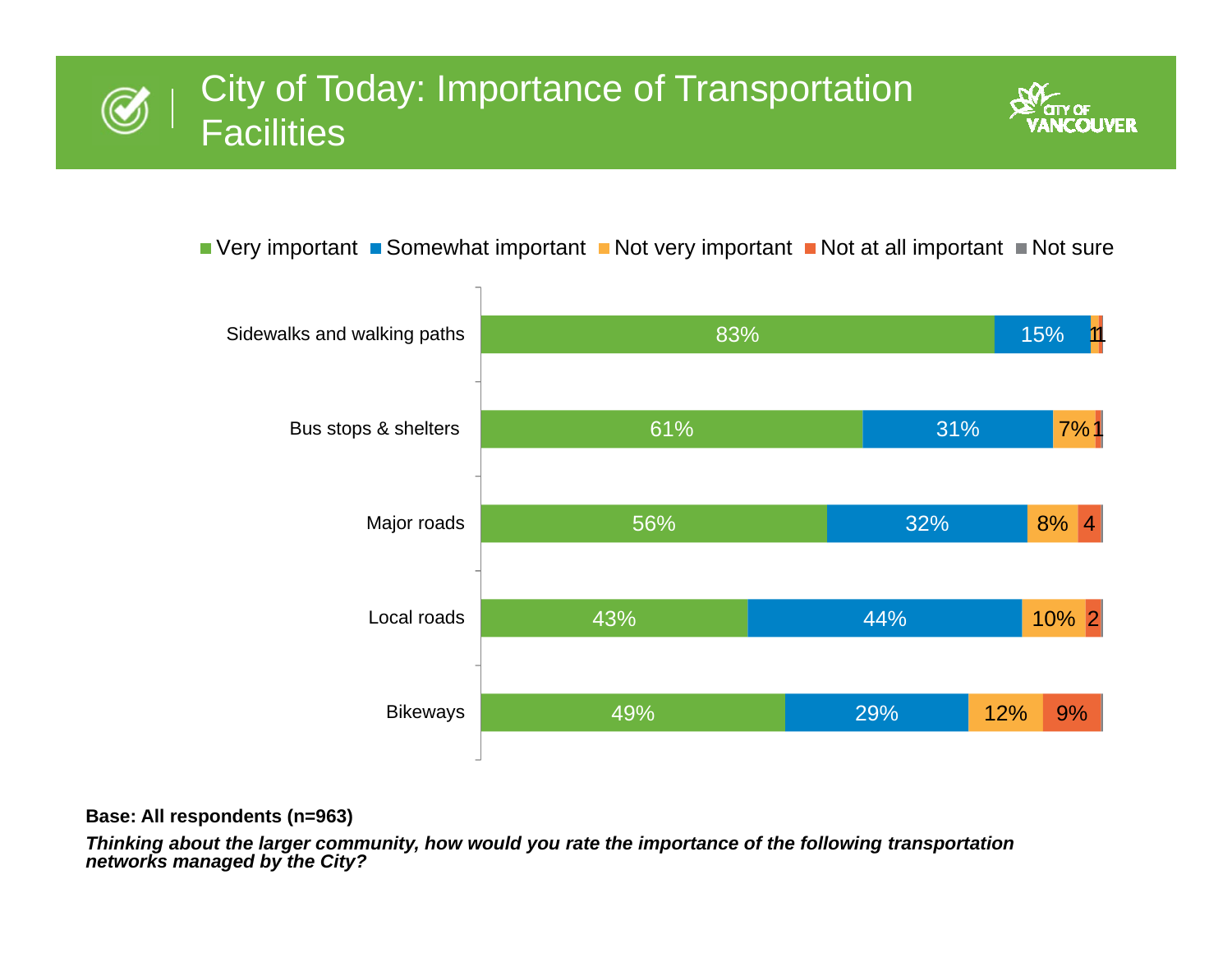## City of Today: Assessment of Transportation  $\bigcircled{C}$ Facilities





#### **Base: All respondents (n=963)**

*Thinking about their current physical condition and function, what is your overall assessment of the transportation networks that you know:*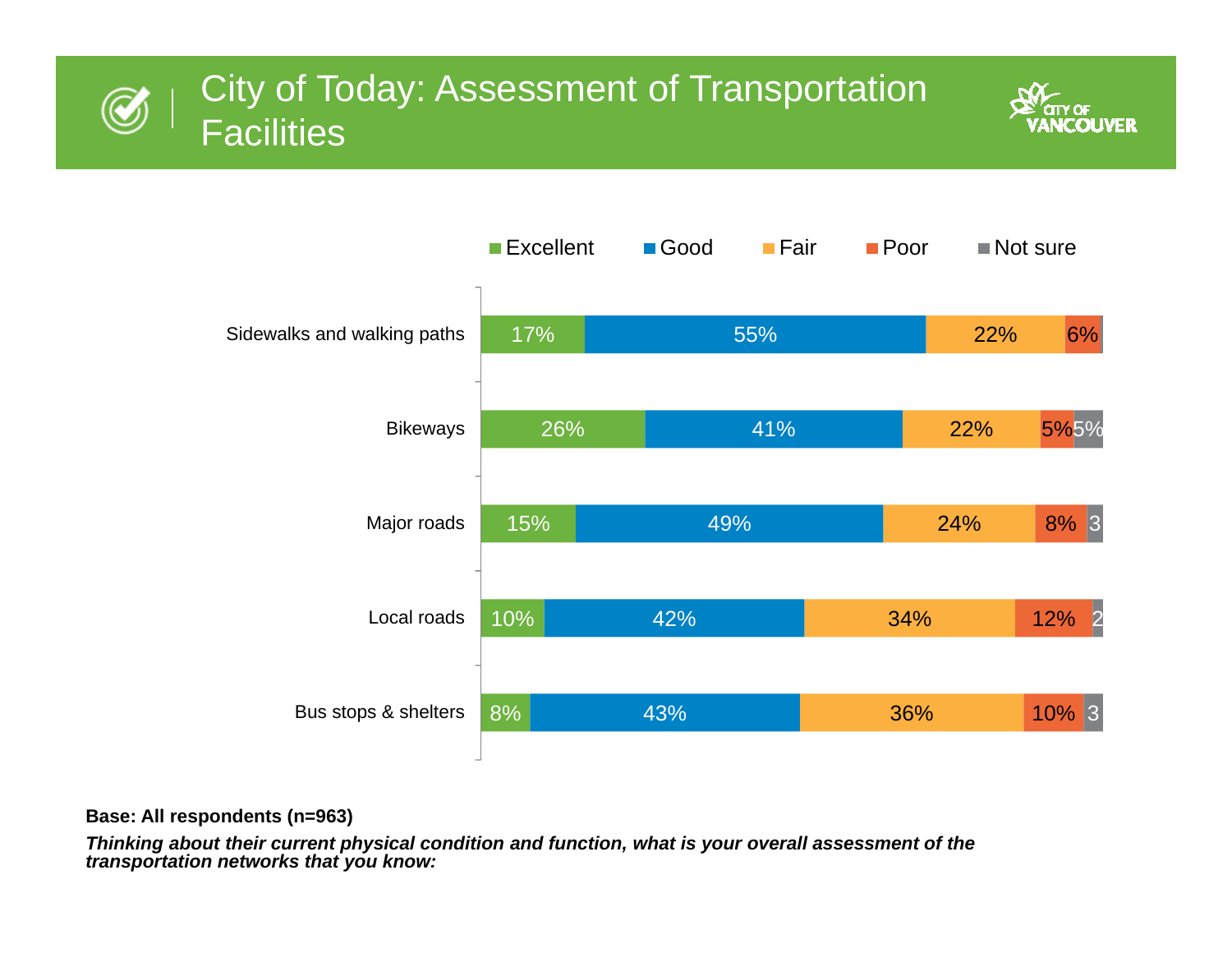



 $\blacksquare$  Very important  $\blacksquare$  Somewhat important  $\blacksquare$  Not very important  $\blacksquare$  Not at all important  $\blacksquare$  Not sure



#### **Base: All respondents (n=963)**

*Thinking about the larger community, how would you rate the importance of these other city infrastructure assets?*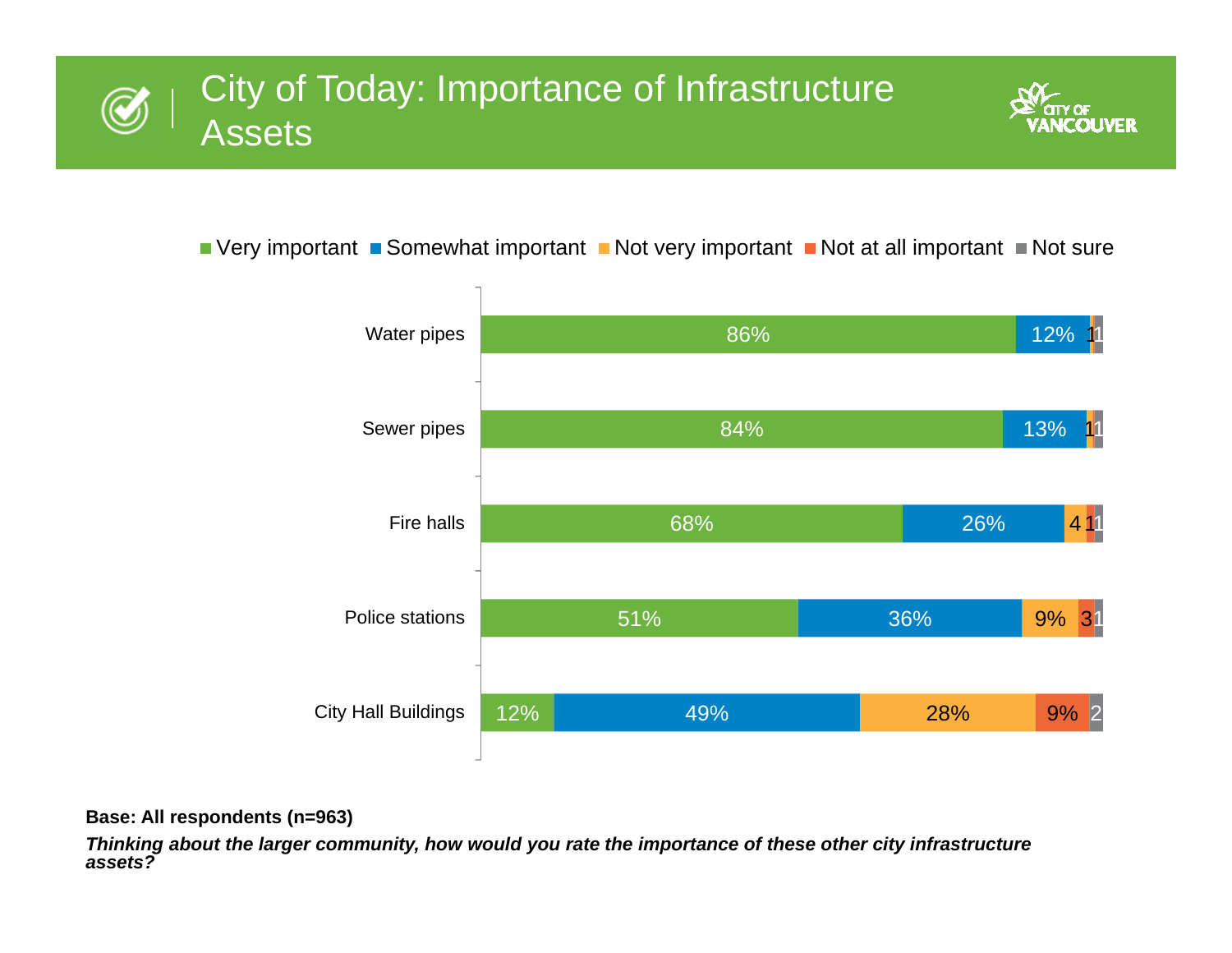





#### **Base: All respondents (n=963)**

*Thinking about their current physical condition and function, what is your overall assessment of the city assets below:*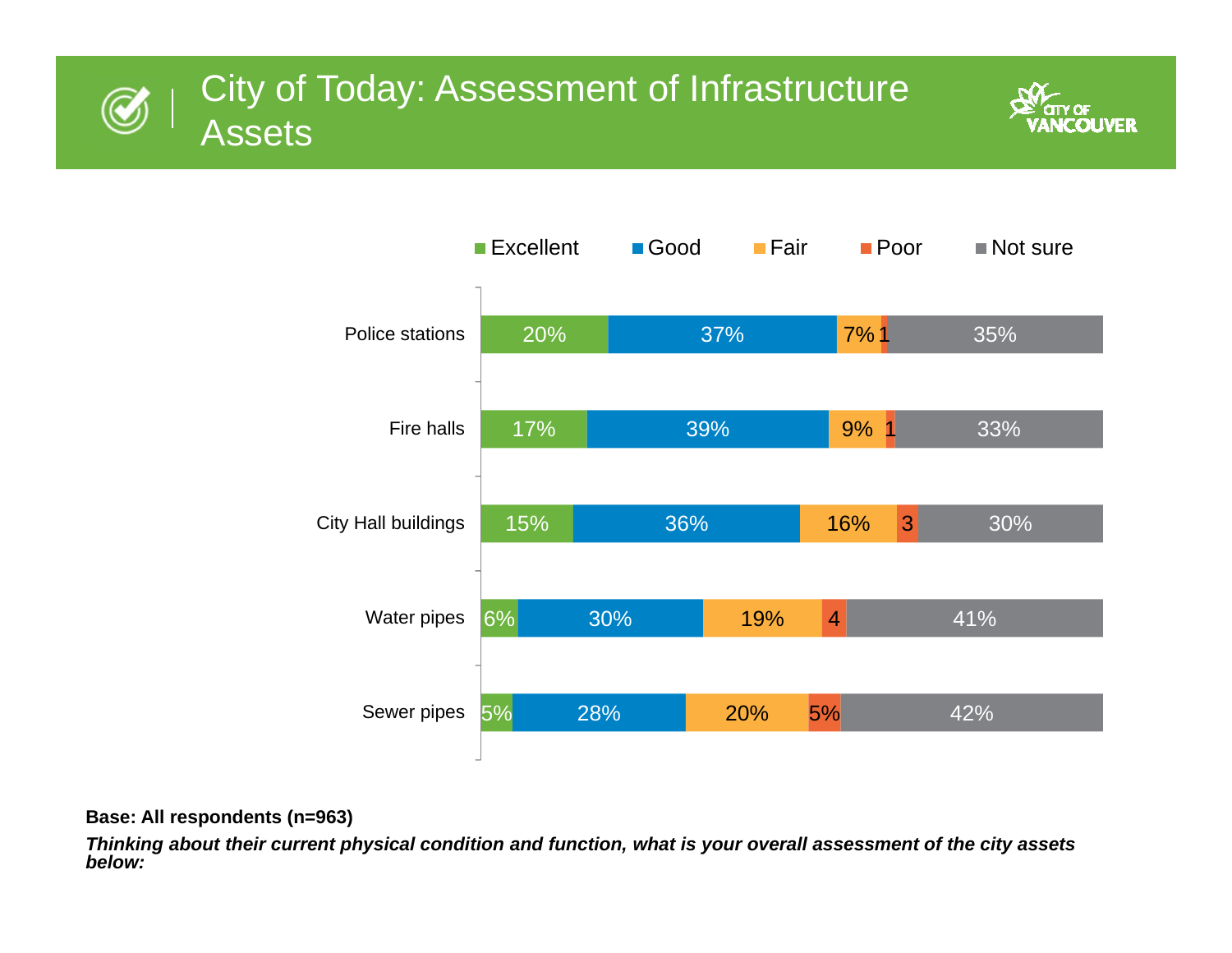

11%23%17%15%27%43%54%24%26%33%37%33%23%28%51%33%47%44%29%20%14%9%5%11%21317% 3 7% 7% 227%Public safety Walking & cycling ParksCommunity facilities **Childcare** Affordable Housing Rapid Transit (TransLink) Substantially more than today  $\square$  Somewhat more than today  $\square$  About the same as today Somewhat less than today  $\Box$  Substantially less than today

#### **Base: All respondents (n=963)**

*Thinking about Vancouver's needs in 10 years, how would you invest in the areas below? Would you invest more, less or about the same when compared to today:*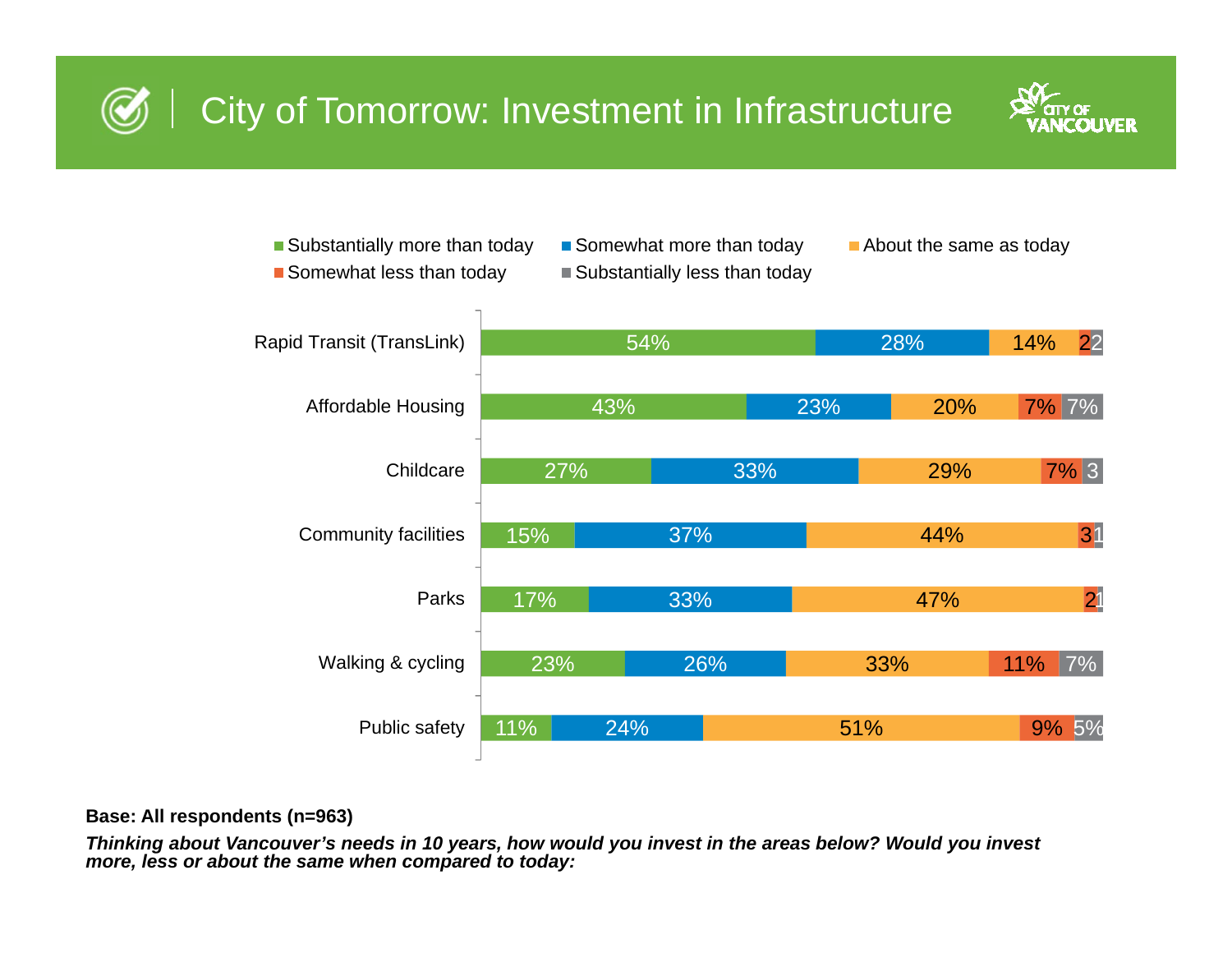



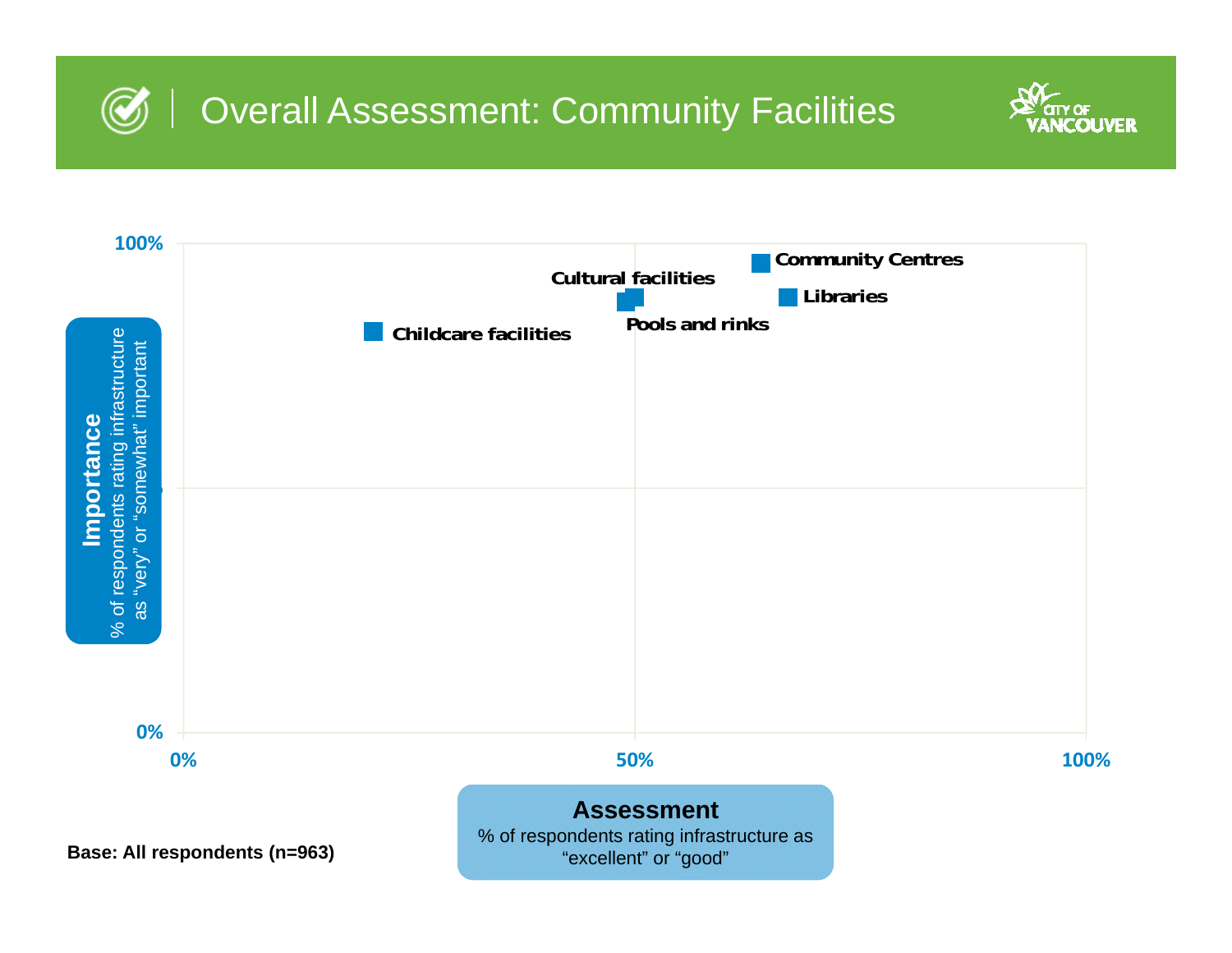



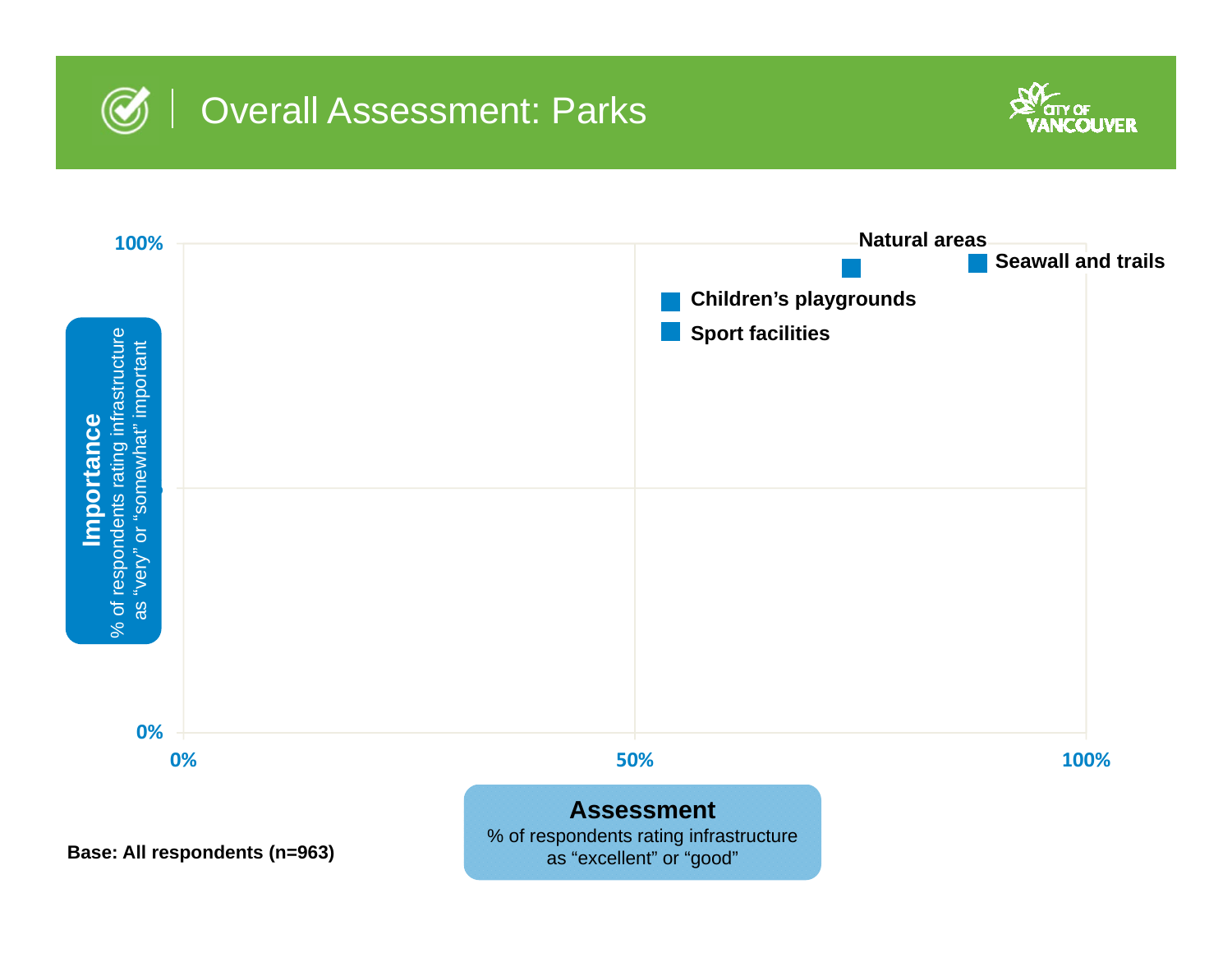



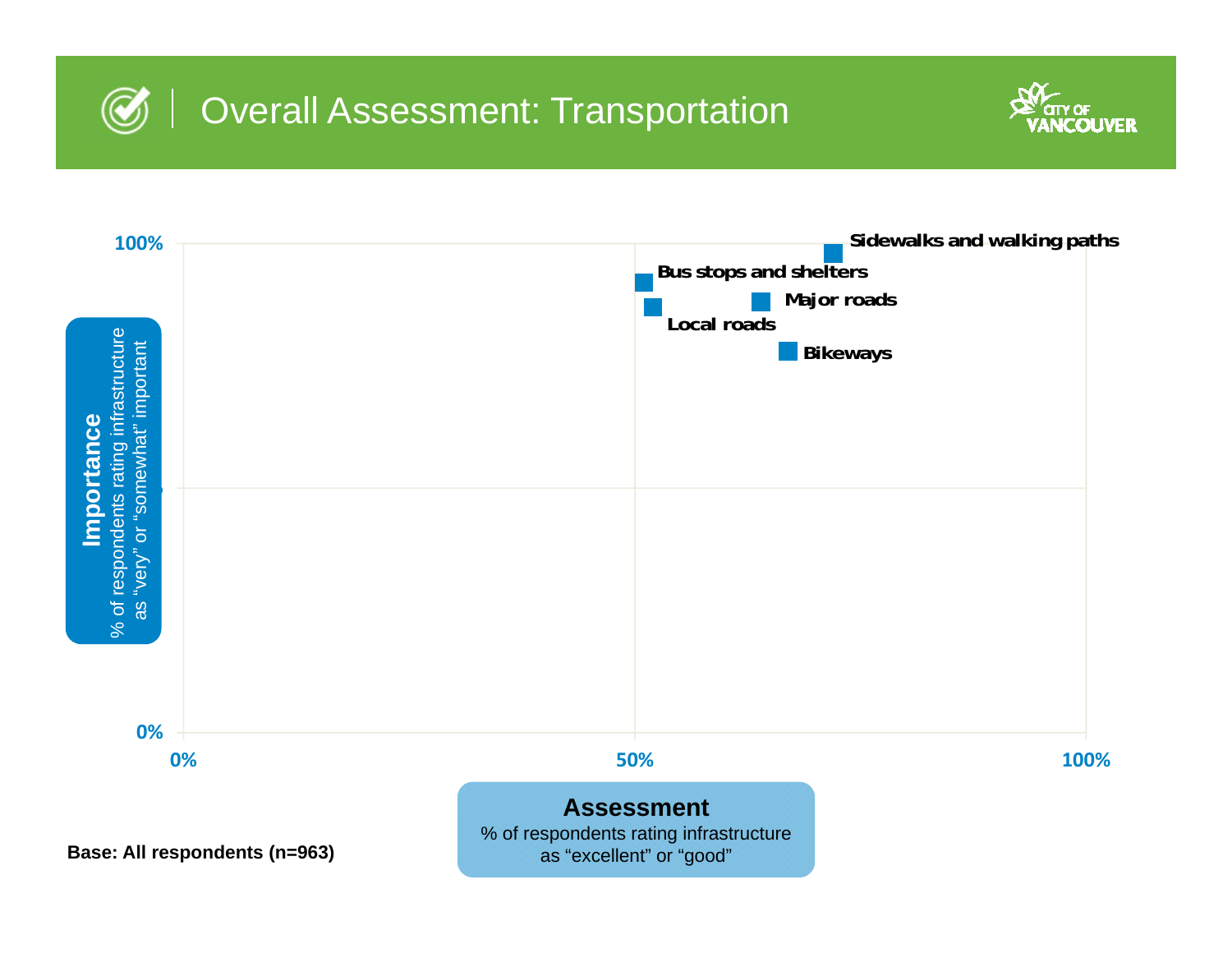